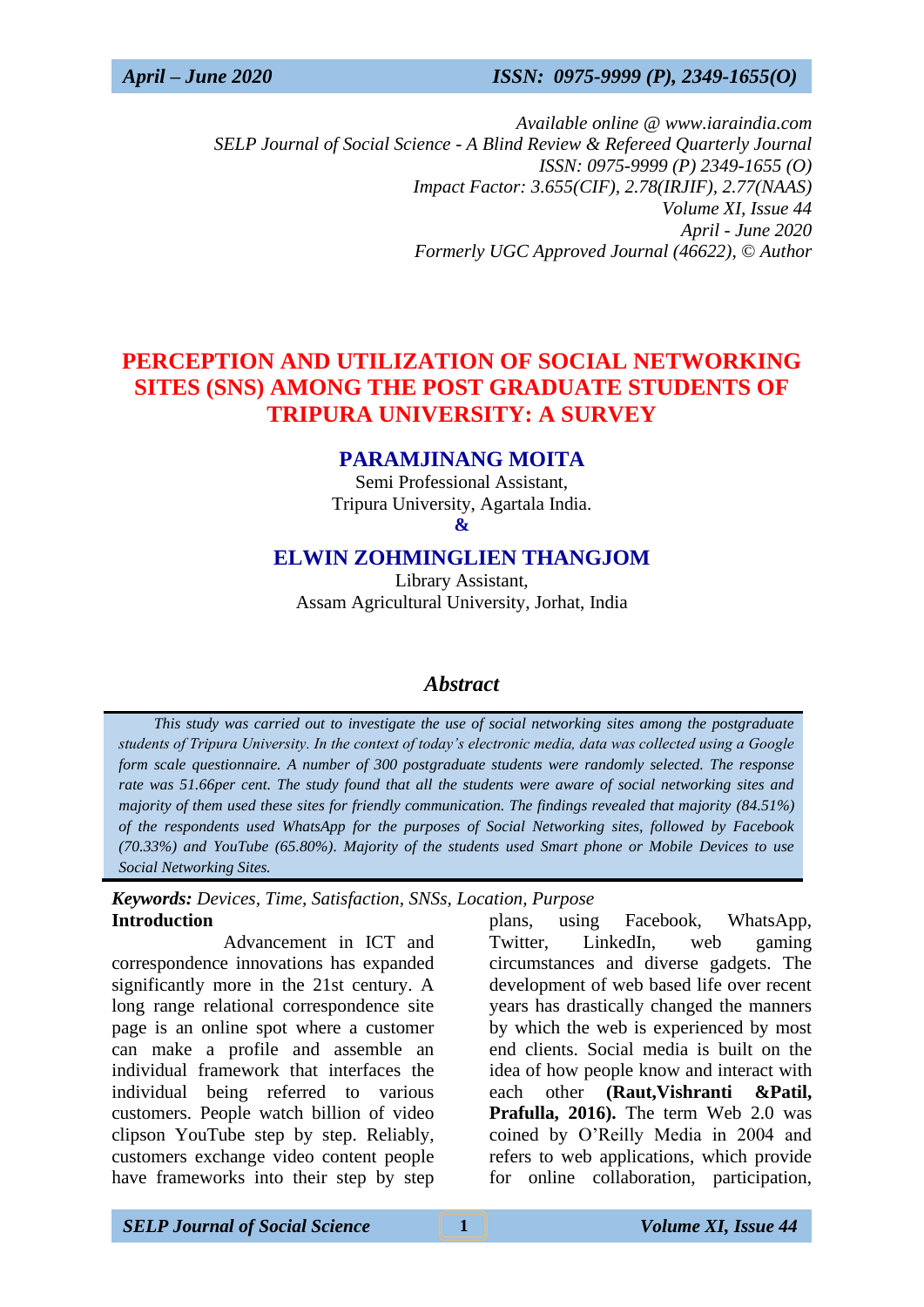social networking and Social networking sites are profile based websites. Social media like WhatsApp, Facebook, Blogs, Twitter, My Space and LinkedIn are used for the purpose of communication, sharing photos, videos as well as documents. Nowadays the users of social media socialize through the internet and socializing through face to face interaction and verbal communication has become less important. Social networking websites have affected our social interaction by changing the way we interact face-to-face, how we receive information and the dynamics of our social groups and friendships **(Asur & Huberman, 2010).** Social networking sites provide various interactive platforms based on the intentions of their founders. There are for instance, social, political, academic, businesses, sports, romantic and religious platforms. In other words, the social networking site by their nature has the capabilities of educating, informing, entertaining and inflaming the audience **(Omekwu** *et. al* **2014). Keenan and Shiri (2009)** have examined four social networking sites (Facebook, MySpace, LinkedIn and Twitter) from a users' perspective and found that the social networking sites use a number of different approaches to encourage sociability amongst their users. While facebook promotes privacy representing 'real world' networks in a Web environment, while MySpace promotes publicity and representing both real world and virtual networks in a Web environment. LinkedIn and Twitter focus on more specific aspects of community and technology, respectively. As the use of Social Networking Sites has been increasing among the students, these paper attempts to find out the different social networking sites use by the students, the time spend by the students for social networking sites and to know the purpose and significance use of social networking sites.

#### **Methodology**

The present study was conducted among the Post Graduate Students of Tripura University. A structured questionnaire consisted of six parts viz, background information, types of Social Networking Sites (SNS), Devices used for Social Networking Sites, time spend on Social Networking Sites, purpose and effects of SNS was self designed. The questionnaire was sent to 300 students through email. Out of 300 questionnaires, 155 filled in questionnaires was received back. The response rate was 51.66 per cent. The numbers of students who have sent the filled in questionnaire were 65 boys and 90 girls. The data was analyzed using frequency and percentage.

#### **Results and discussion**

The findings of the present study as well as the relevant discussion have been presented under the following heads:

#### **Demographic characteristics of the respondents:**

In the present study, it was found that majority (85.16 %) of the respondents were from the age group of 21 to 25 years, followed by the age group of 18-20 (7.09 %) and 26-29 (4.51%). The lowest responded rate (3.22 %) was from the age group of 30 years and above. It was also found that most (64.51%) of the respondents were studying in first year of Post Graduate and the rest (35.49 %) were in Second year of their Post Graduation. It can also be noted that all (100%) the Post Graduates owned Smart Phones and 22.58 per cent of the students owned Laptop. Few of them (7.09 %) owned PC and Tablet.

## **Different Social Networking Sites used by the students:**

## **Use of Social Networking Sites:**

It was evident from the results (Table 1) that all the Post Graduate students had accessed to Social Networking Sites. The results further revealed that majority (84.51%) of the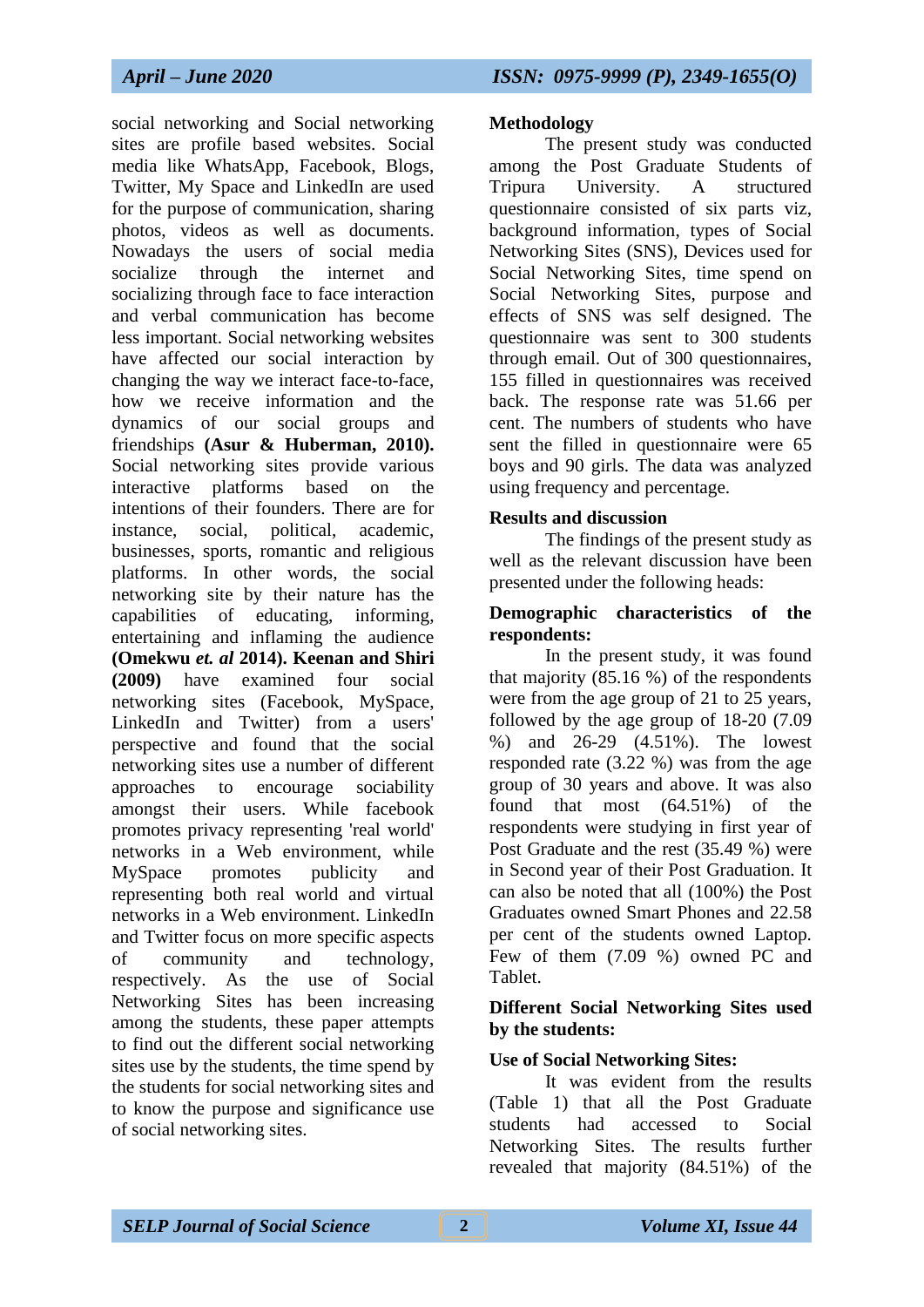students used Whatsapp as social networking sites followed by Face book (70.33%) and YouTube (65.80%) and few numbers (35.48%) of the students used Instagram. The students reported that they preferred these sites as these sites are faster and they could have easy communication with their friends and others and also could share information regarding their studies within a short time. The results also showed that majority (72.25 %) of the students who used social networking sites at Home which is followed by 21.29 per cent of the students who used social networking sites at their hostel/room and least number (7.74 %) used SNS in the classroom. This may be due to the reason that majority of the students are going college from Home and only few students are staying at hostel and as they hardly gets chance to access internet during college hours so, majority of the students used internet more at home.

#### **Table 1**

#### **Distribution of respondents according to the use**

**of Social Networking Sites**

| SI.            | <b>Aspects</b>                                                                                                                                | $N = 155$                                             |                                                                  |
|----------------|-----------------------------------------------------------------------------------------------------------------------------------------------|-------------------------------------------------------|------------------------------------------------------------------|
| No.            |                                                                                                                                               | Frequency                                             | Percentage                                                       |
| 1              | Used of Social<br>Networking<br><b>Sites</b>                                                                                                  | 155                                                   | 100                                                              |
| $\mathfrak{D}$ | Types of Social<br>Networking<br>sites used by the<br>students<br>Facebook<br>Watsapp<br>Youtube<br>Instagram<br>Other<br>Telegram<br>Twitter | 109<br>131<br>102<br>55<br>11<br>$\Omega$<br>$\Omega$ | 70.33<br>84.51<br>65.80<br>35.48<br>7.09<br>$\Omega$<br>$\Omega$ |
| 3              | Location for use<br>of<br>Social<br>Networking<br><b>Sites</b><br>Home<br>Hostel/Room<br>Library<br>Classroom<br>Others                       | 112<br>33<br>$\Omega$<br>12<br>$\overline{5}$         | 72.25<br>21.29<br>$\theta$<br>7.74<br>3.22                       |

#### **Time used for Social Networking Sites**

The data presented in Table 2 depicts that majority (83.87%) of the students used Social Networking Sites daily, and few numbers (14.19%) of the students used social networking sites twice or thrice in a week and the least numbers (1.94%) used fortnightly. This may be due to which most of the students used the SNSs to communicate with their friends and others. It was also evident from the data (Table 2) that majority (73.55%) of the students spent their time in Social Networking Sites for more than 3 hrs, followed by 14.19 per cent for 2 to 3 hours. Some (7.10%) of the students spent their time in Social Networking Sites for 1 to 2 hours, and the least number (2.58%) spent their time in Social Networking Sites for 10 to 30 minutes and 30-60 minutes respectively. The findings can be supported by the study of **Manjunatha S. (2013)** who found that 80 per cent of the students spent significant amount of time on using SNS regularly

#### **Table 2**

#### **Distribution of respondents according to time used for Social Networking Sites**

| SI.            | <b>Duration</b>                                                                                                                             | $n = 155$                 |                                        |  |
|----------------|---------------------------------------------------------------------------------------------------------------------------------------------|---------------------------|----------------------------------------|--|
| No.            |                                                                                                                                             | Frequency                 | Percentage                             |  |
| 1              | How often do<br>you used Social<br>Networking<br><b>Sites</b><br>Daily<br>Twice or thrice<br>in a week<br>Fortnightly<br>Monthly            | 130<br>22<br>3            | 83.87<br>14.19<br>1.94                 |  |
| $\overline{c}$ | Time spent on<br>Social<br>Networking<br>Sites per week<br>10-30 minutes<br>30-60 minutes<br>1-2 hours<br>2-3 hours<br>More than 3<br>hours | 4<br>4<br>11<br>22<br>114 | 2.58<br>2.58<br>7.10<br>14.19<br>73.55 |  |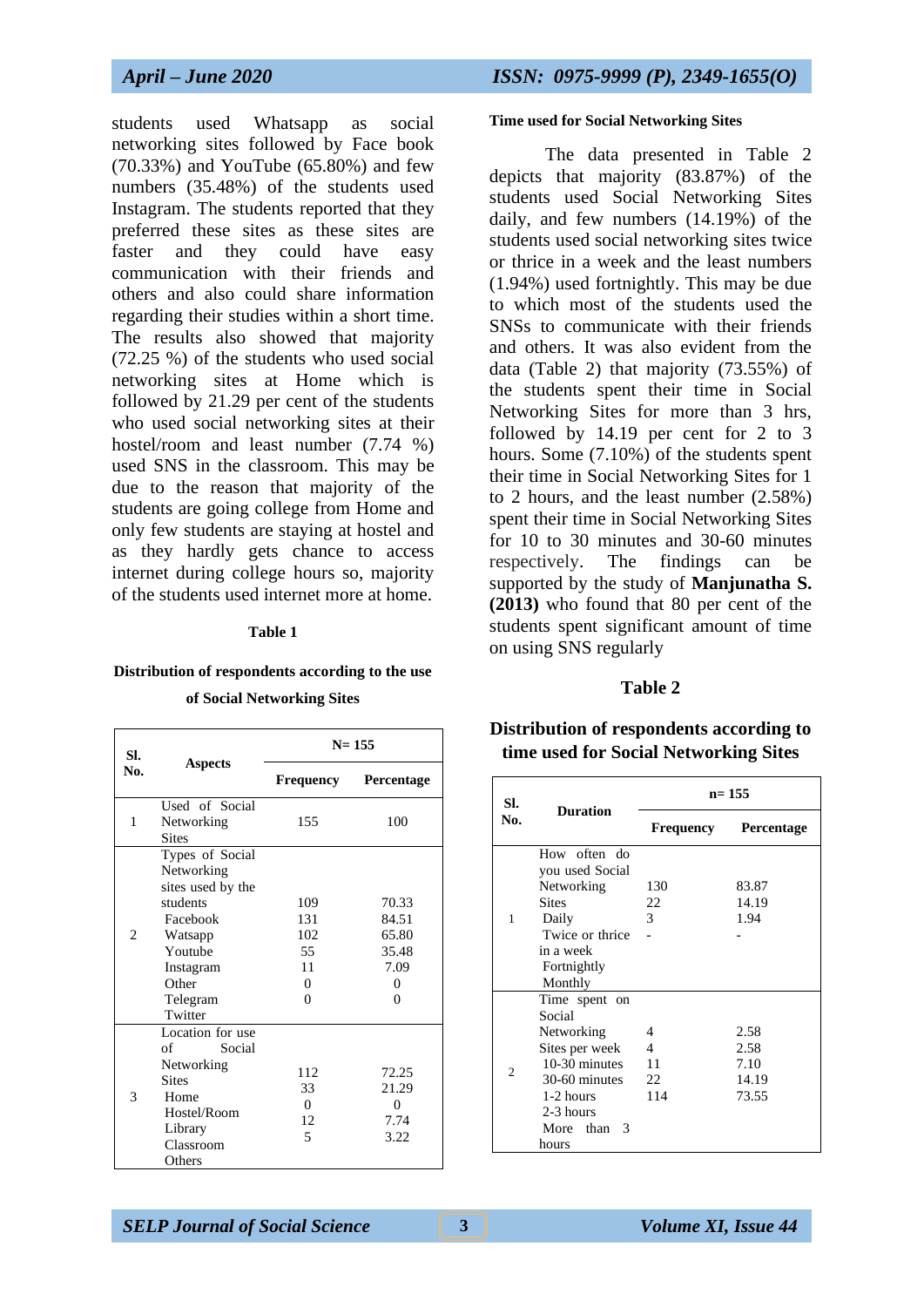## **Purpose of using Social Networking Sites**

The purpose of using social networking sites is shown in table 3. It is clear from the table that 78.70 per cent of the students used social networking sites for the purpose of keeping in touch with their friends and 68.39 per cent of the students use social networking sites to share information regarding their studies. Some of the students (35.48%) reported that they used social networking sites to meet new friend and to keep in touch with their family. The students (29.03 %) also used it just for fun and entertainment and few numbers (14.83%) of the students used social networking sites to be "in" because it's popular these days. The findings is consistent with the study of **Munshi** *et.al* **(2018)** who found that majority of the students used SNSs for communicating and interacting with their friends circle and also for academic purposes.

#### **Table 3**

**Distribution of respondents according to the purpose of using Social Networking Sites**

|                  | $n = 155$    |            |  |
|------------------|--------------|------------|--|
| <b>Purpose</b>   | Frequency    | Percentage |  |
| in<br>Keeping    |              |            |  |
| touch<br>with    | 55           | 35.48      |  |
| family           |              |            |  |
| Keeping<br>in    |              |            |  |
| touch<br>with    | 122          | 78.70      |  |
| friends          |              |            |  |
| To meet<br>new   | 55           | 35.48      |  |
| people           |              |            |  |
| Just for fun and | 45           | 29.03      |  |
| entertainment    |              |            |  |
| To be            |              |            |  |
| it's<br>because  | 23           | 14.83      |  |
| popular these    |              |            |  |
| days             |              |            |  |
| Tο<br>share      |              |            |  |
| information      | 106<br>68.39 |            |  |
| regarding their  |              |            |  |
| studies          |              |            |  |

#### **Satisfaction level by using Social Networking Sites**

Satisfaction attained by using Social Networking Sites by the students has been shown in Table 4.Majority (41.93%) of the students opined the used of SNS as 'good' and 'average' (29.03) followed by 21.94 per cent of students who opined as 'excellent' by using SNS. Few students (7.10%) also graded their satisfaction level as 'Very Good' by using Social Networking Sites. As a student, SNSs plays a vital role in supporting their studies. Thus, the students' satisfaction level were in good to excellent. The satisfaction level of the students who does not access much to SNSs opined the used of SNSs as 'average'.

#### **Table 4**

#### **Distribution of respondents according to their satisfaction level by using Social Networking Sites**

| <b>Satisfaction</b> | $n=155$          |                   |  |
|---------------------|------------------|-------------------|--|
| level               | <b>Frequency</b> | <b>Percentage</b> |  |
| Excellent           | 34               | 21.94             |  |
| Very Good           | 11               | 7.10              |  |
| Good                | 65               | 41.93             |  |
| Average             | 45               | 29.03             |  |
| Poor                |                  |                   |  |

#### **Conclusion**

From the present study it can be concluded that all the students accessed to Social Networking Sites and majority of the students who were using SNS were from the age group of 21 to 15 years old. Every student owned a smart phone and among all the social networking sites, the most commonly used and preferred one were Watsapp and Facebook. Majority of the students used these sitesto keep in touch with their friends to share information regarding their studies daily.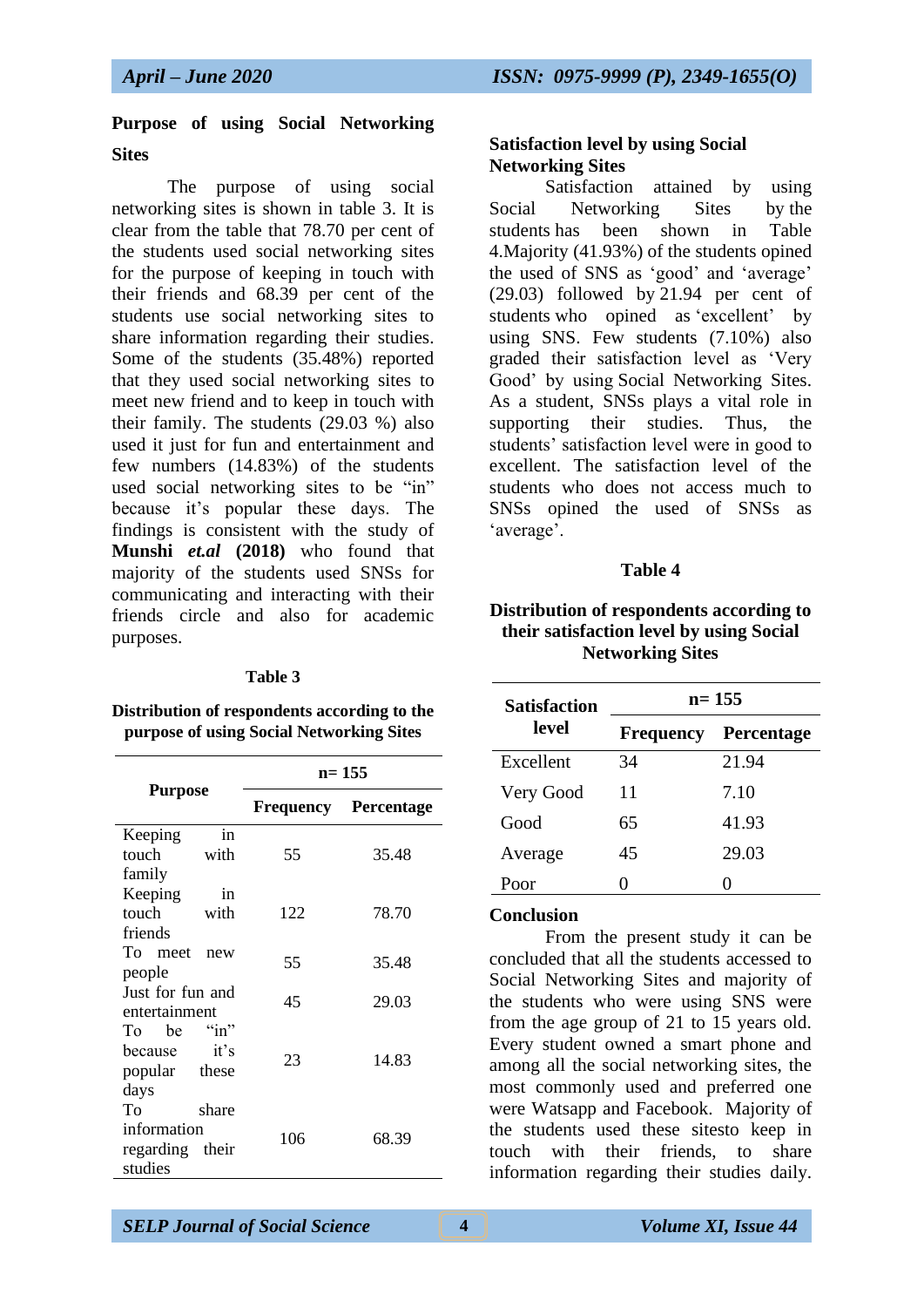The students spent more than 3 hours in a week in using Social Networking Sites. However it was difficult for most of the students to calculate the exact time spent in SNSs as they continuously get connected to internet through Mobile Phone. The Social Networking Sites assist the students in numerous way and they opined the used of SNSs as good.

#### **References**

Alhazmi, A. K.& Rahman, A. A., (2013). Facebook in higher education: Students 'use and perceptions. *Advances in Information Sciences and Service Sciences,* 5(15): 32.

Asur, S. & Huberman, B.A. (2010). Predicting the Future with Social Media. Social Computing Lab: HP Labs,by the Students of Calicut University, DESIDOC *Journal of Library & Information Technology*, 31(4): 295-301.

Bicen, H. & Uzunboylu, H. (2013). The Use of Social Networking Sites in Education: A Case Study of Facebook. *Journal of Universal Computer Science*, 19(5): 658-671.

Boyd, D.M.& Ellison, N.B. (2008) Social networking sites: Definition, history and scholarship. *Journal of Computer-Mediated Communication,* 13(1): 210-300.

Eke, H. N., Omekwu, C.O. and Odoh, J.N. (2014) The Use of Social Networking Sites among the Undergraduate Students of University of Nigeria, Nsukka. *Library Philosophy and Practice* (e-journal). 1195.

Hadebe, Z., Owolabi, Y. and Mlambo (2016). Use of social networking sites by undergraduate students in two African Universities. *Qualitative and Quantitative Methods in Libraries (QQML)* 5: 743-749.

Hamat,A., Embi, M.A. & Hassan, H.A., (2012).The Use of Social Networking

Omekwu,C.O., Eke, H.N., & Odoh, N.J. (2014). The Use of Social Networking Sites among the Undergraduate Students of University of Nigeria, Nsukka. *Library*  Sites among Malaysian University Students. *International Education Studies*, 5(3): 56-66.

Hargittai., E. (2007). Whose space? Differences among users and non-users of social networking sites. Journal of Computer-Mediated Communication, 13(1): 276-297.

Keenan, A. & Shiri, A. (2009). Sociability and social interaction on social networking websites. *Library Review*, 2009, 58(6): 438-50.

Manjunatha, S. (2013). The usage of Social Networking Sites Among the college students in India. *International Research Journal of Social Sciences*, 2(5): 15-20.

Martin, J.L. & Yeung, K. (2006). Persistence of close personal ties over a 12-year period. *Social Networks*, 28: 331– 362.

Mohamed Haneefa K. and Sumitha E.(2011).Perception and Use of Social Networking Sites by the students of Calicut University. *Journal of Library and Information Technology,* 31(4): 295-301.

Miller, P. (2006). Library 2.0: The challenge of disruptive innovation (A Talis White Paper). Retrieved on 17<sup>th</sup> September 2019 from:https://www.immagic.com › ARCHIVES › GENERAL › TALIS\_UK

*Munshi, S.A., Mostafa, M.G. and Alam, M.M. (2018). Uses of Social Networking Sites among Postgraduate students at University of Rajshahi, Bangladesh: A study. Journal of Library and Information Technology. 38(1): 34-40.*

Nazir, T. (2014). Use of social networking sites by the Secondary and higher secondary school Students of Srinagar, Kashmir. *International Journal of Digital Library Services*, 4(3): 231-242.

*Philosophy and Practice.* (e-journal). 1195.

Owusu-Acheaw,G.M. &Larson, A.G. (2015). Use of Social Media and its Impact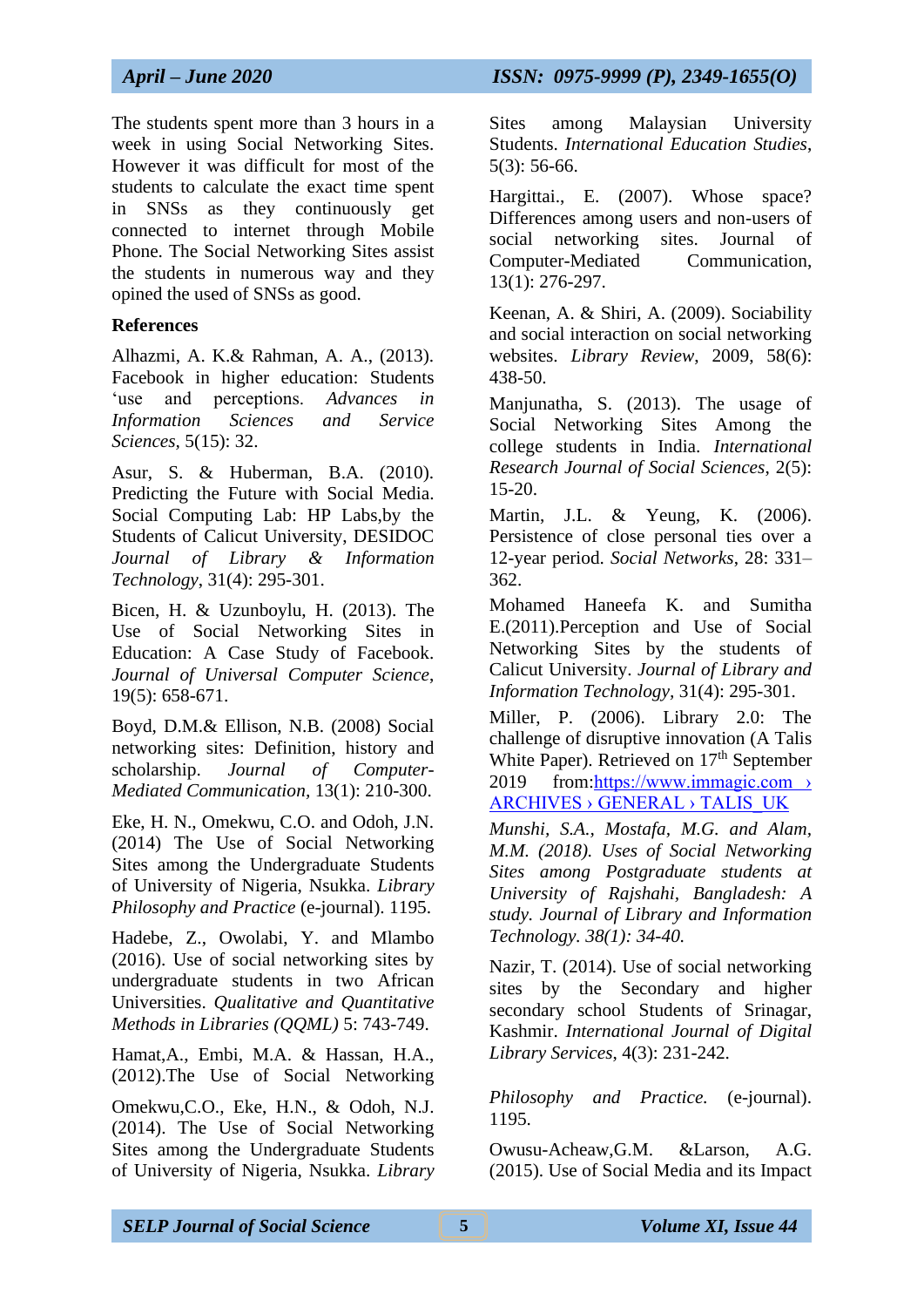on Academic Performance of Tertiary Institution Students: A Study of Students of Koforidua Polytechnic. *Journal of Education and Practice*, 6(6): 94-102.

Raut, V. & Patil, P. (2016). Use of Social Media in Education: Positive and Negative impact on the students. *International Journal on Recent and Innovation Trends in Computing and Communication*, 4(1):  $281 - 285.$ 

Tertiary Institution Students: A Study of Students of Koforidua Polytechnic, Ghana. Journal of Education and Practice. 6(6): 94-101.

Waycott, J., Thompson, C., Sheard, J., & Clerehan, R. (2017). A virtual panoptic on the community of practice: Students 'experiences of being visible on social media. *The Internet and Higher Education.*35:12–20.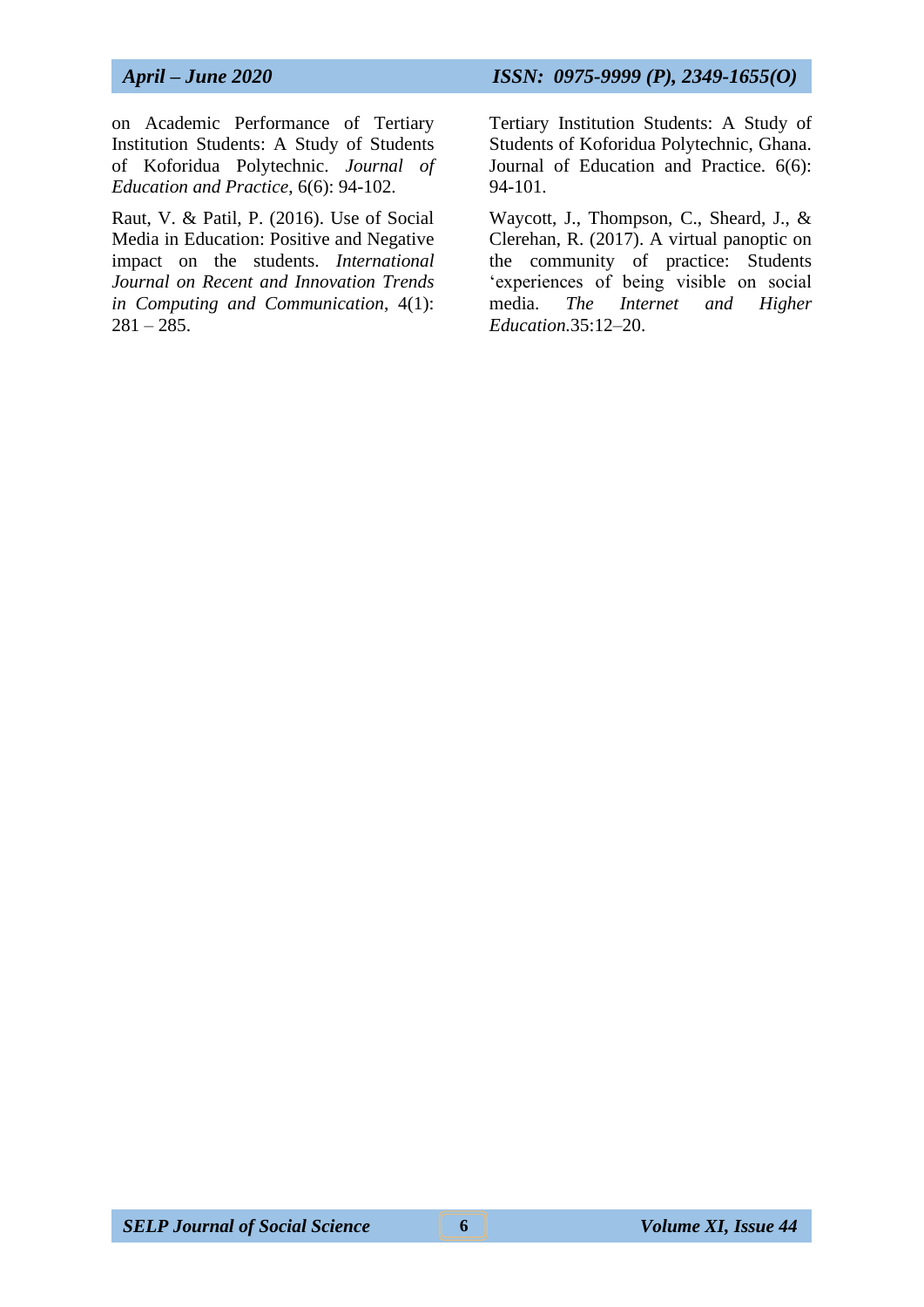*Available online @ www.iaraindia.com SELP Journal of Social Science - A Blind Review & Refereed Quarterly Journal ISSN: 0975-9999 (P) 2349-1655 (O) Impact Factor: 3.655(CIF), 2.78(IRJIF), 2.77(NAAS) Volume XI, Issue 44 April - June 2020 Formerly UGC Approved Journal (46622),* © *Author*

# **GANDHIJI'S TEACHING EXPERIMENTS AT SEVAGRAM ASHRAM, WARDHA**

#### **KAMAKSHIRAIPURE**

UGC-JRF Center of Advanced Studies in Education Maharaja Sayajirao University of Baroda Vadodara, Gujarat

## *Abstract*

 *Before independence, command of education was in the hands of foreign government. The education they were providing at that time to the Indians was not appropriate to cater the need of Indian society. At that time Gandhiji was not satisfied with the prevailing condition of education that encourages rote learning and create discrimination among people of India on the basis of manual work and intellectual work. Gandhiji believed that this type of education was producing literate people but they are not educated. They cannot use the acquired knowledge for the betterment of society and nation. Therefore, he decided to introduce NaiTalim as the method of imparting education which is also known as basic education. Gandhiji believed that there is no other teacher than Mother Nature and therefore, education should not be given in the four walls of the classroom rather it should be done in the direct contact with nature. In this, students are taught in the lap of Mother Nature. He gave emphasis on manual work or skill development as he believed inkinaesthetic activities lead to the intellectual development. He also believed that more the senses involved in learning more will be the output of learning and this type of knowledge last long. In this, students are assigned some kinaesthetic activities for the concerned concept of the curriculum. He did various experiments at Sevagram ashram, Wardha like education of botany in the forest, cooking, economics and balanced diet through community kitchen, use of story for emotional development and imagination, use of music for cooperative learning and introduction of mathematics by construction work are some of the experiments by which students are taught in the ashram. In this paper we will discuss about different experiments of Gandhiji at Wardha ashram to empower the children.*

*Keywords: Basic education, Naitalim and kinesthetic* work.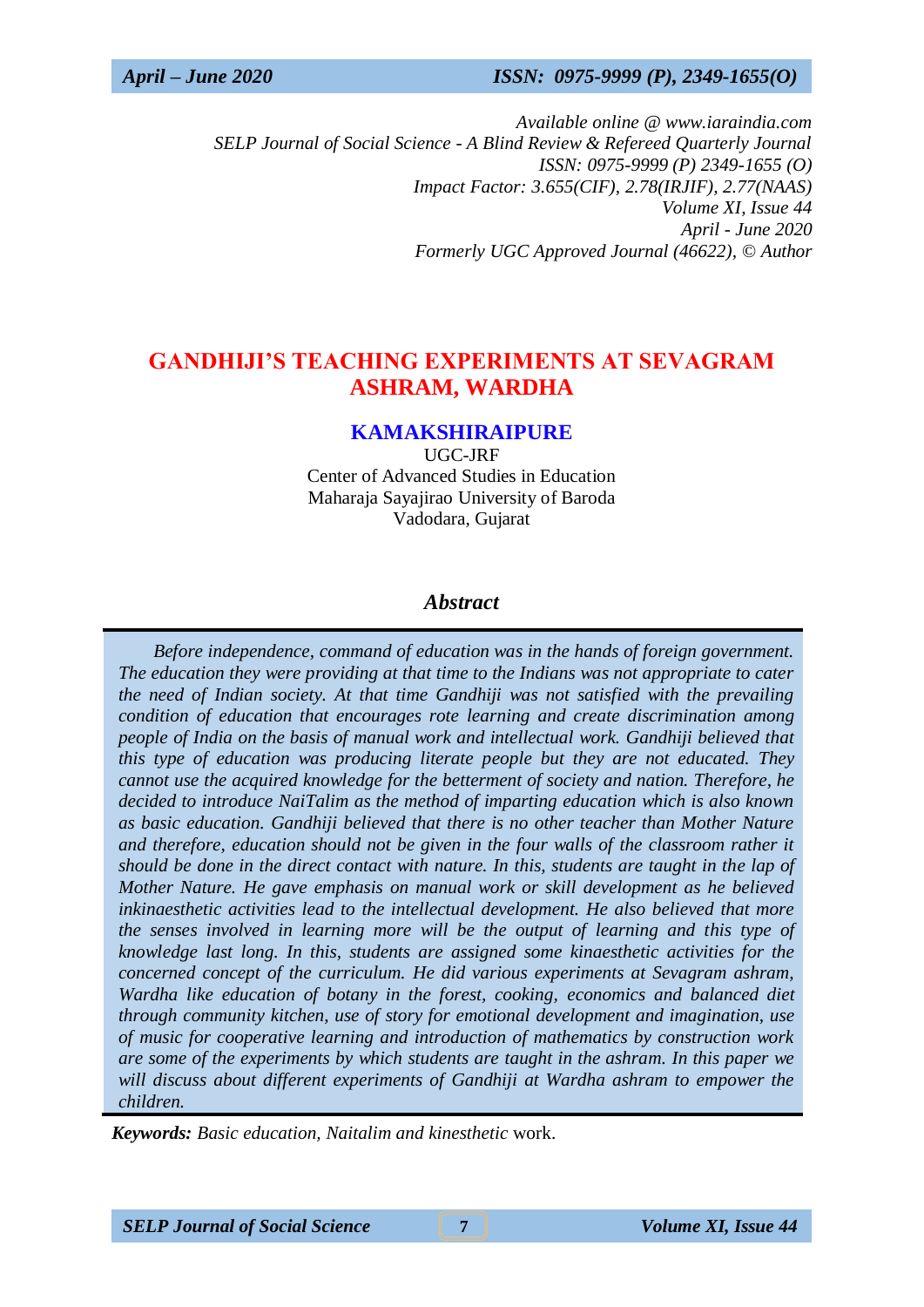#### **INTRODUCTION**

We are living in  $21<sup>st</sup>$  century and it demands some new skills in the students to address the demand of this changing world. We know that our country is not performing well at global level. In many international examinations our country secured unsatisfactory positions. One of the reason for this may be the present education system in which children have to study in the boundary of four wall only. We have numerous ways in which content of book can be connected with the real life work. But most of the schools discourage it. It indicates we need to make our children educate rather than literate. Today's education system producing literate person who have degrees but don't have knowledge of that field. For example we are preparing civil engineers but they are not able to make a building, electrical engineers are not able to repair the fuse at home, a student of economics is not able to make their home expenditure economic. So, these are some examples that encourage us to create a teaching methodology by which we can give some meaningful experiences to the students and "skill for life". But can you tell me which method we need today? Do we need to create new method? Do we need a great resources for this? Do we need great minds for it? I think no. our national father and some great minds of our country already have given such method but we are ignoring that i.e. *basic education.* 

Mahatma Gandhiji was the proponent of basic education and he gave emphasis over the skills and manual work. Gandhiji worked on basic education and he took help of Gurudev Rabindranath Tagore (the Nobel laureate). Both of them were the believer of naturalism they thought that education should be given to the children in the lap of the Mother Nature as nature is the best teacher. In the pre-independence era when Britishers were ruling our nation and also our education system, Gandhiji realised that education provided by Britishers was not good and appropriate

enough for Indians. We need to train Indian students in some skills. And then he decide to give skill oriented education to the Indians. Which is popularly known as Basic education. Sevagram Ashram, Wardha was the centre for it. Where students were taught with very interesting methods in the direct contact of nature. Gandhiji believed that involvement of maximum senses in an activity leads to the growth of our brain. As emphasised by Avinashilingam T.S. (1960) "Psychologically, it is desirable, because it relieves the child from the tyranny of a purely academic and theoretical instruction against which its active nature is always making a healthy protest. It balances the intellectual and practical elements of experience, and may be made an instrument of educating the body and mind in coordination. The child acquires not the superficial literacy which implies, often without warrant, a capacity to read the printed page, but the far more important capacity of using hand and intelligence tor some constructive purpose. This, if we may be permitted to use the education, is the literacy of the whole personality." So, herewe will discuss some of the teaching techniques and examples of teaching in the Sevagram Ashram, Wardha.



*Figure.1: Components of Teaching at Wardha Ashram*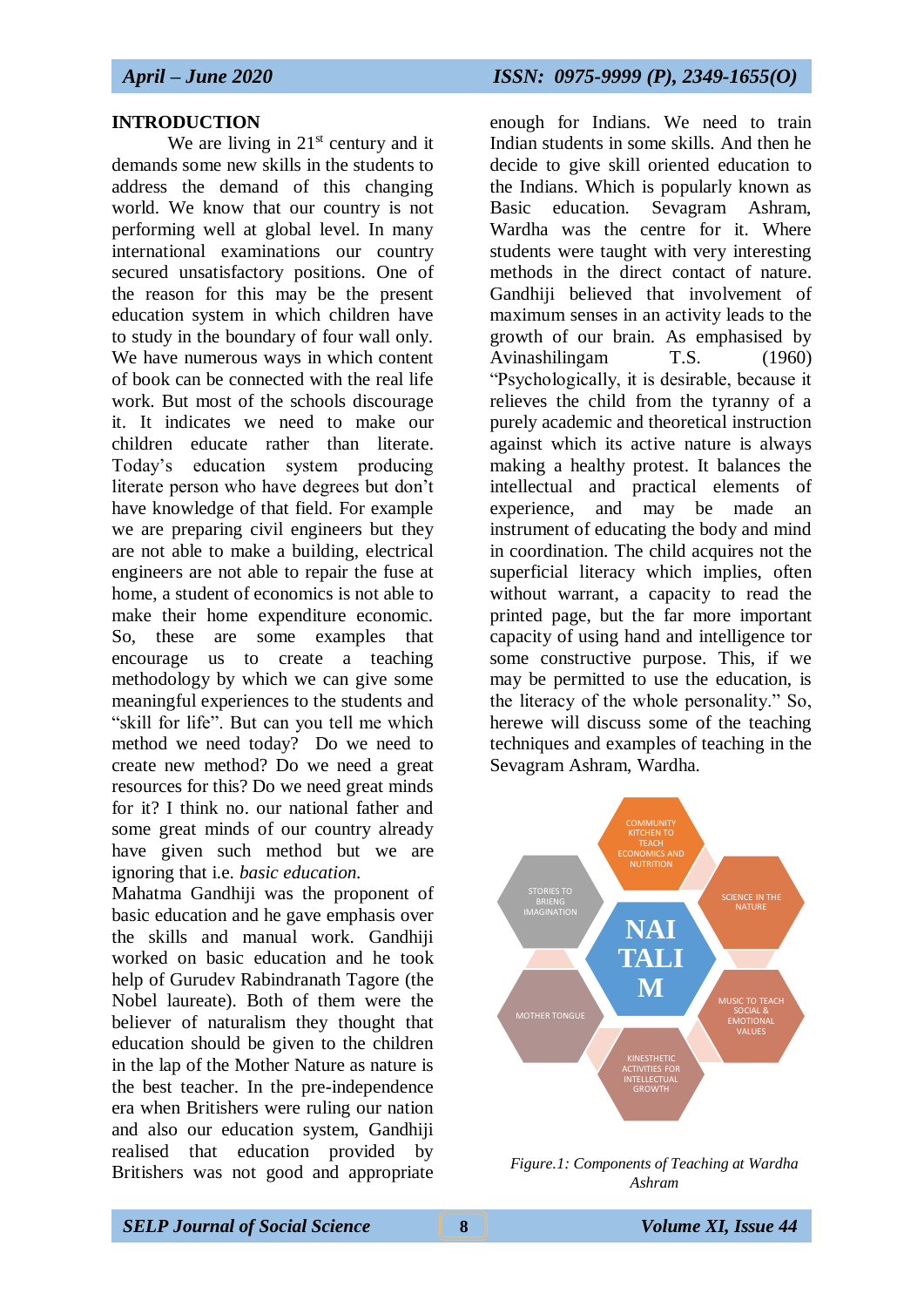## **1. Science teaching**

Science is nothing but the nature. We can learn science from nature directly. In the Sevagram ashram, Wardha pupil were taught various disciplines of science through nature. The principle behind it is when we learn in such way it will last long. For example a teacher in ashram was teaching botany. He set on the tree and describe about plants. Pupils were instructed to arrange different leaves of different plants to understand structure of leaf. For this, students prepare a herbarium. Similarly students collect different types of fruit and compare their internal structure. For example mango, banana, apple, orange, all are fruits but their structure are different. So, by this students come to know the structure as well as the taste also that cannot be forgotten in the future. Another example is students make group of the plants according to the plant height and strength of the stem and classify plants into trees, herbs and shrubs. In the ashram students learnbotany by visiting a near garden or forest. Teacher in the ashram tried to introduce the plants with their common name and then provide the scientific name. As we know when we learn anything in our local language it is quite easy. So, students prepare the list having two names of each plants. In the ashram botany was taught by the teacher in this interesting way with the nature where students can touch, feel and taste the plants.

## **2. Agricultural practices**

We know India is the agricultural economy and therefore, development in this sector is very important. To teach the students and to bring their interest in this field Sevagram ashram used a wonderful method. In this each student is allotted a piece of land over which they have to grow the crop. They were instructed to use organic manure for the growth of the crop but many a time it happens that they need chemical fertilizer also. For the use of chemical fertilizer they have to meet

the farmers and also study about the specific fertilizer for the specific crop. By doing this, they know about agricultural practices like ploughing, weeding, threshing, use of fertilizer and manure, amount of water needed and texture and preparation of the soil. By studying the above discussed component students become perfect in agriculture and they can select farming as their profession in the future or become agricultural scientist also. This method is important from the point of view of giving respect to the farmers who cultivate crops for the whole nation. So, Wardha ashram did wonderful experiment to teach agricultural practices to the students.

## **3. Teaching of mathematics**

Wardha ashram made mathematics a live subject. Normally students learn mathematics at normal school but when they have to apply the acquired knowledge they get fail to use it. They learn about area of different shapes but are unable to calculate the area of their own house and number of tiles will be required for the floor. Similarly, the volume of the water tank at their home and time required for the particular motor to fill it. Or we can understand it with the example of basketball player who uses trial and error method or using mathematics to find relation between height, angle and energy which make it easy. So, these are some examples of the present day teaching who produces only parrots. But basic education can help to get rid of this problem where students in the Wardha ashram were given live project to complete. As one of the student of ashram Dr. Bang shared his experience that his mathematics teacher gave the task of cowshed where a new cowshed is under construction. He had to find amount of water a cow drinks a day. How much water will be needed for all the cows in cowshed? Then construct the water tank with the capacity to satisfy the thirst of the cows. Find out how many bricks will be needed and bring that many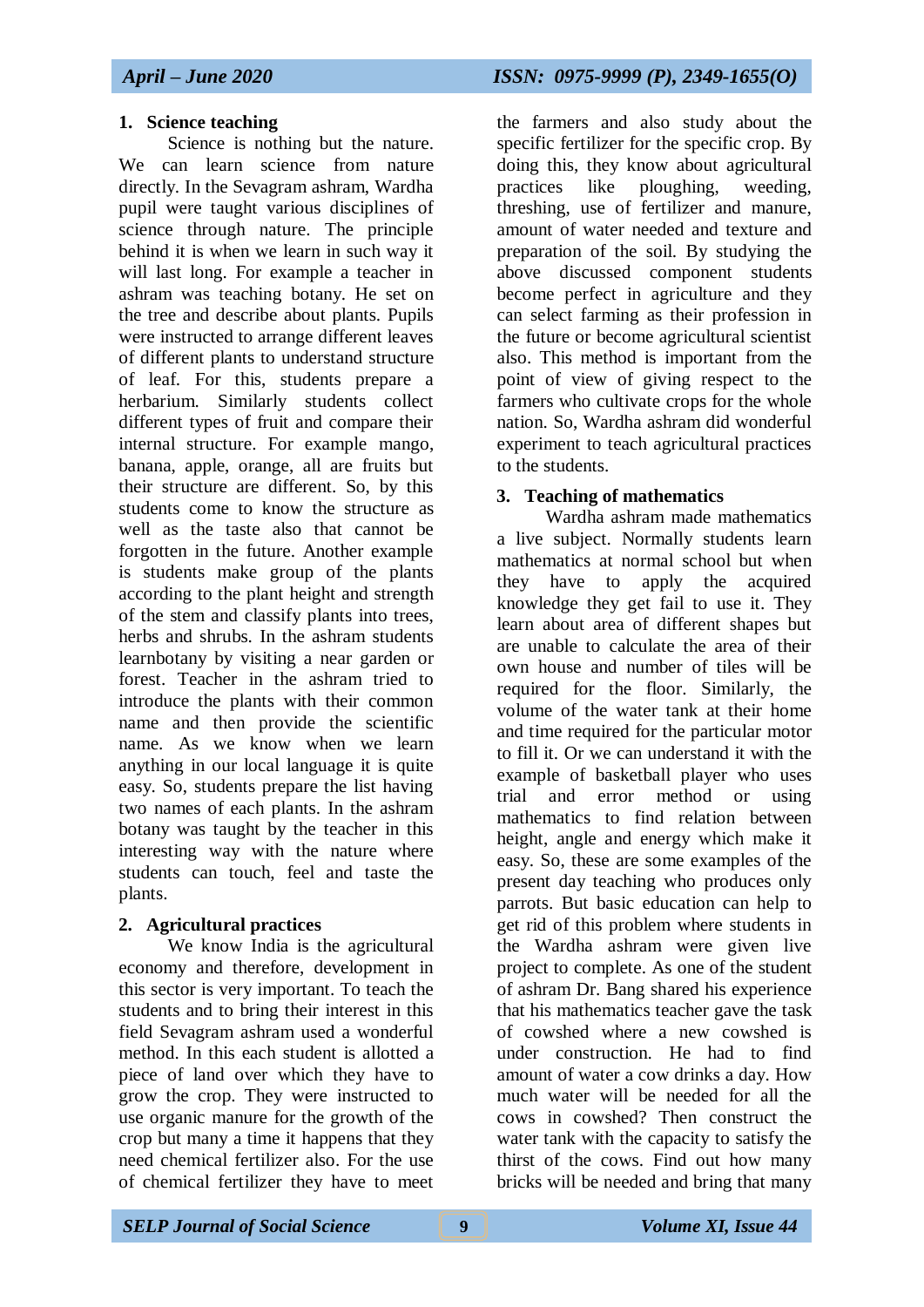bricks from the market. By this problem student was able to learn real life application of volume, area, and economics also.

#### **4. Community kitchen**

In the ashram students had their meal at the community kitchen where group of students are allotted for the particular days to arrange the food in the kitchen. Students need to cook the food by themselves for all but before doing this they need to understand the ratio of nutrition and economy. They need to buy food items having high nutrition value with low price and then make the tasty food. This exercise helped students to understand the real meaning of balanced diet, economics and the art of cooking. This exercise is also useful to know nutrition component in the vegetables and other food items.

#### **5. Story telling**

Gandhiji focused on story telling as a method of teaching. Gandhiji always said that stories should be simple, live, and in mother tongue. Stories used for the teaching should have action, and bring imagination of children. Stories should have some messages. Then only stories have some meaning in teaching. If students accept the message of story passively it means it is difficult for him to make meaning from it. Therefore, teacher should select a story from the context of student, and present it in mother tongue.

#### **7. Use of music**

Gandhiji believed that music has direct impact on our mind and therefore he believed in bhajan. In the ashram students life start with the bhajan at each day. He never said that singing should be done alone rather singing should be done in group i.e. chorus. Chorus singing is the method to integrate social and emotional value in a community environment. We can say that it is the way of cooperative learning.

#### 8. **Handicraft**

Gandhiji was the strong believer of manual work. He gave importance to the manual work in the education of the child. He believed that kinaesthetic activities help in the quickening of intelligence and therefore can be used for the intellectual growth of the children. In the Wardha Ashram he implemented skill development and manual work like spinning and craft work.

#### **DISCUSSION**

The main focus of the Gandhiji was on to train the manpower of our country as that time there were discrimination among people on the type of work they do i.e. manual work or intellectual work. Gandhiji wanted to give emphasis on manual work to give respect to it and he took the help of introduction of basic education as a teaching method. He believed that this method is important to make people of India a responsible citizen who can take decision about their rights and problems. But at today Sevagram ashram, Wardha is just like a visiting place and museum. We need to find the reason behind its failure. I think the success of basic education lie in the two points. Whatever productive work we are selecting for students should have high possibilities of educational experiences and productive work should be oriented around school curriculum.

## **CONCLUSION**

By looking into the method of imparting education at Sevagram Ashram, Wardha we can say that Gandhiji was not only a spiritual kind of person who devote his life for peace but also he had a broad vision on scientific method of imparting education. He always encouraged students to draw conclusion from their own work. For this basic education have tremendous opportunities to the children for learning through manual work. Other than this he laid emphasis on music, story, craftwork and use of mother tongue as a medium of instruction. Gandhiji had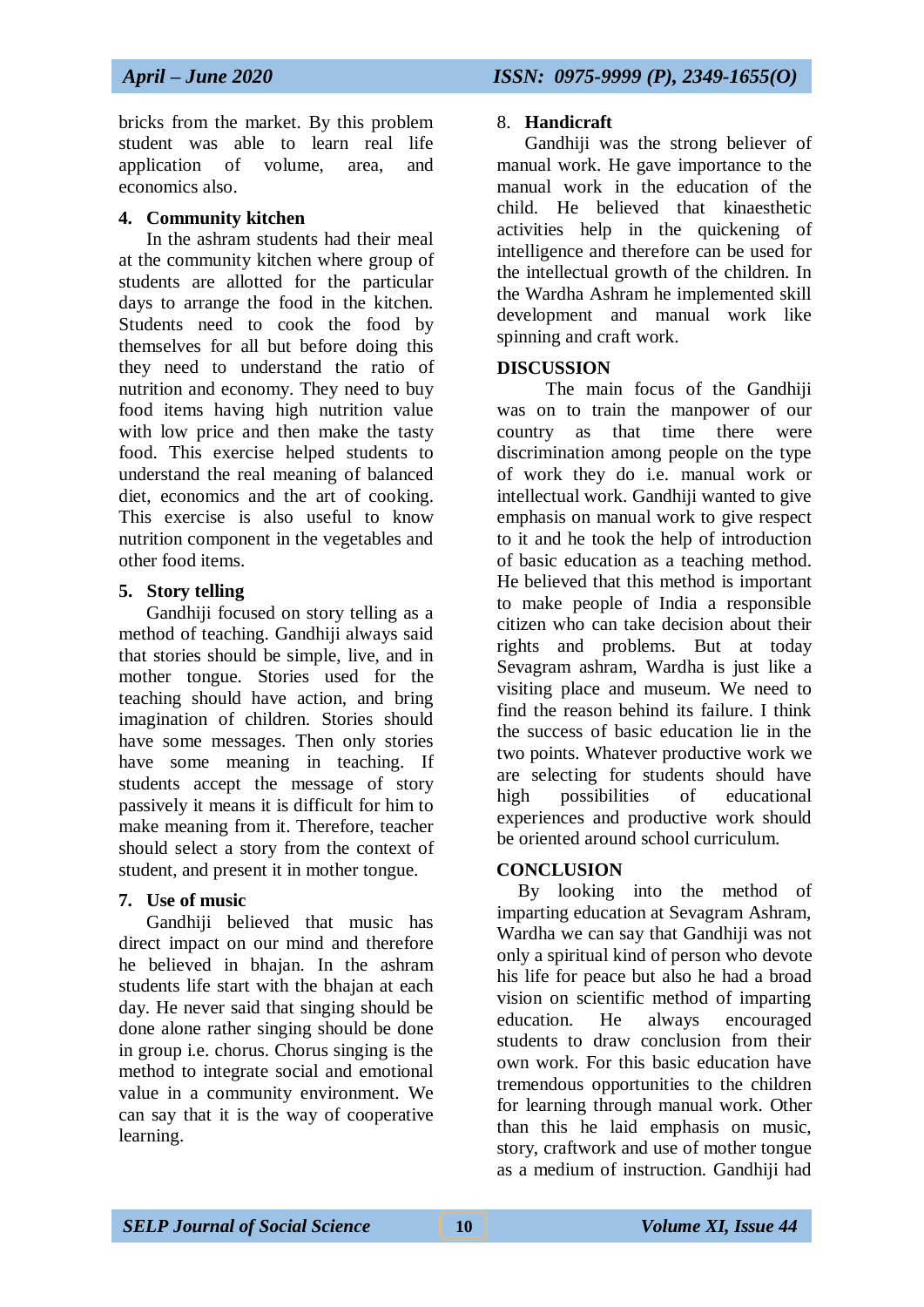the wonderful vision and today we need this teaching method to address the demand of this changing word. I hope the world would be inspired from this method and integrate it with the curriculum for the betterment of the students and world as well.

#### **REFERENCES**

**Avinashilingam T.S. (1960).** *Gandhiji's Experiments in Education*. Ministry Of Education Government of India. Retrieved from 4.139.60.153/bitstream/123456789/45 53/1/GANDHI%20EXPERIMENTS%

20IN%20EDUCATION.pdf. Dated 11 October 2019.

**Dr. Bang Ajay (2015).***My Magical School: Gandhi's Sevagram Ashram Experiment in Education.* Retrieved fromhttp://www.satyagrahafoundation. org/my-magical-school-gandhissevagram-ashram-experiment-ineducation. Dated 14 October 2019.

**Ramdas&Sastry (2012).** *NaiTalim is Dead...Long Live NaiTalim.* Retrieved from

[http://www.vikalpsangam.org/static/m](http://www.vikalpsangam.org/static/media/uploads/Perspectives/ramdas_on_nai_talim.pdf) [edia/uploads/Perspectives/ramdas\\_on\\_](http://www.vikalpsangam.org/static/media/uploads/Perspectives/ramdas_on_nai_talim.pdf) [nai\\_talim.pdfD](http://www.vikalpsangam.org/static/media/uploads/Perspectives/ramdas_on_nai_talim.pdf)ated 13 October 2019.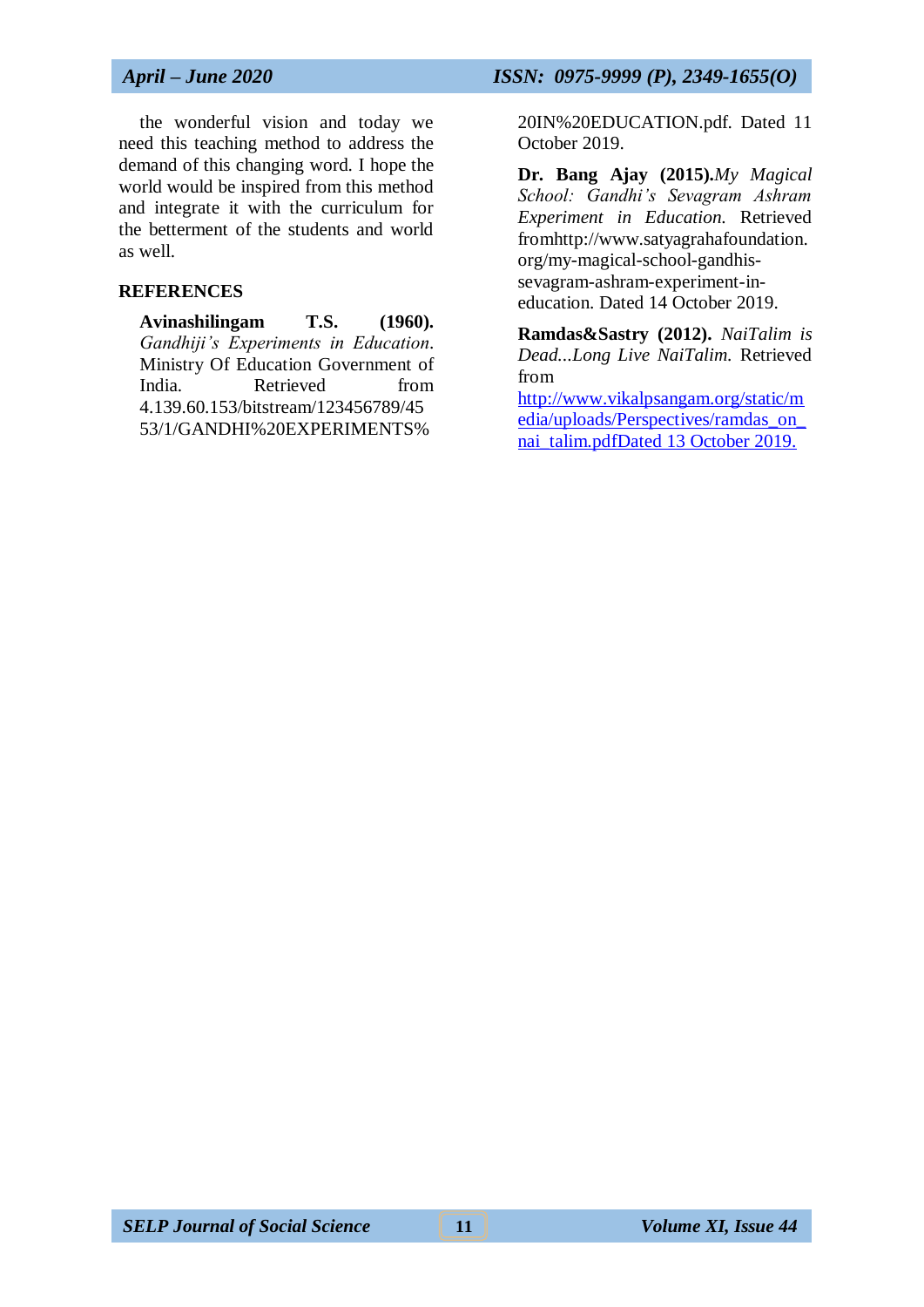*Available online @ www.iaraindia.com SELP Journal of Social Science - A Blind Review & Refereed Quarterly Journal ISSN: 0975-9999 (P) 2349-1655 (O) Impact Factor: 3.655(CIF), 2.78(IRJIF), 2.77(NAAS) Volume XI, Issue 44 April - June 2020 Formerly UGC Approved Journal (46622),* © *Author*

# **BLOW-BY-BLOW INVESTIGATION AND ANALYSIS OF CORONA VIRUS IN INDIA**

## **RISHAV SINGH.**

Department of Civil Engineering Dream Institute of Technology Thakurpukur, B.H. Road, Kolkata- 700104

## *Abstract*

 *Coronaviruses are a large family of single-stranded RNA viruses that cause diseases in animals and humans. Broadly, corona viruses (CoV) are the largest group of viruses that belong to the Nidovirales order, which includes Coronaviruses among three others. Coronaviruses are one of the two subfamilies of Coronaviridea, with the other being Torovirinae. Coronavirinae can be further subdivided into alpha, beta, gamma and delta coronaviruses.These viruses are named so because of spikes found on their surface that give them the appearance of a crown when looked through an electron microscope. The first coronaviruses was isolated in 1937 and it was the infectious bronchitis virus (IBV) that caused respiratory disease in chickens. Corona virus is generally found in animals. According to experts this virus came from bats, initially a single person was infected then spreading of this virus started human to human and a chain is created. On 1 st January 2020 Chinese government shutdown the market completely .when Chinese scientists study the genetic code of this virus which is present inside this virus it was similar with Bats genetic code. So they said this virus came from bat. This virus is transmitted as commonly and rapidly as the virus causing the common cold (rhinovirus). The symptoms of COVID 19 bear close resemblance with cold or flu, which include fever, cough and shortness of breath.*

*Keywords: Coronaviruses, Covid-19, Pandemic, Symptoms, India, Lessons, Labours, Women.*

#### **1. INTRODUCTION**

The beginning of the present 'novel coronavirus' crisis can be traced to Wuhan, a city in China where the virus originated and soon spread across the country as people moved from one part of the country to another. The response of the Chinese government ranged from denial and hiding the information, to eventual lockdowns, curfews and ramping up their healthcare to treat the patients. Gradually, it spread globally to almost all the countries with varied responses of the respective national governments. In the case of India, the country is at a critical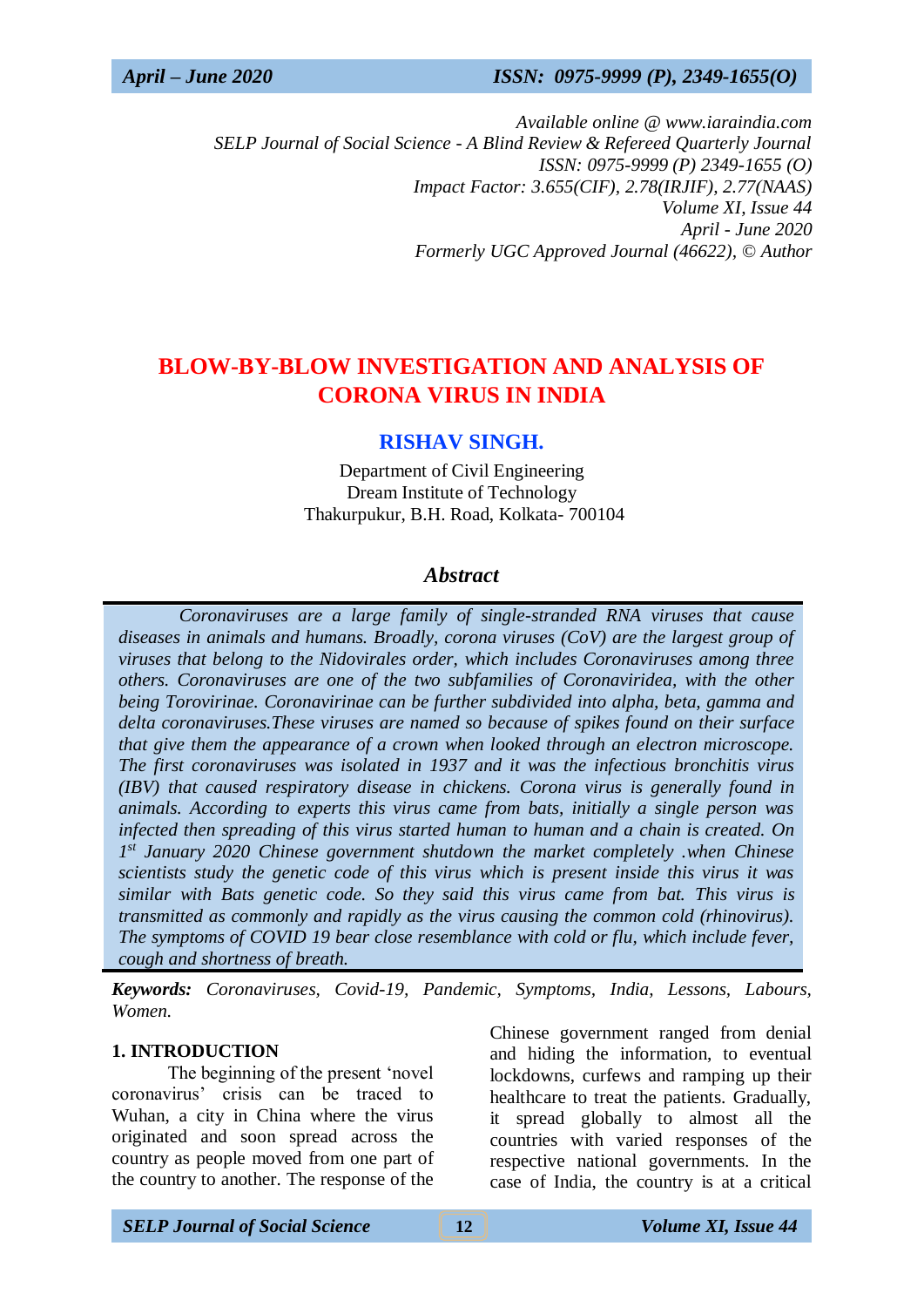juncture presently where there is a massive scare of possible deadly effects of coronavirus, if we are not able to limit its spread.

At this critical juncture, when we are at the mercy of a microscopic biological agent, solidarity, awareness and preparedness are the pressing needs of the hour. Although 'social distancing' is the buzzword, the world is now closer and more connected than ever before. Tackling COVID-19 needs a warlike response against a common enemy. Doctors and nurses have turned into soldiers overnight. Political leaders are preoccupied with planning and strategizing against the enemy. But most importantly, the role people play will be immense in defeating this enemy.

## **Important terms related to this Virus-**

1. **COVID-19**: A new type of coronavirus known as COVID-19. The technical term of the virus is SARS-CoV-2

2. **Coronavirus:** Coronavirus is actually a family of virus which already exists in the world and is known to cause diseases in humans. The entire family of coronaviruses is called Coronaviridae and some of them also cause minor diseases such as common cold.

3. **Incubation period:** Incubation period refers to the time period required for the virus to develop symptoms in the body. In simpler terms, it is the time period between contracting a virus and emergence of its symptoms. The incubation period of COVID-19 is somewhere between 2-14 days.

4. **Pandemic:** A disease is termed as a pandemic when it spreads all over the globe and in most countries of the world. COVID-19 was declared as a pandemic by WHO (World Health Organization) after its spread was confirmed in more than 100 countries.

5. **Community spread:** Community spread refers to a process when the virus starts spreading in the general masses.

Community spread is detected when a confirmed case of the virus is found without having a known origin. It happens when a person without any travel history or interaction with any infected person contracts the virus.

6. **Quarantine and isolation:** It refers to the form of precaution of isolating yourself in case you detect symptoms or have returned from a trip abroad. While isolation is when someone who has been tested positive for COVID-19 is separated from other people in order to stop the spread of the virus.

7. **Comorbidity:** It refers to a medical condition, in which a person has more than one disease at the same time. Cases of comorbidity have a higher risk of turning sensitive in case of COVID-19. For example, if someone has high blood pressure and is also diabetic, they have comorbidities and have a higher risk of developing complications.

8. **Social distancing:** Everyone is talking about social distancing currently and how it can prevent the spread of the disease. It basically means keeping a safe distance of about three to six feet from others. This distance will not only prevent you from contracting any kind of infection but will also break the chain of the disease.

9. **Flattening the curve:** Flattening the curve simply means slowing down the rate at which the disease is spreading. It can only be done by taking necessary precautions, practicing hand hygiene and maintaining social distancing.

## **2. ABOUT THE CORONAVIRUS**

Coronaviruses are a large family of viruses that cause illness ranging from the common cold to the more severe diseases such as the Middle East Respiratory Syndrome (MERS-CoV) and Severe Acute Respiratory Syndrome (SARS-CoV) and the current COVID-19. These viruses consist of a core of genetic material surrounded by an envelope with protein spikes, which gives it an appearance of a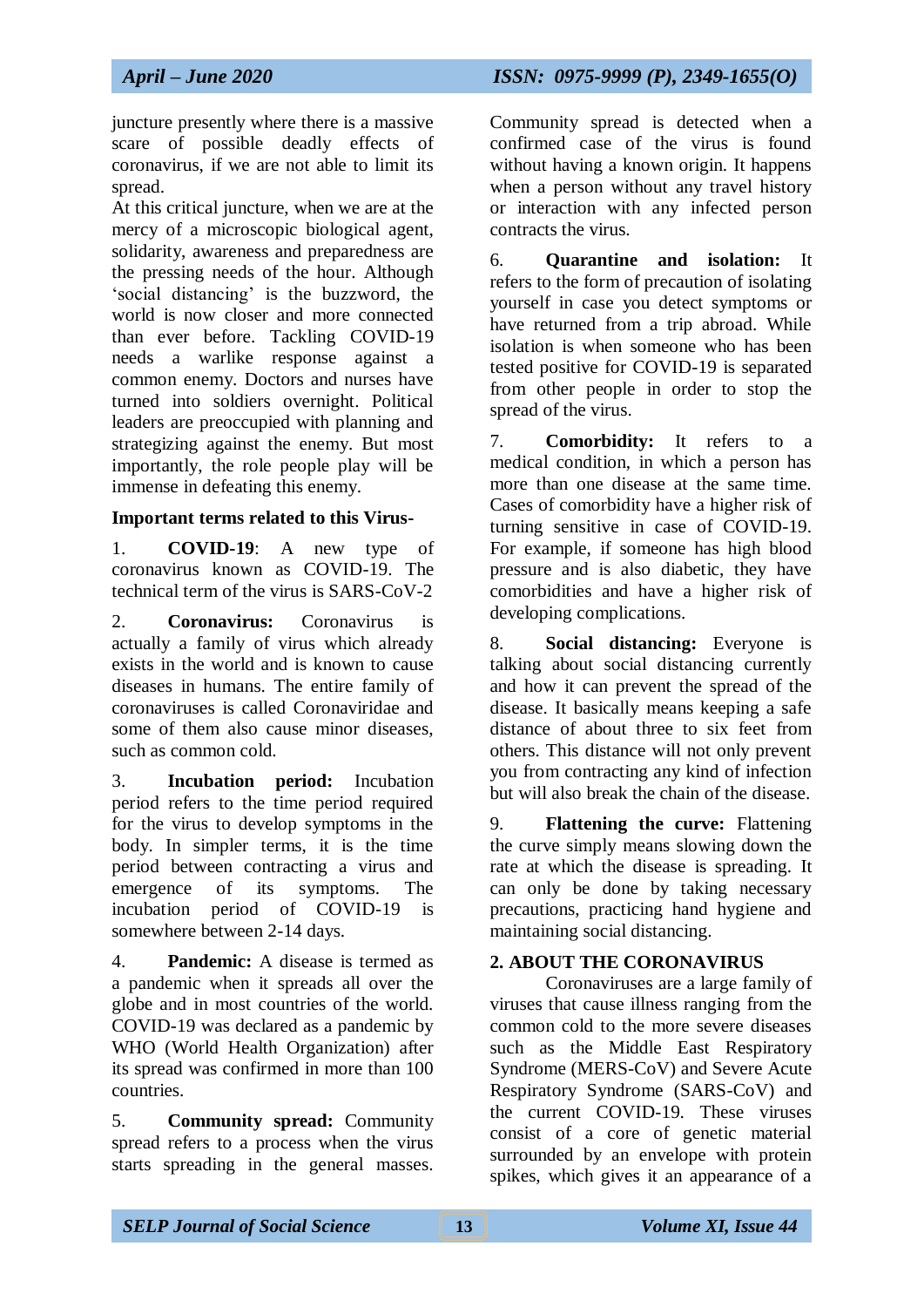crown. Coronaviruses are zoonotic, meaning they are "transmitted from animals to humans." In the current outbreak, it was found by the scientists that this Coronavirus was a new strain. Thus, it was named 'novel' or new Corona with the appellation of 'n-Corona'. It was later renamed as SARS-CoV-2 (severe acute respiratory syndrome coronavirus 2) by the International Committee on Taxonomy of Viruses, owing its similarities in genome structure with that of SARS virus. The SARS-CoV-2 is believed to have taken the following sequence- It originated from bats, and then transmitted to pangolins to humans. The sequence is yet to be confirmed. Until the source of this virus is identified and controlled, there is a risk of reintroduction of the virus in the human population and the risk of new outbreaks like the ones we are currently experiencing. It was the wet markets (selling live meat, fish, reptiles and wild animals) in Wuhan, where the virus It was believed to have spawned, precisely the Wuhan Seafood Wholesale Market. The problem with these Chinese wet markets was that all sorts of animals, ranging from fowl to wild animals, were sold there for their meat (for example monkeys, python, dogs, hares and pangolin etc.) without due care of hygiene. Previously, On rare occasions, a coronavirus may spread through contact with faeces. In these wet markets,

#### **Which Coronaviruses affect Humans:**

- $\triangleright$  While there are hundreds of coronaviruses that cause diseases in animals such as pigs, camels, bats and cats, till date seven different types of coronaviruses have been identified that infect humans.
- $\triangleright$  In the last two decades, more aggressive coronaviruses have emerged that are capable of causing serious illness and even death in humans. These include SARS-CoV, MERS and now SARS-CoV-2.

# *April – June 2020 ISSN: 0975-9999 (P), 2349-1655(O)*

- $\triangleright$  In 1965, scientists DJ Tyrrell and ML Bynoe were the first ones to identify a human coronavirus,
- $\triangleright$  Seven types that infect humans: Includes two alpha coronaviruses (229E and NL63) and four beta coronaviruses (OC43, HKU1, MERS and SARS-CoV).

| Name of       | Human first             |
|---------------|-------------------------|
| coronaviruses | identified In           |
| 229E          | Discovered in 1967      |
| NL63 and HKU1 | First identified in the |
|               | Netherlands in 2004     |
| SARS-CoV      | 2003 in China.          |
|               | 2012 in Saudi Arabia    |
| <b>MERS</b>   | (transmitted by         |
|               | dromedary camels).      |
| SARS-CoV-2    | 2019 in Wuhan.          |

| ını<br>н |  |
|----------|--|
|----------|--|

**Mode of transmission**: It is believed that the virus was transmitted to humans through the fluid secreted from the respiratory system of the wild animals. Further, it spread from humans to humans while coughing and sneezing, shaking of hands, making contact with a surface or object that has the virus etc.

**Spread:** The Incubation Period (the time between catching the virus and the beginning of symptoms of the disease) for COVID-19 range from 1-14 days, with the median incubation period of just over five days. The  $R_0$  (pronounced R-nought) (average number of people who will catch the disease from one contagious person) of the virus is estimated to be between 2 and 3, and the mortality rate is of around 3% but the rate varies and is amenable to change due to different factors such as spread in different locations, response mechanisms and age profile of the infected.

**Prevention:** Wash your hands regularly for 20 seconds, with soap and water or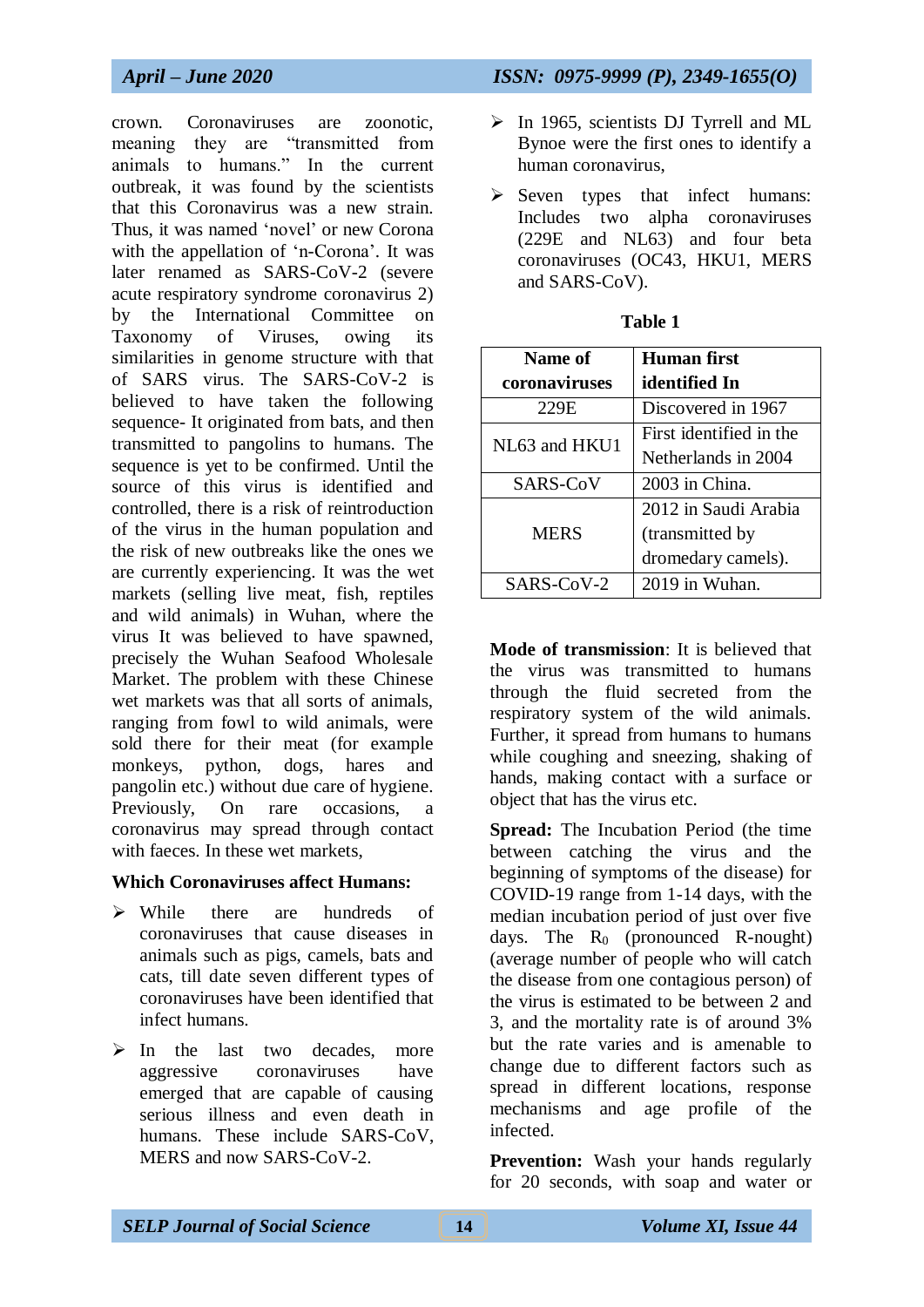alcohol-based hand rub. Cover your nose and mouth with a disposable tissue or flexed elbow when you cough or sneeze. Avoid close contact (1 meter or 3 feet) with people who are unwell. Stay home and self-isolate from others in the household if you feel unwell. Don't touch your eyes, nose, or mouth if your hands are not clean.

#### **Symptoms of infection by COVID-19**:



#### **CORONA-VIRUS VACCINE** -

Some of the initiatives taken towards this are-

- $\triangleright$  The Oxford University vaccine, known as ChAdOx1, is in developing vaccine around the world.
- $\triangleright$  US biotech Moderna gave its first vaccine shot to a person in Seattle earlier this week.

## *April – June 2020 ISSN: 0975-9999 (P), 2349-1655(O)*

- $\triangleright$  In Germany, CureVac is working on a vaccine, while others are in development in China.
- SANOFI and GSK To Develop Adjuvant Vaccine:An adjuvant is an ingredient used in some vaccines that helps create stronger immune response in people receiving vaccine. About Recombinant DNA technology this involves creation of the Recombinant DNA It relates to usage of three main tools:

**Enzymes:** It will help cut (restriction enzymes), synthesize (polymerases), and bind (ligases) DNA

**Vectors:** Considered as final vehicles that carry genes of interest into host organism.

**Host organism:** cell in which recombinant DNA is introduced. To date, host organisms include bacteria, fungi, and animal cells.



Fig: SANOFI and GSK development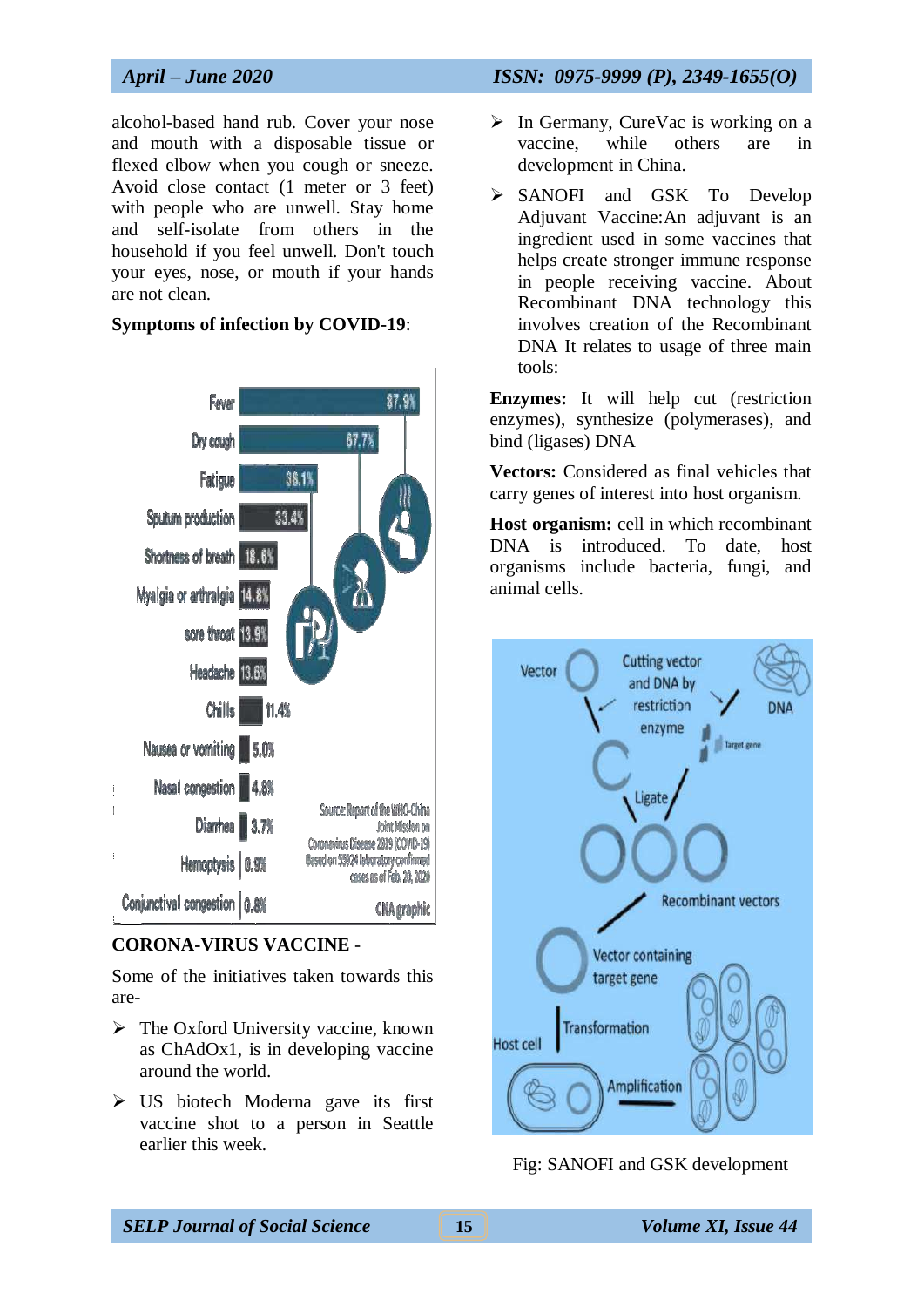## **3. FORECASTS FOR INDIA**

According to Dr Ramanan Laxminarayan, founder and director of the Center for Disease Dynamics, Economics & Policy (CDDEP) in Washington, D.C., India could also see 20% to 50% of the population getting infected. This means between 300 million to 700 million people may get infected.



Fig: COVID cases vs. time in India

## **Timeline for the spread of COVID 19 in India**

## **Table 2**

| 30              | First case is reported in the |  |
|-----------------|-------------------------------|--|
| <b>January</b>  | Indian state of Kerala        |  |
|                 | Two more cases are reported   |  |
| $2 - 3$         | in Kerala, again both are     |  |
| <b>February</b> | students of the Wuhan         |  |
|                 | University.                   |  |
|                 | Two more cases are reported   |  |
|                 | in India, a 45 year old man   |  |
| $1 - 2$         | based in Delhi (with travel   |  |
| <b>March</b>    | history to Italy) and another |  |
|                 | 24 year old engineer in       |  |
|                 | Hyderabad (with a travel      |  |
|                 | history to UAE)               |  |

|              | 14 Italians and one Indian are  |
|--------------|---------------------------------|
| 4 March      | reported to have tested         |
|              | positive for coronaviruses.     |
|              | India reports first death, a 76 |
| 12 March     | year old from Kalaburgi,        |
|              | Karnataka dies. He had a        |
|              | travel history to Saudi Arabia. |
|              | India reports second death.     |
| 13 March     | Maharashtra alone reports 17    |
|              | cases.                          |
|              | Uttar Pradesh confirms 12th     |
|              | case and Odisha reports its     |
| $15-16$      | first case. The total number of |
| <b>March</b> | cases in India crosses 100th    |
|              | mark.                           |
|              | The number of cases rises to    |
| 21 March     | 283.                            |
|              |                                 |
|              | 470 (approx.) cases reported    |
|              | in India, with 9 deaths         |
|              | registered. 30 states and       |
|              | <b>Union Territories have</b>   |
| 23 March     | declared lockdowns. Out of      |
|              | the 470, 34 patients are being  |
|              | said to have recovered. So,     |
|              | the active number of cases is   |
|              | 440 (approx.).                  |

## **4. CONCERNS BEFORE INDIA**

**Large population:** India is the 2nd largest populated country in the world. Therefore, community transmission would lead to an exponential increase in the number of cases of infection.

Literacy Rate: India's literacy rate is 74.04%. This is just the average, with the rates varying from state to state. A vast majority of the population is semi-literate, illiterate or poorly educated. They lack complete knowledge about a Coronavirus like epidemic and the preventive measures to be taken.

**Low levels of hygiene-** including sanitation and the use of disinfectants.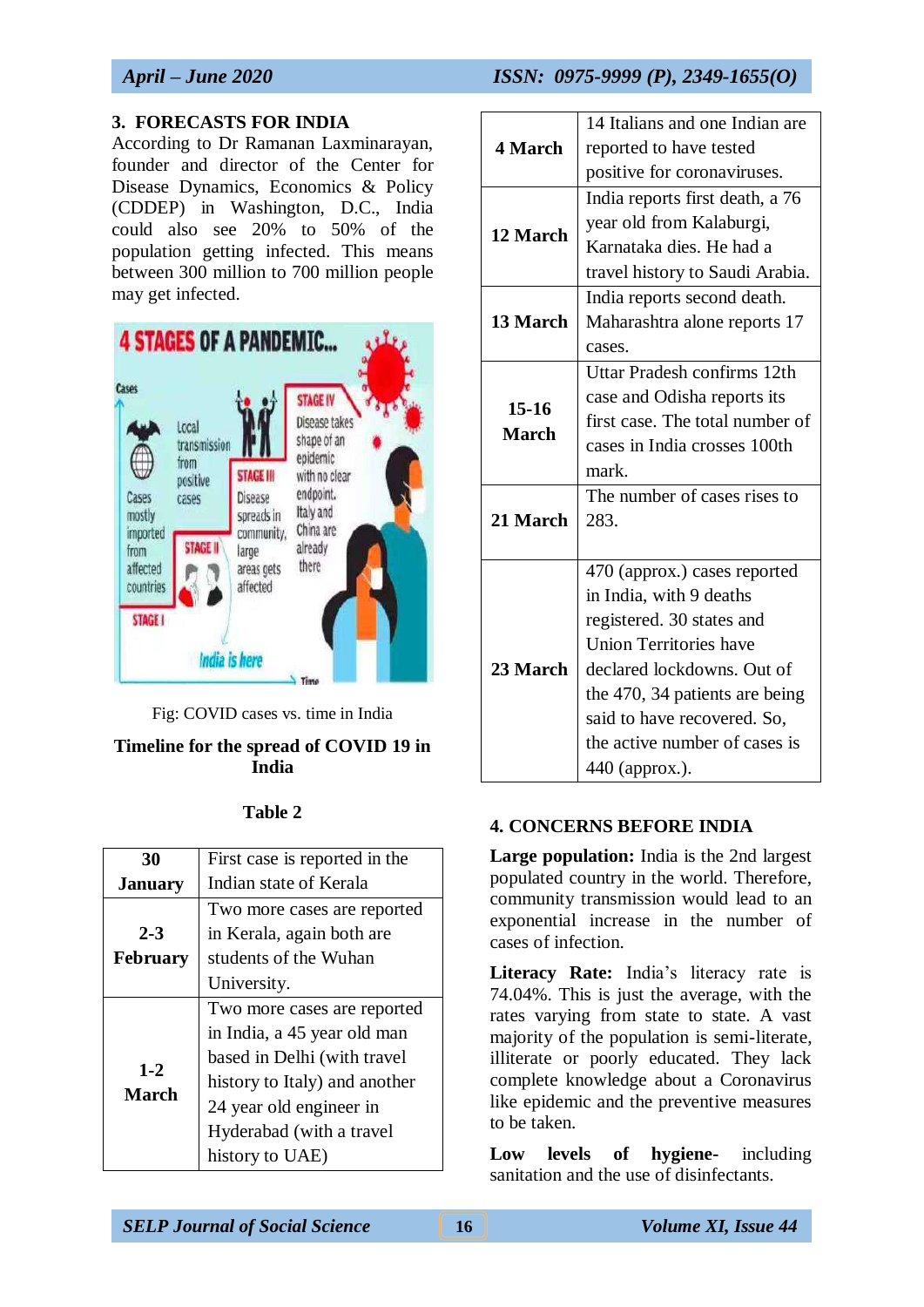**Health Infrastructure:** Italy, USA and China, the worst affected countries, have 3.2, 2.8, and 4.3 hospital beds per 1000 people respectively. Whereas, India just had 0.5 beds per 1,000 people (as of 2017). Also, the total ICU capacity is less than 1, 00,000. This will seriously affect our treatment response to critical patients.

**Weak Implementation Capacity:**  Government agencies responsible for the enforcement and regulation of law and order have had a dismal track record.

**Fake news and vague information**  related to the containment of the virus etc. circulated on social media platforms has the potential to create panic.

**Poverty** is the major concern for India. India houses the largest number of poor people in the world after Nigeria. There are a large number of informal workers like housemaids, wage labourers etc. who might find it difficult to cope up with the situation like a lockdown without support from the government or civil society organisations

**Economic Slowdown:** The economy is already under a slowdown which has been accentuated by restrictions imposed due to COVID-19. Since unemployment increases during a slowdown or recession, job losses, particularly in the unorganized sector are likely to be acute.

## **5. STEPS TAKEN BY INDIA**

**Lockdown and Quarantine:** On 11th March, the WHO declared COVID 19 outbreak to be a pandemic, India take the first step to quarantine it. The Central Government advised all the states and the Union Territories to invoke the provisions of the Epidemic Diseases Act, 1897, which would enable them to enforce advisories as and when needed. Government banned all international commercials flights into India from the 22nd of March 2020 for a week. Universal health screening continues at all points of entry- Thermal Scans of the international passengers at

Airports and of border-crossings is being done.

Addressing the nation on the 19th of March 2020, the Prime Minister, Mr. Narendra Modi urged the people to practice self-restraint, and adopt social distancing, including 'Janta curfew' (voluntary self-isolation) on Sunday, the 22 March 2020 from 7:00 AM to 9:00 PM. On 24th March, the Prime Minister announced a 21-day nationwide lockdown across the country. The announced lockdowns, and suspension of public transport, closure of public places and offices were aimed at reducing the growth rate of the virus, and help 'flatten the (transmission) curve'.

**Financial Package:** The government of India announced a 1.7 Lakh crore financial package in order to protect the weaker sections of the society .The Pradhan Mantri Gharib Kalyan Yojana had been announced within 36 hours of the lockdown and it would take care of the needs of poor and migrant workers, farmers, women, pensioners, widows and the disabled. Insurance cover- rs. 50 lakh per person for doctors and medical workers fighting covid-19. 80 crore poor people will receive 5 kg of wheat or rice and 1 kg of preferred pulses for free every month for the next three months. 20.4 crore Jan Dhan Women account holders would get rs. 500 per month for the next three months. 8.3 crore families living below the poverty line will be eligible for receiving free cylinders during the next three months. Wage-earners earning below rs. 15,000 per month who work in businesses having fewer than 100 workers would receive 24% of their monthly wages into their PF accounts for the next three months.

## **6. LESSONS FROM OTHER COUNTRIES**

## **SOUTH KOREA:**

It has one of the lowest mortality rates at 0.77%, against the global average of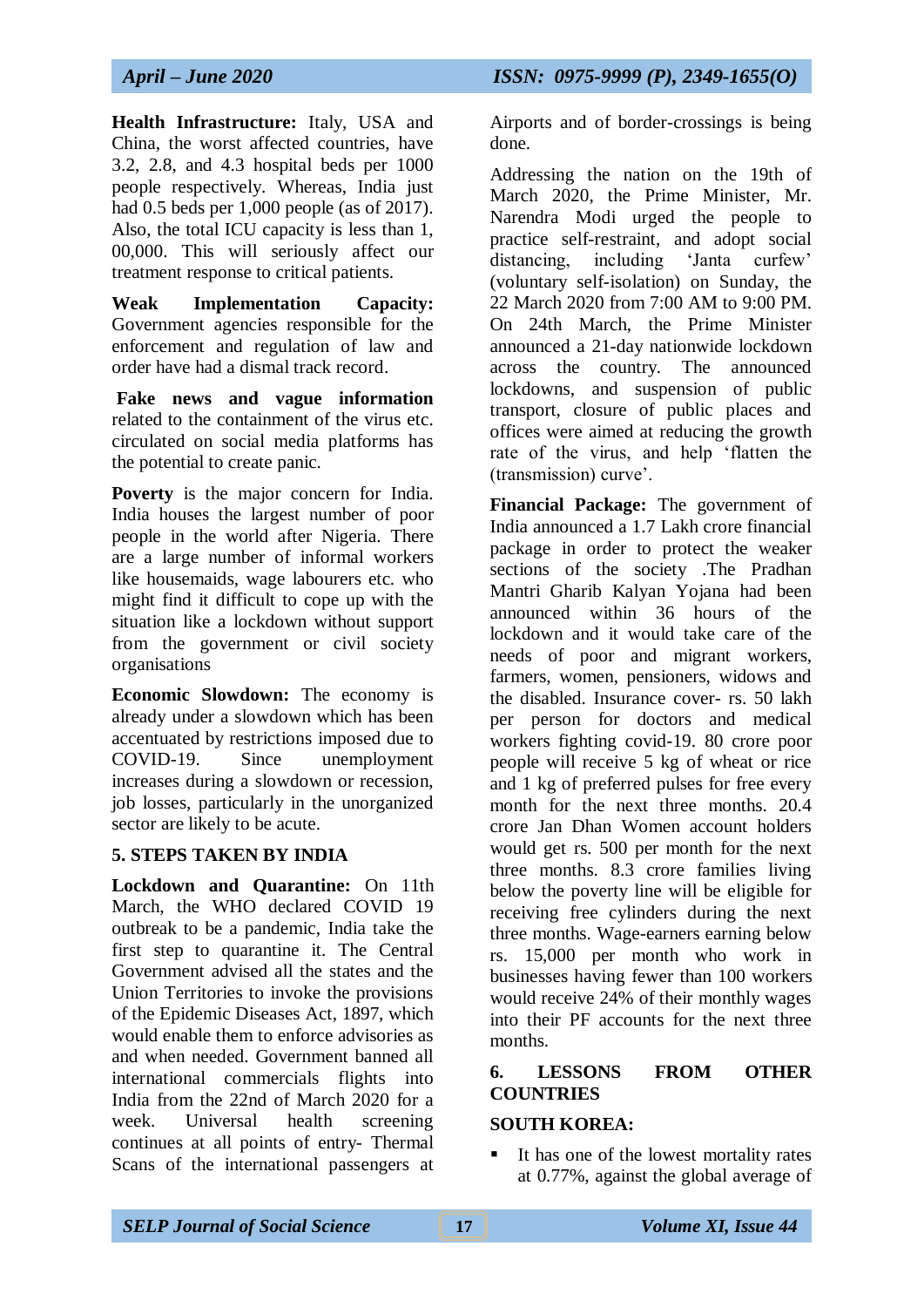3.4%. Early measures and proactiveness. When the Chinese scientists first published the n-Coronavirus virus genetic sequence for the first time in January, at least four South Korean firms quietly began developing and stockpiling test kits alongside the government well before the country had its first outbreak.

 Widespread Testing, Emergency Use Authorization (EUA), Prioritizing hospitalization, Use of Technology.

#### **JAPAN:**

- Firewall Strategy: As per this strategy, it bans the entry of travellers from hard-hit regions of China and quarantines the suspects.
- "Face mask culture": Wearing masks is a routine for every Japanese citizen– 3 in 10 people are seen wearing masks, even on days of no outbreaks. When the news of the spread of Corona virus was received, nearly 80% of the population was seen wearing masks.

#### **CHINA:**

- Strict Lockdown , Social Distancing measures, Extensive Public monitoring of citizens
- Extensive Quarantines: In Wuhan, the authorities converted stadiums and other facilities into mass quarantine centres and built more than a dozen temporary hospitals to house patients with less severe symptoms.
- Use of Technology: Social media platforms like WeChat and Weibo have hotlines for people to report others who may be sick. Chinese companies are, meanwhile, rolling out facial recognition technology that can detect elevated temperatures in a crowd or flag citizens not wearing a face mask.
- Moral Policing: Some cities are offering people rewards for informing on sick neighbours. Construction of a

hospital in 10 days and additional deployment of health workers in Wuhan to tackle the situation proactively.

 Volunteers: The government declared a "people's war" and rolled out a "Fight On, Wuhan! Fight On, China!" campaign.

#### **TAIWAN:**

- Stopped export of surgical masks, Implemented purchasing policy, Online mask delivery.
- A unified command centre was set up to ensure the coordination between those managing resources, holding daily briefings and those controlling public messages.
- Big data analytics, Integration of travel history, Taiwan's health system.

#### **SINGAPORE:**

- Singapore reported fewer than 390 cases and has had only 2 deaths which are amongst the lowest in the world.
- It set up a virus-fighting task force, promptly imposed strict hospital and home quarantine measures, and banned large-scale gatherings. Proactive, not reactive: Within 24 hours of a new infection, Singapore raced to stitch together a holistic picture of an infected person's movements.
- Singapore took a step further with its contact tracing process, rolling out a Smartphone app called 'Trace Together', regarding which they encouraged all the Singaporeans to download.
- Lessons learned from SARS: After SARS and H1N1, Singapore built a robust system for tracking and containing such epidemics.

#### **OTHER LEARNINGS:**

A small town in Italy managed to stop a corona virus outbreak in its tracks after authorities tested the whole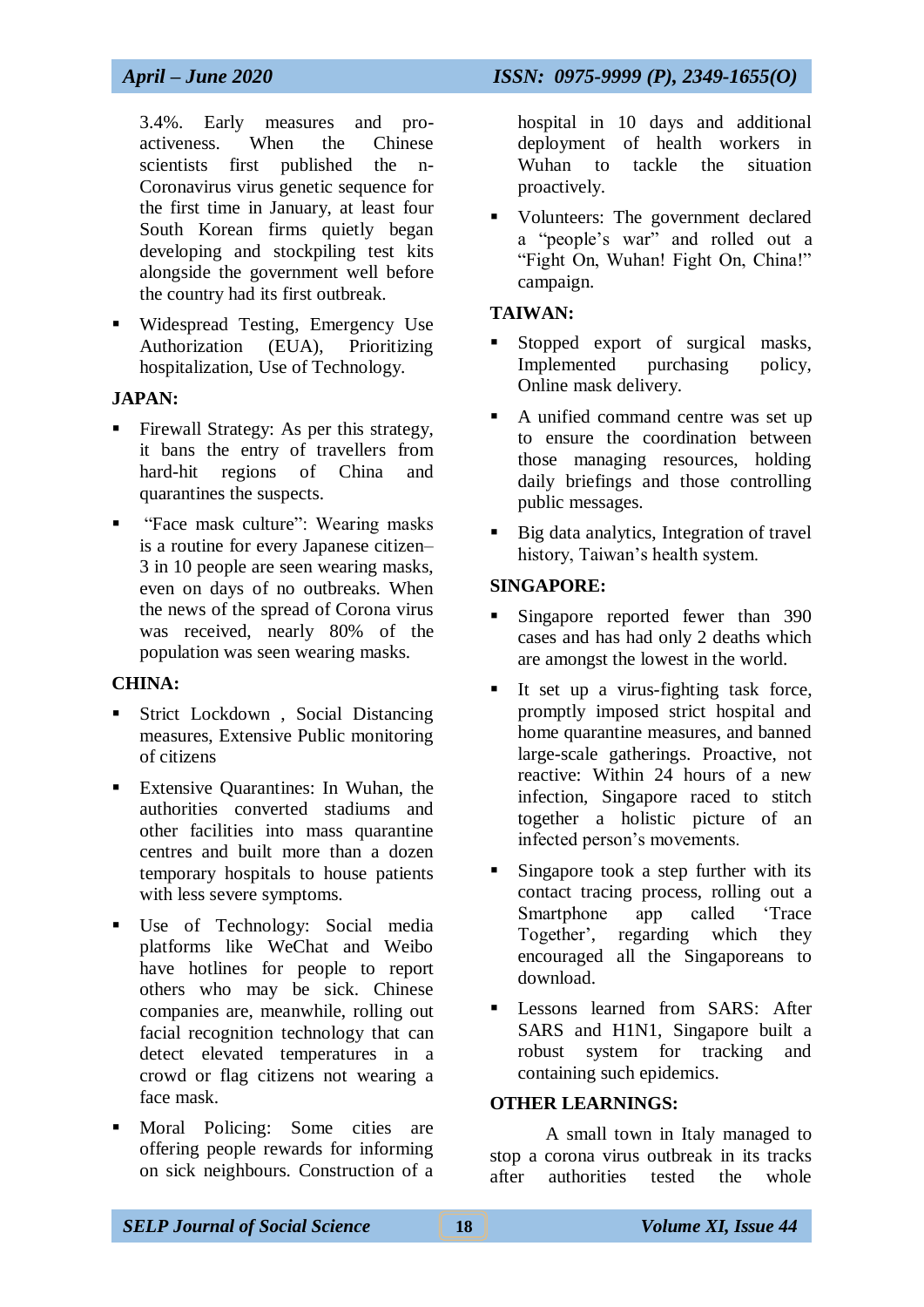population more than once in late February. Anyone who tested positive was immediately quarantined to stem the spread of the disease even if they weren't showing symptoms. Two weeks later, mass testing showed the infection rate had dropped by 12 times from three per cent of the population to just 0.25 per cent.

**Temperature can stop corona virus:**  Some early research had revealed that higher temperatures and humidity could lower the rate of COVID-19's spread. The major reason behind this is that warm, humid weather can make it harder for respiratory droplets to spread viruses. The droplets that carry viruses do not stay suspended in humid air as long, and the warmer temperatures lead to more rapid virus degradation However, the spread of corona virus has shown around the world, that hot and humid weather will not stop coronaviruses infections entirely. E.g. Singapore, where the average temperature is around 80°F year-round, more than 500 cases of the virus have been confirmed, despite rigorous detection methods and strict quarantine rules.

## **7. THE INVISIBLE ISSUE**

 **Women:** In the 2004 Indian Ocean tsunami, more than 2,00,000 people were killed or listed missing; a 52% of them were women. Women lack many life skills such as swimming and climbing. During tsunami recovery women face many difficulties including abuse by men.

Coming to the current Pandemic, its impact on both genders But According to World Health Organization data, around 70% of the world's health workers are women, 79% of nurses are women. Health workers in general are highly vulnerable and not ensuring their safety is a high risk that can severely impact the health system. The entire family is now together within the limited space of their dwellings. As traditional role-play is still prevalent in

most sections of Indian society, the equal division of household responsibilities among couples is still distant. Women from all strata face substantial additional household work. The lower income groups are already facing job losses and anxiety is leading to domestic tensions and violence against women. A large number of daily wageworkers resort to alcohol consumption. The ban on alcohol sales, as a part of the national lockdown, is contributing to domestic tensions, leading to women abuse. Women are twice as likely to face depression when compared to men. According to 2015- 16 National Family Health Survey, around 30% of women in the age group 15 to 49 years face domestic violence.

 **Lost voices of the weaker section:** COVID19 threatens to push the world into a deep recession. If the lockdown continues, the world economy will contract by as much as 6% according to the International Monetary Fund. If it is not extended, the loss of human lives could be of unacceptable proportions. Therefore, those with no social media handles, who cannot incapable of highlighting their problems with impressive presentations in social media. Today, those who bear the brunt of this lockdown are the farmer and farm labour, the migrant worker, the unemployed, those in the unorganized sector, the rural poor, bus driver, bus conductor, auto driver and the small entrepreneur. They are paying the highest price for the necessary but unbearable lockdown. They are either stranded far away from home or confined to their homes with no work and incomes. All the Tips which are suggested by everyone on how to beat lockdown time, how to work from home, use Zoom, spend quality time with family. This time is Worse for the weaker section in our society how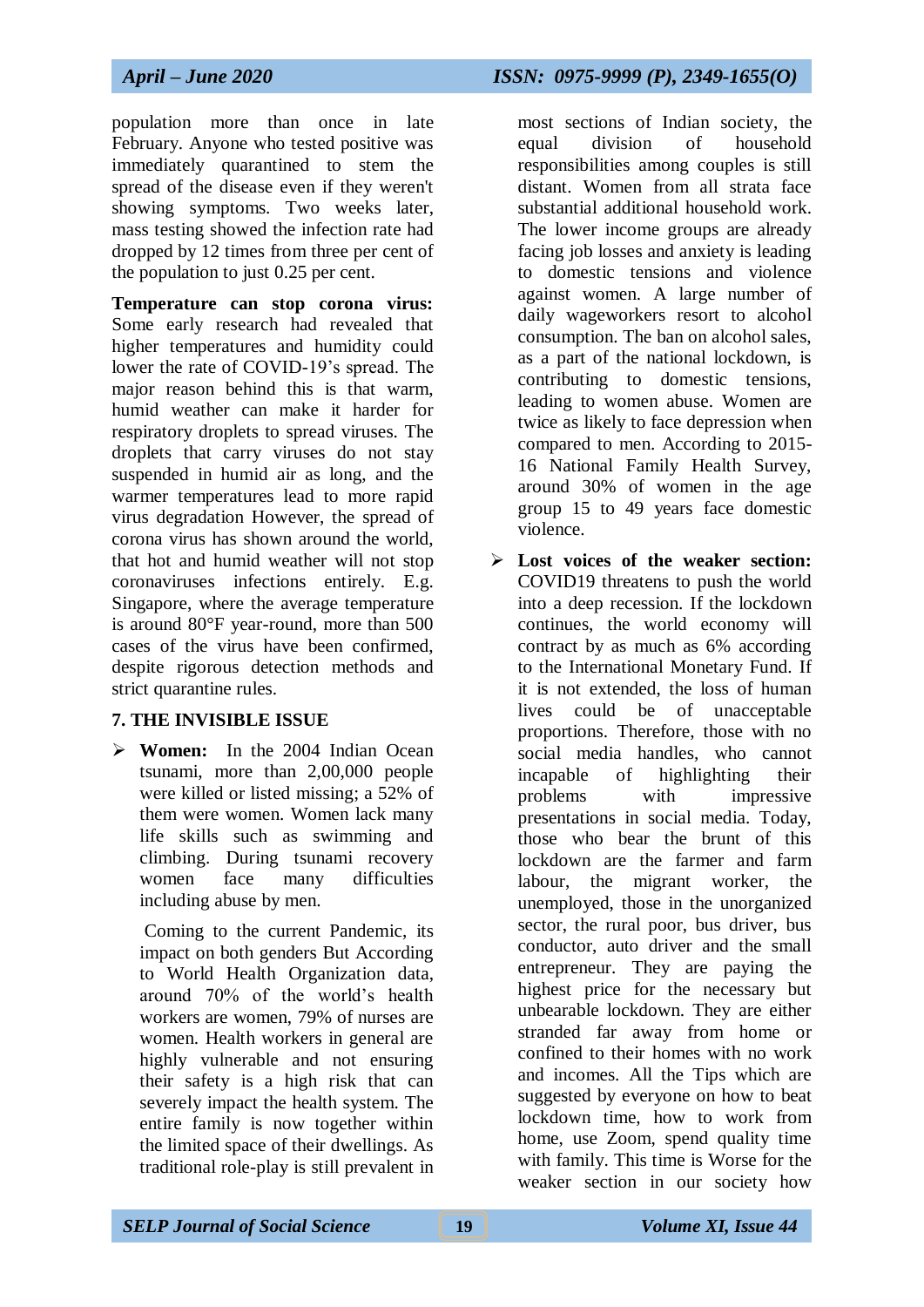labours can run their home if they have no work and no money to survive how they can feed their family , how they can stay happy with their family without money and food.

#### **8. INTERVENTIONS REQUIRED AT DIFFERENT LEVELS.**

#### **AT ADMINISTRATION LEVEL**

**1. Testing Capability:** Drastically increase the number of tests administered daily as there are often asymptomatic cases that go on to infect others and so early diagnosis is extremely important.

Perform Mass Testing: Develop multiple teams of 2-3 people each tracking every infected person, everybody they interacted with, then everybody those people interacted with, and isolating the bunch. The government should join hands with the private sector to increase testing capacity.

**2. Awareness and Education**: Regular announcements in villages, towns, and city wards about correct information regarding COVID-19 should be made to spread awareness and educate people. Encouraging people to potentially avoid nonessential visits during festive season (Eg: Ugadi for Andhra Pradesh, Telangana and Karnataka, and Gudi-Padwa in Maharashtra).

**3. Monitoring:** Every district should be treated as a separate unit to reduce the transmissibility of the virus, as some districts are more severely affected than the others. Use technology to track- devising apps that can track the quarantined, and collect data on symptomatic suspected people. Develop apps and websites for sharing and collating detailed information on the spread of the disease. Installing CCTV cameras and tracking the movement of vulnerable citizens.

*April – June 2020 ISSN: 0975-9999 (P), 2349-1655(O)*

**4. Essential Supplies:** Arrangement of adequate food supplies through the Food and Civil Supplies department should be made. A check on the black marketing of essential items like food items, masks and sanitizers, and other products of daily use should be ensured. All civilian supplies should be supervised by a civilian and not by police men.

**5. Transportation of Migrants:** The rush of migrants to their home towns and villages has the potential to transport the virus to the villages as well. Sufficient Government arrangements should be made to transport these people safely to their destinations or kept in guest houses in their current location.

**6. Sanitize public facilities:** We can take example from Istanbul, which has deployed a hygiene fleet of 40 vehicles and hundreds of personnel to sanitize and re-sanitize public and municipal facilities. Disinfectants should be installed at various bus rapid transit stations. For example, Kigali (Rwanda), has installed portable handwashing stations across the city at bus stops, taxi queues and car parks.

#### **LOCAL BODIES AND CIVIL SOCIETY AT LARGE**

**1. Role of Gram Panchayat**: They should be asked to provide a list of persons who came to the villages before the lockdown was implemented. Community watch can be initiated on those individuals identified. A Gram Panchayat quarantine centre can be opened up at each and every Gram Panchayat. Migrants coming back could be quarantined for fourteen days there.

**2. ASHA Workers and Anganwadi Centres:** We need to provide them with the basic training and awareness of the disease. Provide them with the protective gears and remunerate them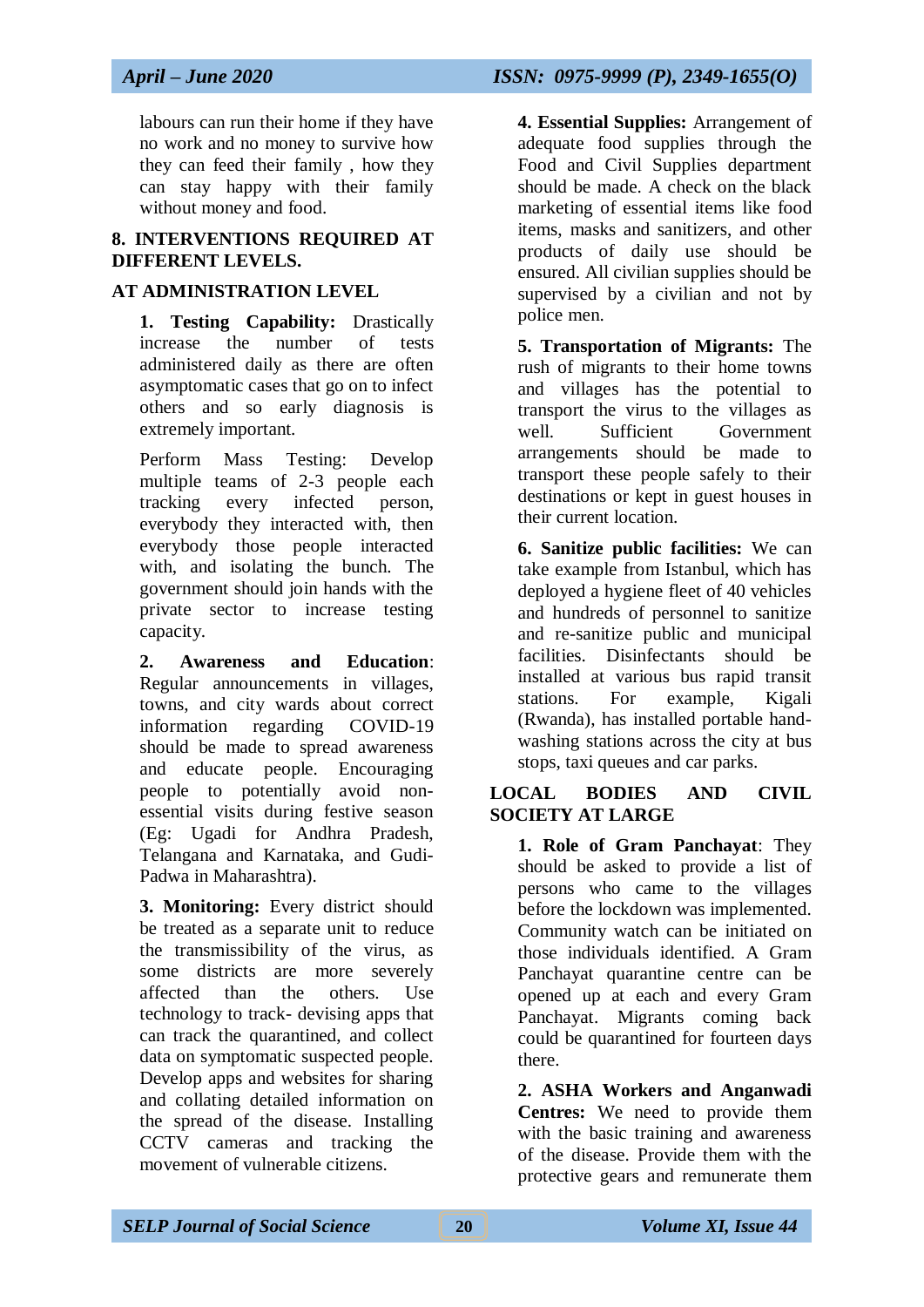help cope with the demand for the

#### **ENTREPRENEURS**

product.

**1. Develop equipment at mass scale:** IIT Delhi researchers have developed affordable tests for diagnosis. These need to be accredited after which private pharmaceutical companies need to be roped in to indigenously produce such kits within the country on a large scale. India is acutely short of ventilators. No other country is allowing export of ventilators. Government must support local companies to manufacture ventilators on a war footing.

**2. Develop Technologies:** Online data platforms can be used to predict the future by combining local infections and population moves, and therefore optimize the allocation of public resources. AI technologies can be integrated with infrared imaging for rapid and multiple body temperature monitoring. This technology can quickly screen crowds to improve detection efficiency and reach an accuracy rate of over 90%, which also prevents virus transmission.

**3. Opportunity for Change:** For entrepreneurs, coronaviruses present the following opportunities and insights:. Digitalization is the future**.**  Risk management needs to be reevaluated

#### **REFERENCE**

[1] https://www.mygov.in/covid-19 [2]https://www.who.int/health-

topics/coronavirus

[3]https://timesofindia.indiatimes.com/lifestyle/health-fitness/health-news/covid-19 your-guide-to-all-the-key-terms-related-tocoronavirus/photostory/74915723.cms

[4] https://www.thehindu.com/opinion/oped/the-invisible-face-of-the fallout/article31391673.ece

[5]

https://indianexpress.com/article/explained/typ es-of-human-coronaviruses-and-symptoms-6368444/

handsomely to keep their motivation up. Anganwadi centres can help in the distribution of the food. The anganwadi workers should be sensitised and provided with protective gears. Door to door delivery of 'Mid-Day meals' is an important step to keep children healthy.

**3. Wealthy Families:** If anyone is having empty farm houses away from cities, they can contribute by providing their farmhouses as quarantine centres to the Health Authorities. Wealthy households must come together to develop a fund which can be used to fight this menace.

#### **CORPORATES**

- **1. Work at developing health equipment:** These include masks, oxygen cylinders, negative-pressure isolation rooms etc. IKEA is helping to kit-out hospitals in affected areas.
- **2. Protect the employees:** Responsible firms should do everything possible to protect their people and employees. These companies will build more resilient and more loyal workforces, better positioned to weather a prolonged economic storm.
- **3. Develop good communication with employees:** When the boss speaks, people listen and the tone, accuracy and relevance of the employers' advice can make all the difference between a calm and panic.
- **4. Learning's from other companies:**  companies such as Microsoft, Amazon etc. collaborated to create a COVID-19 Response Fund, targeting the hard-hit Washington State. Alibaba foundation is donating 1.1 million testing kits, 6 million masks, and 60,000 protective suits and face shields.
- **5.** Diageo India has pledged to produce around 3,00,000 litres of bulk hand sanitizers across 15 of its manufacturing units in the country to

*SELP Journal of Social Science* **21** *Volume XI, Issue 44*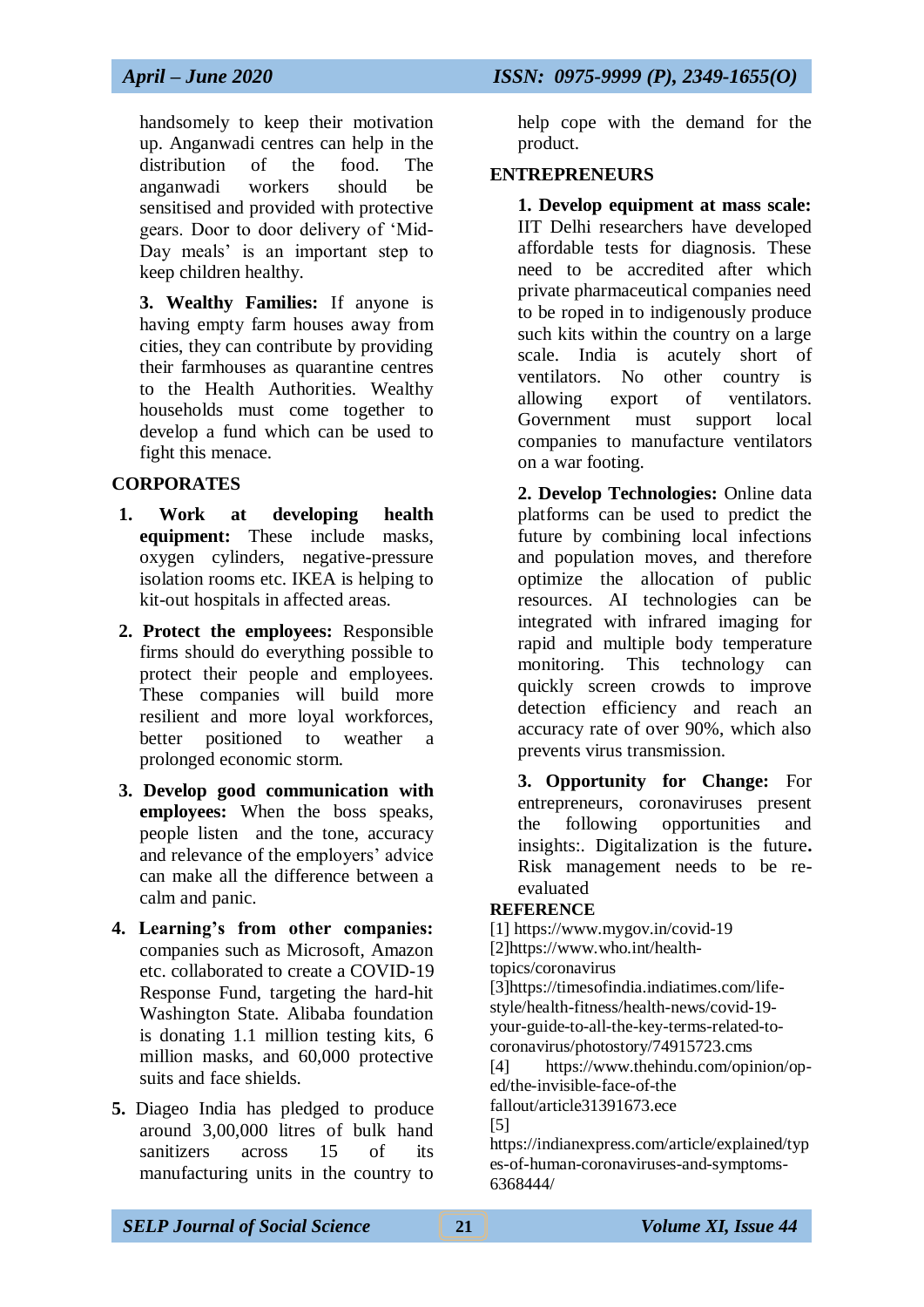*Available online @ www.iaraindia.com SELP Journal of Social Science - A Blind Review & Refereed Quarterly Journal ISSN: 0975-9999 (P) 2349-1655 (O) Impact Factor: 3.655(CIF), 2.78(IRJIF), 2.77(NAAS) Volume XI, Issue 44 April - June 2020 Formerly UGC Approved Journal (46622),* © *Author*

# **ROLE OF SOCIETY IN EDUCATION DEVELOPMENT**

## **K.VIJAYARAGAVAN**

Assistant Professor in English Jairam College of Education, Karur - 639 002

## *Abstract*

 *Society is defined as the whole range of social relationships of people living in a certain geographic territory and having a sense of belonging to the same group. The relationships between the two concepts are so strong that it is not possible to separate them because what happens to one affects the other. Educational institutions are microsocieties, which reflect the entire society. The education system in any given society prepares the child for future life and instills in him those skills that will enable him to live a useful life and contribute to the development of the society. Education as a social phenomenon does not take place in a vacuum or isolation; it takes place in the society and this normally begins from the family, which is one of the social institutions responsible for the education of the child. This paper focuses on the relationship between education and society. It acknowledges a strong relationship between the two concepts. Education is seen as a means of cultural transmission from one generation to another in any given society.*

*Keywords: Education, Development, Society, Relationship.*

#### **INTRODUCTION**

There is a strong relationship between education and society. This observation is borne out of the fact that it is not possible to separate. This is because of the fact that what happens to the educational system undoubtedly affects the society, and whatever occurs in the society influences or shapes the educational system in all its ramifications. **Durkbeim (1956)** was one of the first sociologists to appreciate the relationship between education and society. He saw education as a social phenomenon through which a society assumes its own continuity by socializing the young in its own image. The components of the educational system that constitute perfectly defined facts and which have the same reality as another social fact are inter-related. They are interrelated internally, so that a given education system has unity and consistency, and also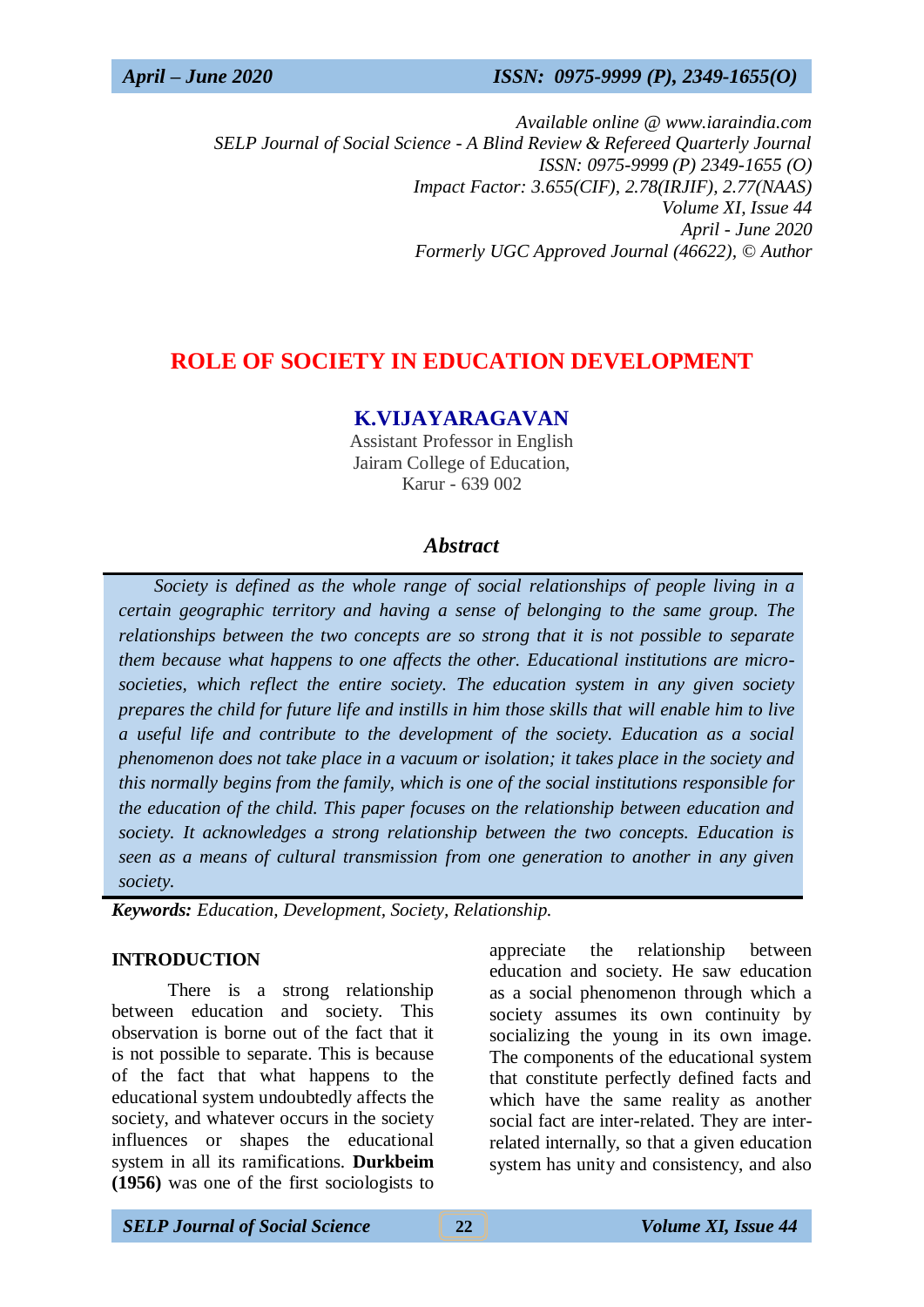externally so that the education system reflects a society's moral and intellectual values. **Ottaway (1980)** defined society as the whole range of social relationships of people living in a certain geographical territory and having a feeling of belonging to the same kind of group. In every society, whether developing or developed, complex or primitive, there is always an education system. Education systems are not the same, as no two societies are identical. Therefore, education systems differ from society to society and their aims, contents and techniques also differ from one society to another. From the foregoing, one might postulate that educational institutions are microsocieties, which mirror the entire society. This is one of the reasons why societies try to evolve education systems and policies that would meet the needs, beliefs, attitudes and the aspirations of their people. **Havighurst (1968)** observed that the way to understand a society's education system is to understand how it is related to the other basic institutions of that society, in particular the family, the church, mosque, the state, the polity and the economy.

#### **RELATIONSHIP BETWEEN EDUCATION AND SOCIETY**

We have seen education in particular as a means of cultural transmission from one generation to another. The parents are the first teachers of the child and they still maintain an educative function throughout the early and formative years of the child. In most of the developing nations of the world, including Nigeria, parents are responsible for sending their children or wards to school. Since these nations are undergoing rapid socioeconomic and political changes, they witness special problems in evolving the appropriate education system, which will be able to produce the adequate manpower needs in all the segments of the society. Schools are established in many societies of the world so as to instill in the

pupils those skill's which will afford them the opportunity of taking their rightful positions in the society; but this function cannot be adequately accomplished without the assistance of the home because both the home and the school perform complimentary functions in the moral and intellectual development of the child. This means that the child cannot be educated in a vacuum or in isolation. Therefore, for a child to be educated there must be interaction between him and his physical and social environment. By this we mean that education is the development of personality. It is something which goes on both inside and outside the home and in the school. In other words, education is an activity of the whole community. This means that education is used in the transmission of the cultural values. One important implication of looking at education as the transmitter of cultural values is the fact that education can be influenced by the culture of the society in which it takes place. For this reason, one may infer that for a child to be educated, he must be influenced by his environment and, in turn, be capable of influencing it. And it is only by the concept of the continuous interaction of the individual and his society that the development of personality can be properly understood. We have noted above that education is a means through which the cultural values of a particular society are transmitted from one generation to another. Through this process, the society is able to achieve basic social conformity and ensure that its traditional values, beliefs, attitudes and aspirations are maintained and preserved.

**Clarks (1948)** observed that a general knowledge and acceptance of the ideals and aims of our society is essential for all its citizens, and it must be achieved through education but in a form, which makes it compatible with freedom. So he reconciles the double purpose by saying that admittedly, the purpose of the educative society may be to make men conformable. But overmastering that must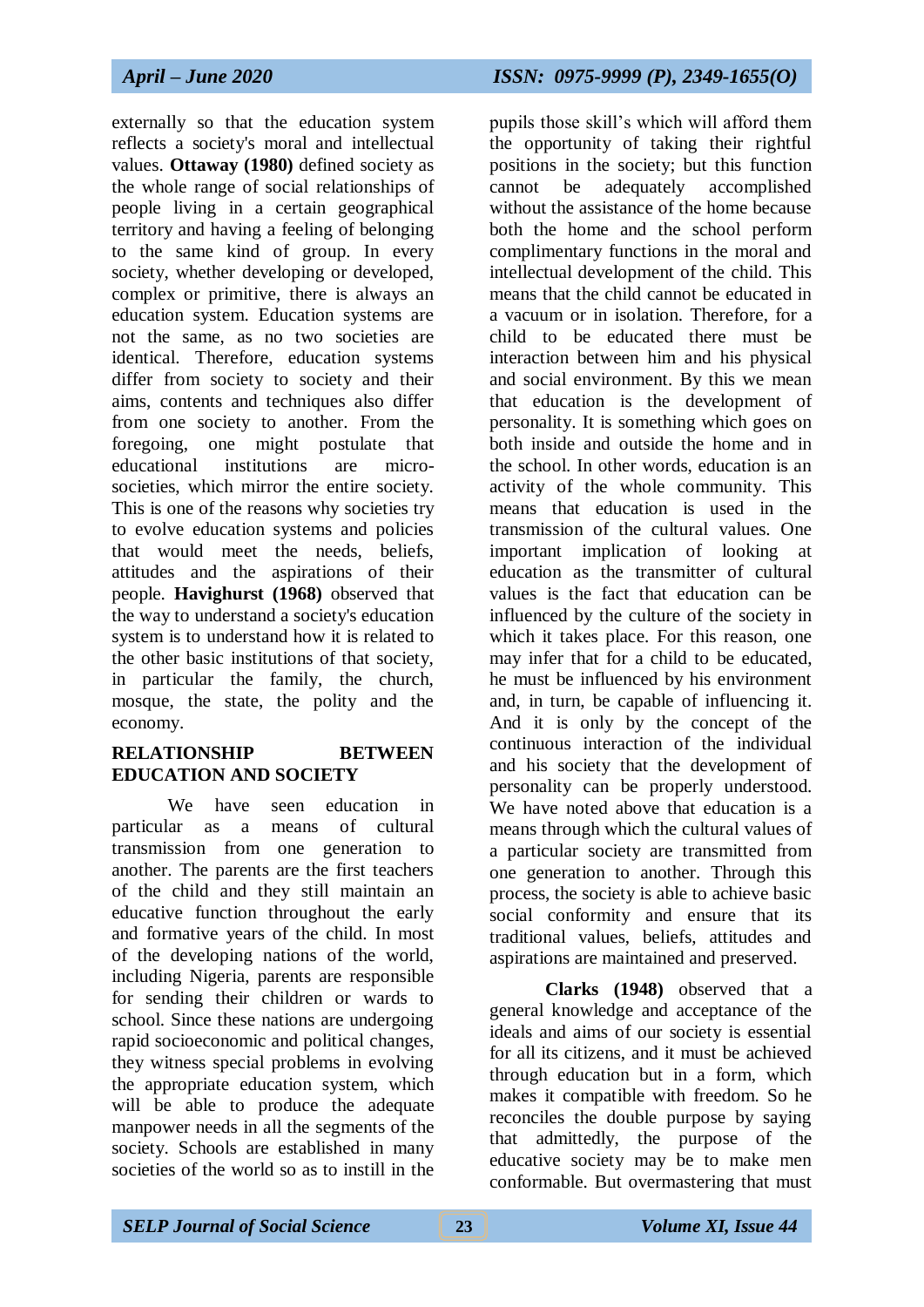be the purpose to make men free. A society needs a stable and dynamic set of values and a, unified purpose. It is when this is ascertained that meaningful economic, political and social programmes can be embarked upon for the overall benefits of the citizens. To be a fully developed person in such a society implies full and creative membership of it with powers to change it.

#### **TRANSMISSION OF CULTURE**

**Ottaway (1980)** contended that the transmission of culture still remains a vital function, and is not to be dismissed as merely conservative in the sense of being old-fashioned. He further observed that our children are potentially the society of the future, which still belongs to the nonsocial community, and education in this respect can be regarded as a socialization of the young. Education depends on the total way of life of a people in a society. This suggests that the type of education provided will differ from society to society. Besides, each society has her own norms, values and her own ideal persons who stand out clearly for the younger generations to emulate. Since all these societies are not the same, then it means that a man regarded as a hero in one

society because of his contributions to educational development of the society may not be regarded as such in another society where education is not given priority in the scheme of their daily activities. It, therefore, implies that children have different people to emulate in different societies. It is logical to expect that the type education given in each society will change from time to time as the society changes. Many writers have argued that education is one of the causes of social change in the society, but another school of thought is of the opinion, that educational change tends to follow other social changes, rather than initiate them.

**Ottaway (1980)** observed that ideas of change originate in the minds of men; often in the mind of a single man. Exceptional individuals invent new techniques and propound new values for their society. These ideas arise from the impact of men on his culture, but do not change the culture until they are shared and transmitted by a social group. In his own submission, **Boocock (1972)** noted that societies undergoing rapid social change or modernization have special problems in adapting the educational system to the manpower needs of the world. They often suffer shortages of persons with special kinds of learning in engineering and other technical fields and may have difficulty in keeping persons with valuable skills once they have completed their education. Another area of the relationship between education and society is through the arrangement of the entire society into a hierarchical order that is, through the social structure in which education plays a prominent and significant role in fixing educated individuals into social classes.

**Ottaway (1980)** observed that education is the process of preparing people to fit into this complex social structure and to play particular social roles as members of more than one institutional group. Individuals have to learn to be fathers or mothers, school teachers or civil servants, shopkeepers or priests. They have to learn to keep the law, to understand how they are governed and to be prepared to try and change the social moves when they see that they can be improved. Education as a social phenomenon is also concerned with the preparation of the child for his future occupation in life. This is one of the main economic functions of education and this is in the interest of both the nation and the individual. Through education an individual knows the structure of the society and the different types of relationships that exist among those structures in the society. The child is taught how to perform different roles within the social structure in the society.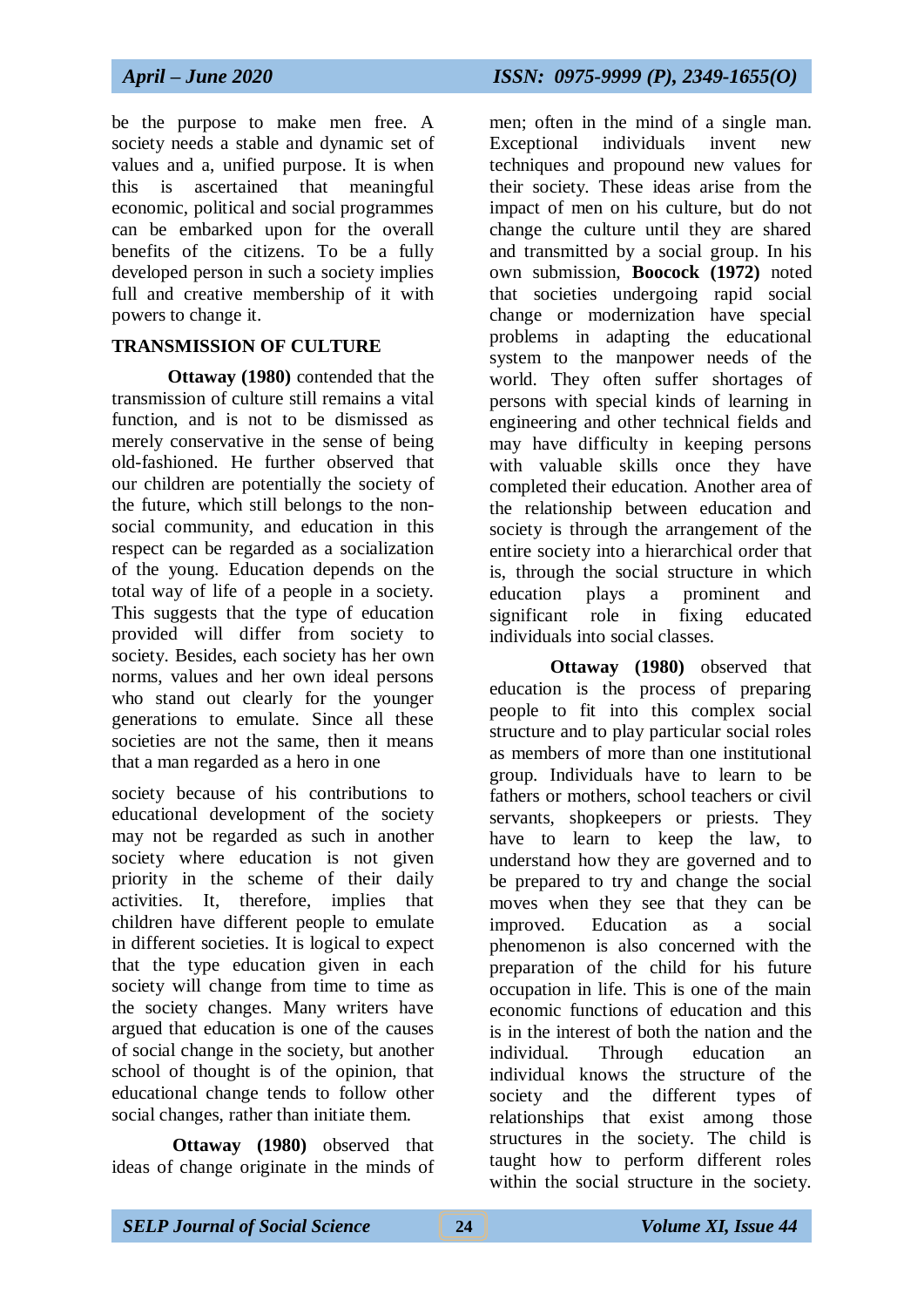These roles are inter-related. For example, the role of a father is a relational role; a father could be a son to, another person. So education allows the child to perform his role adequately within the social structure in the society. In addition, the child is able to understand the network of inter-relationships among the different social institutions that make up the society. Also of importance are the different functions that are performed by each social institution in the society. Like an individual, each institution has definite functions to perform in the society and the functions of each institution differ from one to another even though they are complimentary. Another aspect of the relationship between education and society is in the area of social interaction. Social interaction may be defined as any relation between people and groups, which changes the behaviour of the people in the group.

## **FAMILY AND PEER GROUP:**

There is a need for social interaction by the child before he could acquire the culture of his society. This interaction in the society is therefore part of the child's education, provided that, that type of interaction brings about positive changes in the child's behaviour in a right direction as required by the educational system. One important point here is that the child has been taking part in group interaction long before he starts to attend school and the most common among these group interactions are within the family and the peer group. These groups in which the child interacts give him the opportunity to learn from the wider circles in the society. From his social contacts, he learns his roles in different groups and this influences his personality development.

#### **CONCLUSION**

Many sociologists have appreciated the relationship between education and society and have concluded that the two are so interrelated. That one cannot draw any line of demarcation between them. It has been observed that the educational system of any nation must be based on the needs and demands of the society and that any educational system that fails to meet the needs, aspirations and ambitions of the society is not relevant and is bound to fail. The educational system of any nation is concerned with, the transmitting of the cultural values of today to those who will live in the world of tomorrow, and contents of education must somehow strike a balance.

**Dubey et. al. (1984)** observed that a good educational system, in all its full substance and ramifications, is related to the level of culture, industrial development, rate of urbanization, political organization, religious climate, family structure, stratification and other institutions of the total social system. Finally, education has to fulfill both the individual's needs and those of the society and must keep pace with other subsystems in the society, as both variables are inter-related.

#### **REFERENCES**

Kaushik Vijaya Kumari and Sharma S.R. (2007) *Education and Social Change*: Anmol Publications Pvt.Ltd, New Delhi.

Haralamboos. M and Heald R.M (2007) *Sociology Themes and Perspectives*: Oxford Press. New Delhi.

Shankar Rao C.N (2006) *Principles of Sociology with an introduction to social thought*: Chand Publications, New Delhi.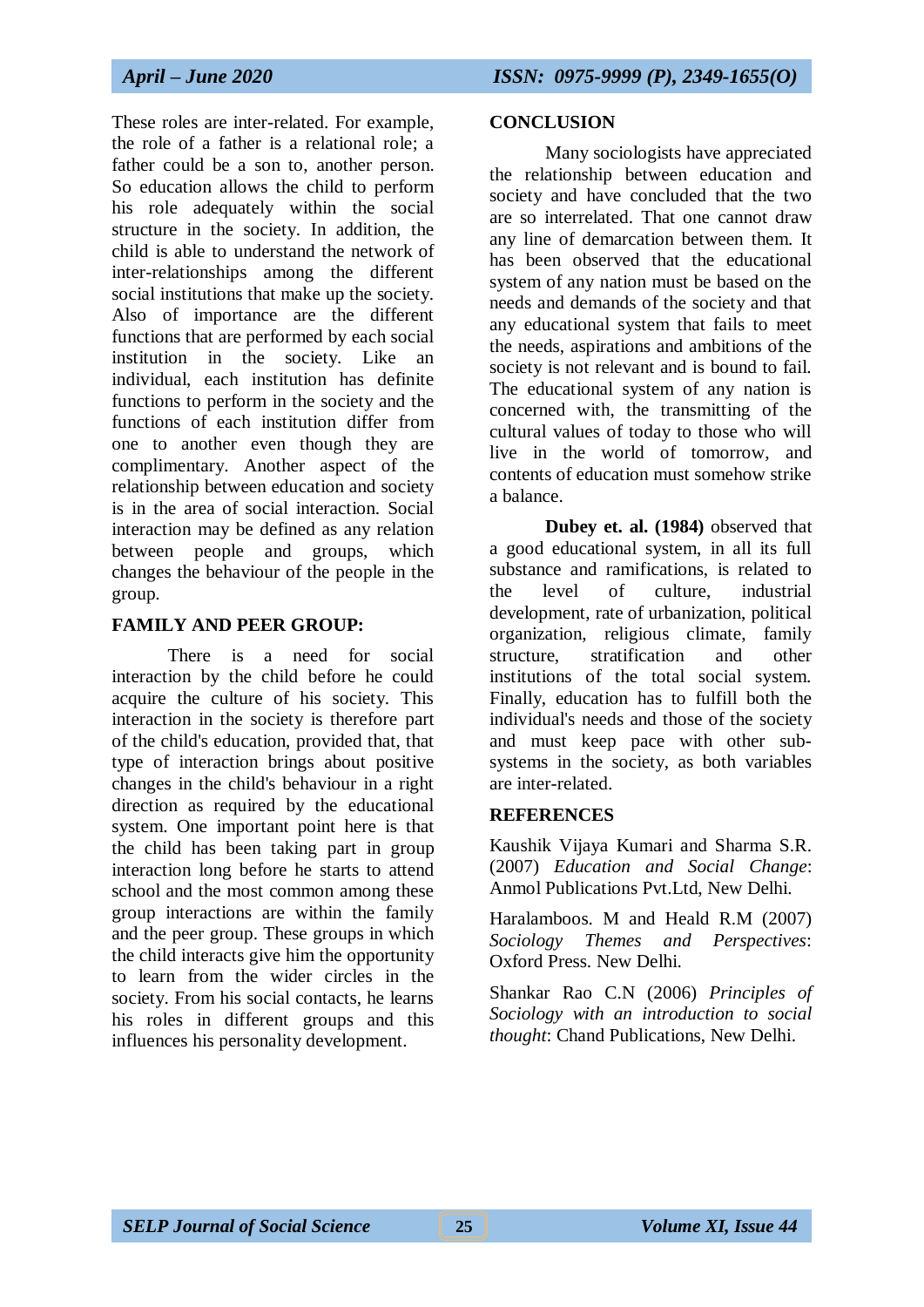*Available online @ www.iaraindia.com SELP Journal of Social Science - A Blind Review & Refereed Quarterly Journal ISSN: 0975-9999 (P) 2349-1655 (O) Impact Factor: 3.655(CIF), 2.78(IRJIF), 2.77(NAAS) Volume XI, Issue 44 April - June 2020 Formerly UGC Approved Journal (46622),* © *Author*

# **LETTERS OF SHEIKH SHARAFUDDINYAHYAMANERI: A STUDY OF SOME SPIRITUAL ASPECTS IN RELEVANCE TO THE MODERN-PERIOD**

## **MOHAMMAD RIJBAN ANSARI**

Research Scholar Department of Islamic Studies Aligarh Muslim University Aligarh, 202002

#### *Abstract*

 *Tasawwuf refers to the inner cleansing of the body to shape the outer deeds or practical dimension of human being. Spirituality plays a significant role in constructing a positive nature towards the establishment of both worldly and religious ties. Various spiritual writings came into existence throughout the centuries to provide useful lessons on the basis of the primary sources of Islam (Qur'ān and Sunnah) regarding the connection between man and God. One of such contributors in this category was Sheikh Sharafuddin Ahmad YahyaManeri, also famously known as Makhdum al-Mulk or Makhdum-i-Jahan (1263-1381 A.D.), a prominent Indian Sufi Saint of the medieval period, whose letters (Maktubāt-i-SadiandMaktubāt Do Sadi) are still held in high regards even today as they are his best collection on spiritual teachings and guidance. They truly reflect his profound knowledge and spiritual enlightenment comprising of outstanding critical expression, exposition of delicate issues and correct comprehension of the true spirit of the religion, thus holding a place of distinction in the Islamic Literature. This paper will highlight some of his spiritual doctrines including righteousness, mental stability, and the eradication of human greed and expiation of sins. It will also depict how the relevant practical aspects of spirituality can prove to be a helping hand in moulding the behaviour and conduct of individuals in a war-ridden world*.

*Keywords: Tasawwuf, Practical Dimension, Righteousness, Mental Stability, Expiation of Sins.*

#### **Introduction**

India is one among such countries which has produced a number of spiritual Saints and intellectuals and whose names are carved in the annals of the great spiritual contributions in the history of

*SELP Journal of Social Science* **26** *Volume XI, Issue 44*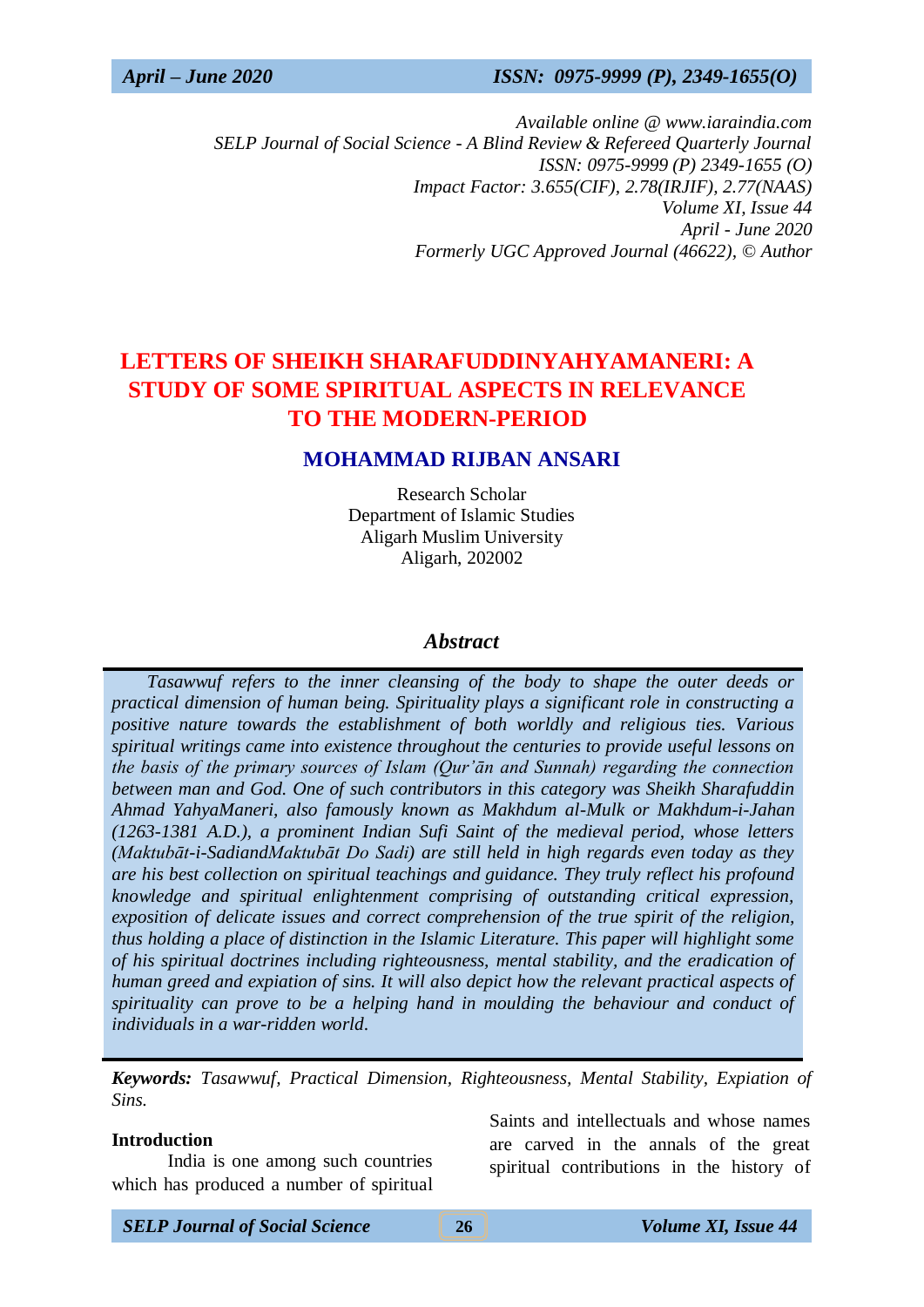Islam. Their spiritual teachings are not only famous for namesake, but also their practical dimensions are of massive importance even today as we are living in a world of spiritual turmoil. These steps towards human revivification are mandatory to be taken in order to find the way of exit from the slumber of darkness and move towards the lane of enlightenment. Sheikh Sharafuddin Ahmad Yahya Maneri **(1263-1381 A.D)** can be described as one of the finest spiritual luminaries whose certain spiritual notions can still be proved to provide a helping hand in curing the detrimental psychological disability, thus engaging man in the true moulding of behavioural reconstruction to shape both his inward and outward executions, especially in this very world of moral declination.

Maulana Syed Abul Hasan Ali Nadwi has dedicated the last chapter of his masterpiece *Saviours of Islamic Spirit vol.II (TareekhDawat-o-Azeemat vol.II)* to Sheikh Sharafuddin Ahmad Yahya Maneri. Syed AbulHasan Ali Nadwi discussed: The forceful style of Sheikh Sharafuddin Ahmad Yahya Maneri's writings, combination of loveliness and sophistication gives a noticeable rank to his letters in the field of the Islamic literature. In these letters, he has illustrated the fruits or influences of higher significance symbolizing the inward intellect of invisible divine content of things.Sheikh Sharafuddin Ahmad YahyaManeri used by the means a solid and effective inspiration and motivated the peoples with a yearning to achieve the position or place of glorious spiritual truthfulness. Due to his writings which are helpful, politeness of expression may be whole in Persian literature something like this.

 Besides, to those privileged peoples to whom these spiritual letters were dedicated, also many others have read them with interest, even after the centuries of Sheikh Sharafuddin Ahmad YahyaManeri's era. In the Khanqahs, these spiritual letters have been thoughtfully examined and discussed and they still grasp the consideration of those who think over them in search of the new dimensions of instinctive insight and lightening of heart. It would be difficult to overstate the strength and dynamism of these letters which, nevertheless the interval of many centuries which were written by Sheikh Sharafuddin Ahmad YahyaManeri, still preserve their freshness and emotional call.

 The letters of Makhdum Sharafuddin Yahya Maneri reflect this deep knowledge and spiritual enlightenment. In the depth of his vision, wonderful critical arguments, elucidation on delicate issues, sharp observation, suitable understanding of the spirit of religion, elaboration on the revealed reality and light of divine knowledge, comprising of the total concentration of Allah. The letters of Sheikh Sharafuddin Ahmad Yahya Maneri holds a special as well as a unique position in the Islamic literature. These letters depict the inspirational and spiritual magnificence thus planting the living seed of faith in Allah, instinctively grasped thoughts, the procedures of self-cleansing, and the methods of motivating and ameliorating the spiritual life

## **Letters**

 The most renowned among the collection of Sheikh YahyaManeri's letters is the one published under the title of *MaktubatSheikh Sharafuddin Ahmad Yahya Maneri*, which is also known as *Maklubat-E-Sadi* or *SehSadi Maklubat*.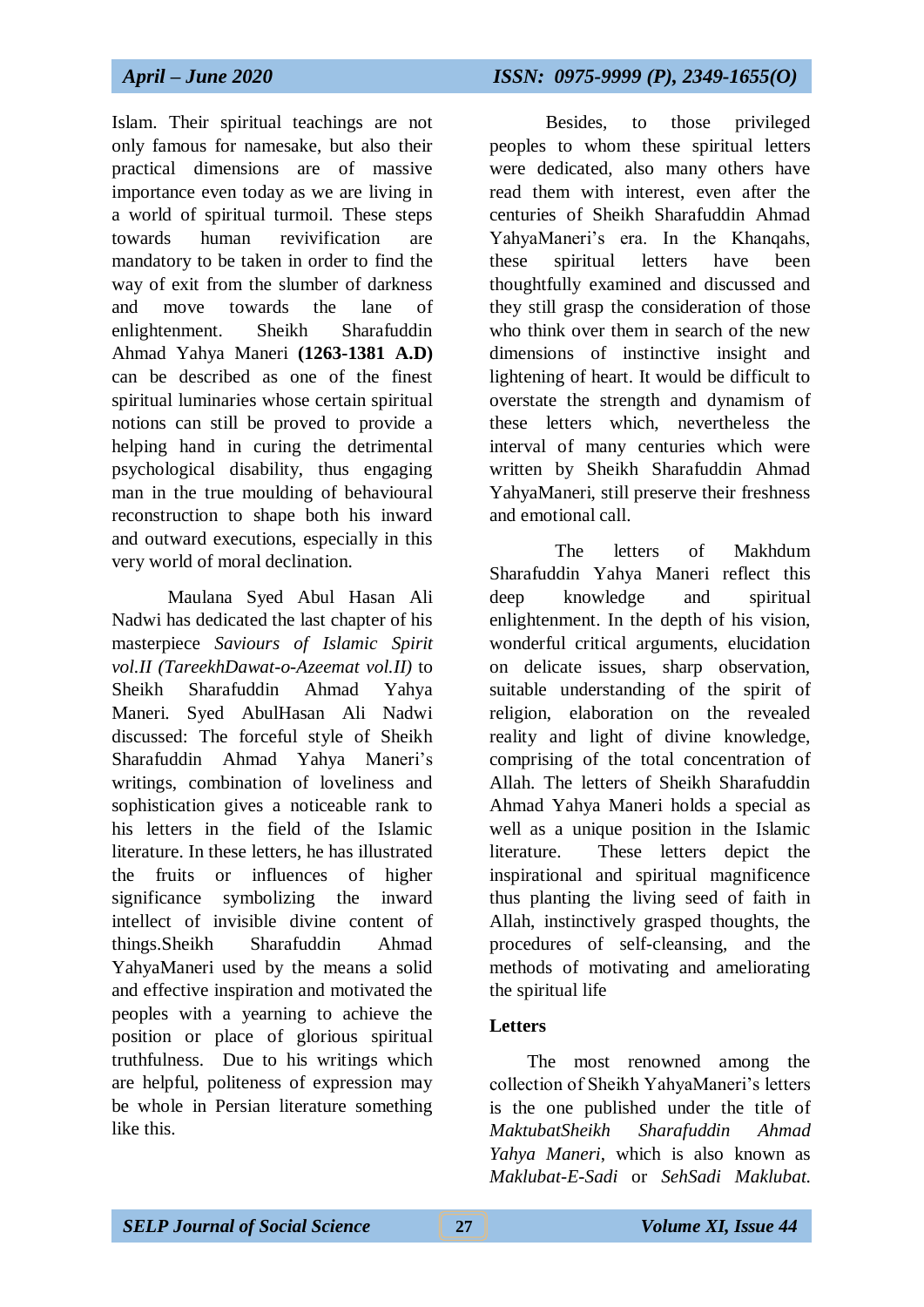This collection comprises of one hundred letters addressed to Qazi Shamsuddin compiled by the chief disciple of Makhdum Yahya Maneri, Sheikh Zain Badr Arabi. In its introduction Sheikh Zain Badr Arabi writes: Sheikh Shamsuddin of Chausa (a place where Sheikh Shamsuddin Ahmad Maneri lived), a disciple of the Sheikh, continuously appealed to Sheikh Sharafuddin Ahmad Yahya Maneri in his letters that since he had to stay at a place far away from him and was forbidden from attending his discourses, something to guide him on his spiritual journey might be committed into written form.

 Sheikh Shamsuddin pleaded Makhdum Yahya Maneri so sincerely that his appeal eventually met the approval of the Sheikh who started writing about the various stages and states underwent by the seekers of truth in their quest of perfection of divine knowledge. Only then that numerous thoughtful yet enigmatic details relating to spiritual repentance and enlightenment, Unity of Allah and knowledge of Divine Attributes, Essential and enthusiasm of love, stages of attraction and endeavor, separation and loneliness, bliss and blemish, preceptorship and discipleship along with the accounts of earlier followers of the path of purity were penned. These letters were sent on different occasions during the year **747 A.H. (1369 A.D.)** from Bihar to the town of Chausa. Numerous followers and inmates of the convent kept copies of these letters and compiled them for the spiritual purification searchers.

## **Subject Matters**

 Anybody who goes through these letters would not fail to identify that the marvellous details and essence of truths not visible to the external eye, illustrated by Makhdum Sharafuddin Ahmad Yahya Maneri, are neither the efforts of his sharp

# *April – June 2020 ISSN: 0975-9999 (P), 2349-1655(O)*

intelligence nor could these be had by profound learning or cultivation of knowledge, but could only be lived by a heart in its loftiest stage of spiritual acclamation. What Makhdum says about the sublime majesty and excellence of Divine Being, His Might and Omnipotence? His Beauty and Perfection, the feelings of awe, hope and ardent love taking root in the heart of true believers and Gnostics, the need for alternate states of effulgence and contrition experienced by the travellers of the spiritual path and repentance on one's sin which opens the floodgates of Divine compassion point out that the writer, soaring in higher domains of spirituality, is familiar with the inner content of profound realities.

 The high position occupied by man among the beings, his greedy desires, his wish to acquire the impossible, his certitude and firmness of mind, the status and beauty of his heart and the unsounded essence and nature of love described in a wonderful and dynamic language by Makhdum Yahya Maneri deserves to be praised by all. Likewise, the immoral kinds of natural tendencies of the human mind, his own self-deceptions and the whispers of Satan, transgressions that often take the form of vices hindering the path of the devotees explained by Makhdum speak of his deep observation and knowledge of practical morals.

 Sheikh Sharafuddin Ahmad YahyaManeri appreciated and at the same time warned spiritual seekers from the dangers coming from the ways of the Sufi Saints. Appreciation of that is they believe in the Shari'ah and the treatment of the highest position of the Prophet Muhammad  $(\mathcal{L})$ . It is also important to know and understand the religious thought and different ways of Sufi Saints of the time when these letters were written down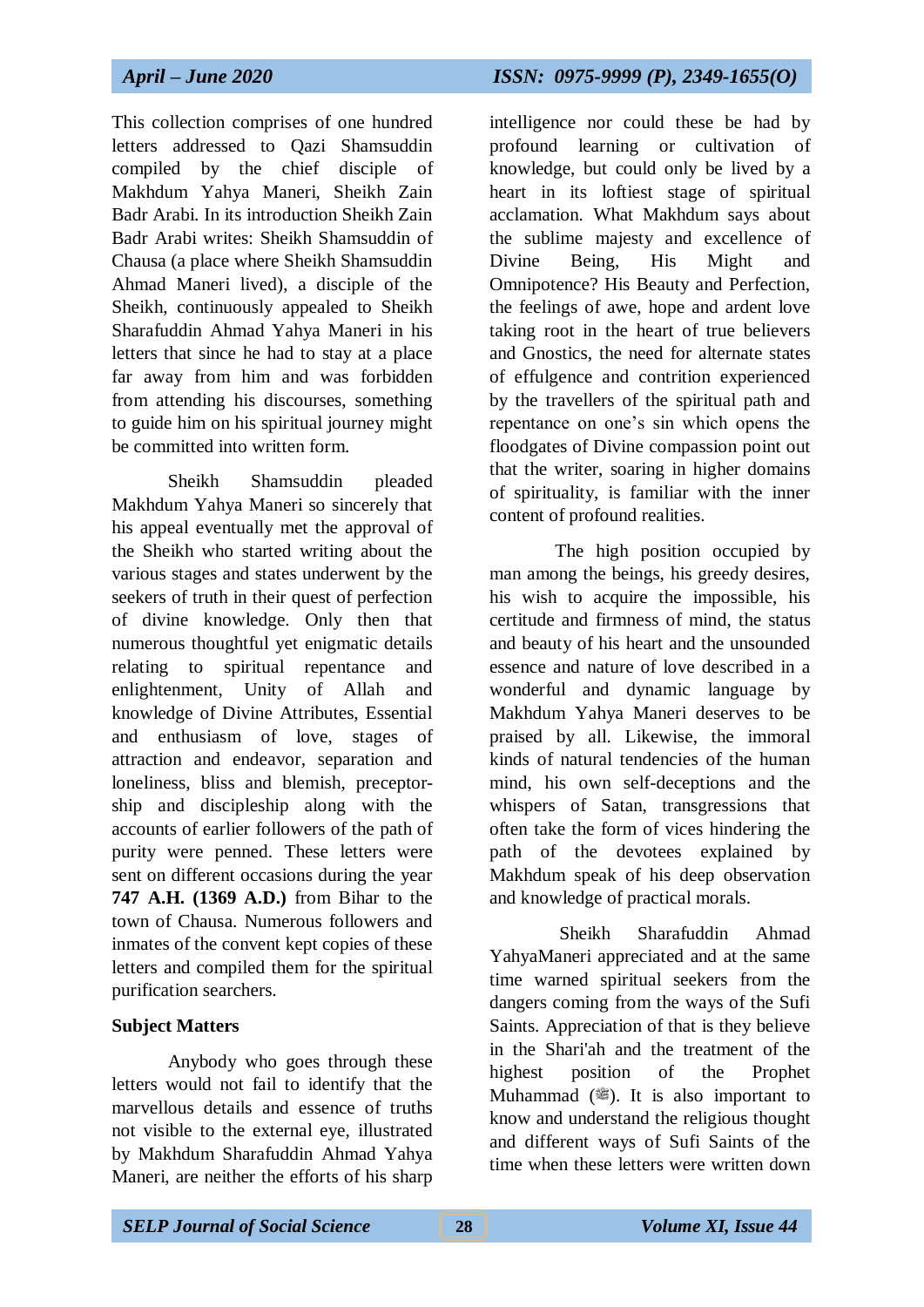by Sheikh Sharafuddin Yahya Maneri. Here, it is an attempt to evaluate some letters of Makhdum Sharafuddin Yahya Maneri which deal with some of the issues which have to quite a large extent, similarity with the modern problems.

 Sheikh Sharafuddin Ahmad Yahya Maneri has addressed most of his letters to one of his closest disciples Sheikh Shamsuddin for the spiritual guidance whose content can still be considered to be of great significance and relevance in solving a number of spiritual malaise. The spiritual teachings in his letters indicate its formulation to be on the basis of the primary sources of Islam (Qur'ān and Sunnah).This shows us that any individual who wishes to tread or embark on the spiritual path can opt to study the letters of Sheikh Sharafuddin Yahya Maneri as they do not consist of any such element which will make a man fall into the trap of contrariness. The following are some of his spiritual aspects discussed in his letters which can still be held in high esteem and offer fruitful spiritual and practical remedies of various modern-day detrimental issues.

#### **1. Righteousness in Faith**

 According to Sheikh Sharafuddin Ahmad YahyaManeri, righteousness in faith refers to longing for nothing except Allah. If we intent or reflect about anything not in consonant with Qur'ānic injunctions this becomes a proof of weaker faith. Inner purification leads to the erasure of filthy desires thus projecting an impactful effervescence on the outer personality. This includes behavioural rectification, correction of deeds and improvement of manners. Faith no doubt plays an important role in the redressing of the inner dimension of man which helps to control the outer practices in the most convenient way. Sheikh Sharafuddin

Ahmad Yahya Maneri further discussed

about the genuineness of faith, he divided peoples into two categories or groups. The first group is those who do anything in the name of Allah but for the sake of their own interest. The second one is those who perform good deeds without even thinking of the reward that Allah has promised them. Their main interest is to achieve the love of Allah through the fulfilment of the command of Allah. These peoples are also known as Muttaqi (*God-fearing*).

#### **2. Mental Attitude**

 Psychological stability is the foundation for developing a good thinking process. A good mental attitude is of optimum importance so as to shape the behaviour of man. One of the qualities pointed out by Sharafuddin Yahya Maneri for a positive conduct is generosity. Through generosity, we can improve our mental attitude and develop an affirmative approach toward the people as well as Allah. This helps to design a harmonious atmosphere and strengthens our social as well as personal relationships. Where generosity prevails trust is also maintained. On this basis people develop good opinions towards each other thus upholding positivity and eschew wickedness, Allah says in the Qur'ān. Regarding good opinion, Sheikh Sharafuddin Yahya Maneri says that it is a must for every individual and more than that respect and commitment to Allah is incumbent as He is our Lord, and that the Creator is always above the creatures. In a nutshell, the following points can be derived-

- i. Those who opine positively about Allah will have their inner-self enlightened by Him.
- ii. Good opinion leads to incipient love.
- iii. Love creates social unity.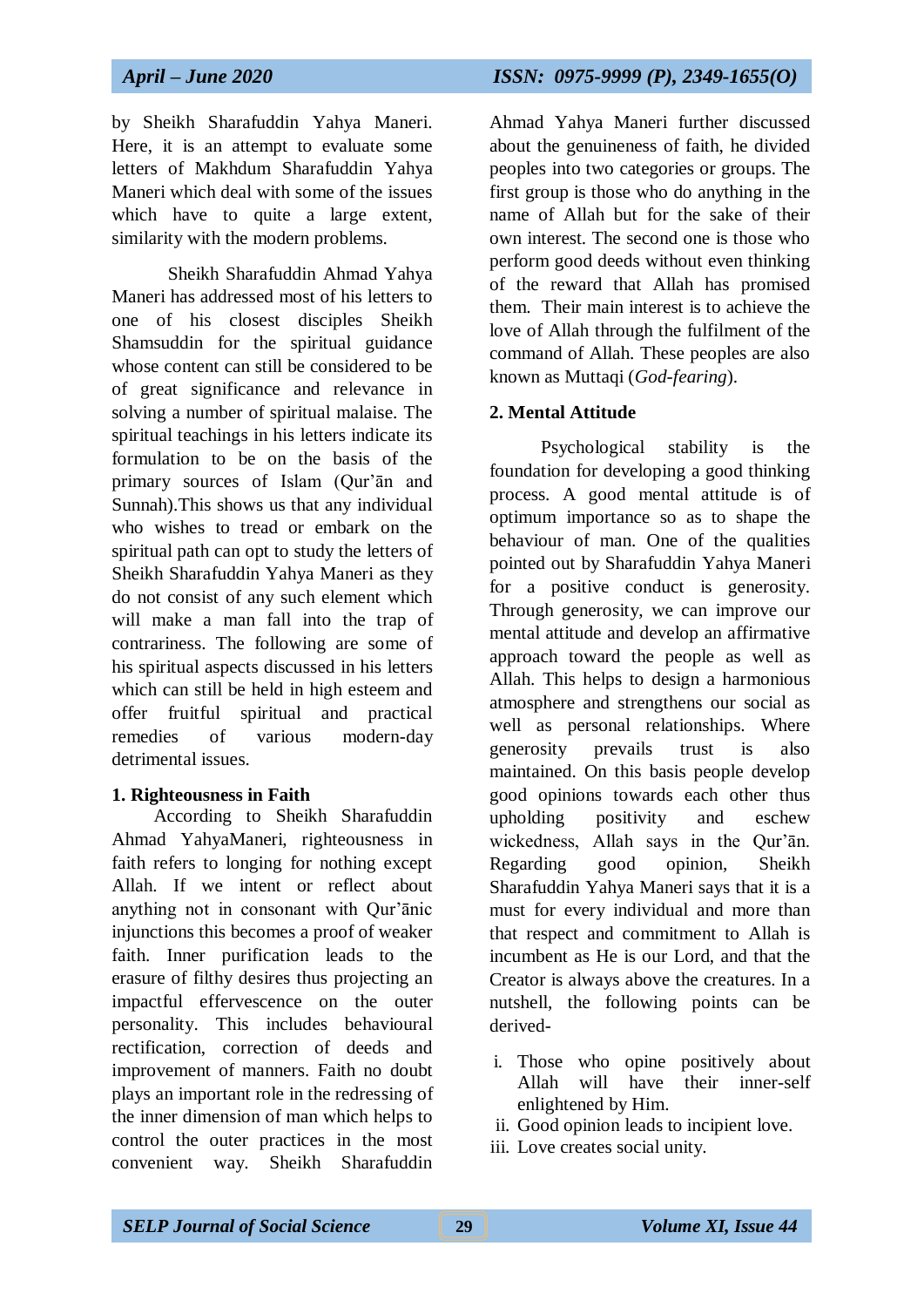#### **3. The eradication of human greed**

 The very next letter of Sheikh Sharafuddin Ahmad Yahya Maneri's spiritual writings in which he discussed about the eradication of human greed, which is an important and compulsory subject. Without the eradication of the human greed, our intentions and everything that we do will be null and void. So, Sheikh Sharafuddin Ahmad Yahya Maneri shared his ideas with his closest disciple Qazi Sheikh Shamsuddin and strictly warned him to remove greed from your route because Allah does not like greedy people. Greed very often leads to arrogance, *"Assuredly, Allah knows what they conceal and what they declare. Indeed, He does not like the arrogant",*- **(Qur'ān S16: V23).** Sheikh Sharafuddin Ahmad Yahya Maneri further expresses his opinion that Allah gives us anything anytime without any reason and no limit And another thing is that today whatever we take from Allah is free and after this world whatever we will receive also will be free from Allah. So it clear that our intentions should be free from greed and show-off, it must be only for the sake of Allah.

#### **4. Expiation of Sins**

 In this letter, Sheikh Sharafuddin Ahmad Yahya Maneri stated that the compensation from the wickedness is compulsory for the formulation of a good mental attitude and behaviour towards the society as well as the Allah. This shows us Sheikh Yahya Maneri divided peoples into three categories are as follows-

- i. They are in both presence and truth, which relates only to the world, which means there is no intention and purpose for the sake of Allah. They do everything for the sake of the world only.
- ii. This type of people also in both look and reality is directed toward the

Allah, but in the inner side and the purpose is for the sake of the world.

iii. In this category, Sheikh Sharafuddin Ahmad Yahya Maneri talking about those people whose appearances are concerned is directly toward the world, but in purpose and intention for the sake of Allah only.

#### **Conclusion**

*Tasawwuf* is one of the most important components in Islam, which helps to clarify both the inward and outward aspects of man. Sheikh Sharafuddin Ahmad YahyaManeri has highlighted some very important points which play a very significant role in the development of a good personality. The above-discussed ideas help one to realize that vices only cause harm to one's life and that man becomes victims of various other social issues. Therefore, to be on the safer side, one needs to develop a practical dimension of the points discussed by Sheikh SharafuddinManeri, which can prove to be fruitful as well as productive a better lifestyle and most importantly the objective must be free from ostentatious factors. It must be executed to seek the pleasure andsatisfaction of Allah. With a world full of innumerable and catastrophic vices, a return to the true spirit of Islam is the only solution for the betterment of the whole community.

#### **References**

Abd Allah. (2012, March,15), *ShaykhSharaf al-Din YahyaManeri*. Retrieved from [https://hayatalulama.wordpress.com/](https://hayatalulama.wordpress.com/2012/03/15/shaykh-sharafuddin-yahya-maneri/)2012/03/15/sh aykh-sharafuddin-yahya-maneri/

Khan, YaseerArsalan.(2010). *Contribution of the Sufis in the Development of Persian Language and Literature in Bihar (Ph.D, Thesis).*Centre for Persian and Central Asian Studies, School of Language Literature and Culture Studies, Jawaharlal Nehru University, New Delhi. Abd Allah. (2012, March, 15), op. cit. Ibid.

Khan, Masood Ali. S, Ram. (2003). *Early Sufi Masters SharafuddinManeri and Abdullah Ansari.* New Delhi:Anmol Publications Pvt. Ltd. Qur'ān (S3:V110).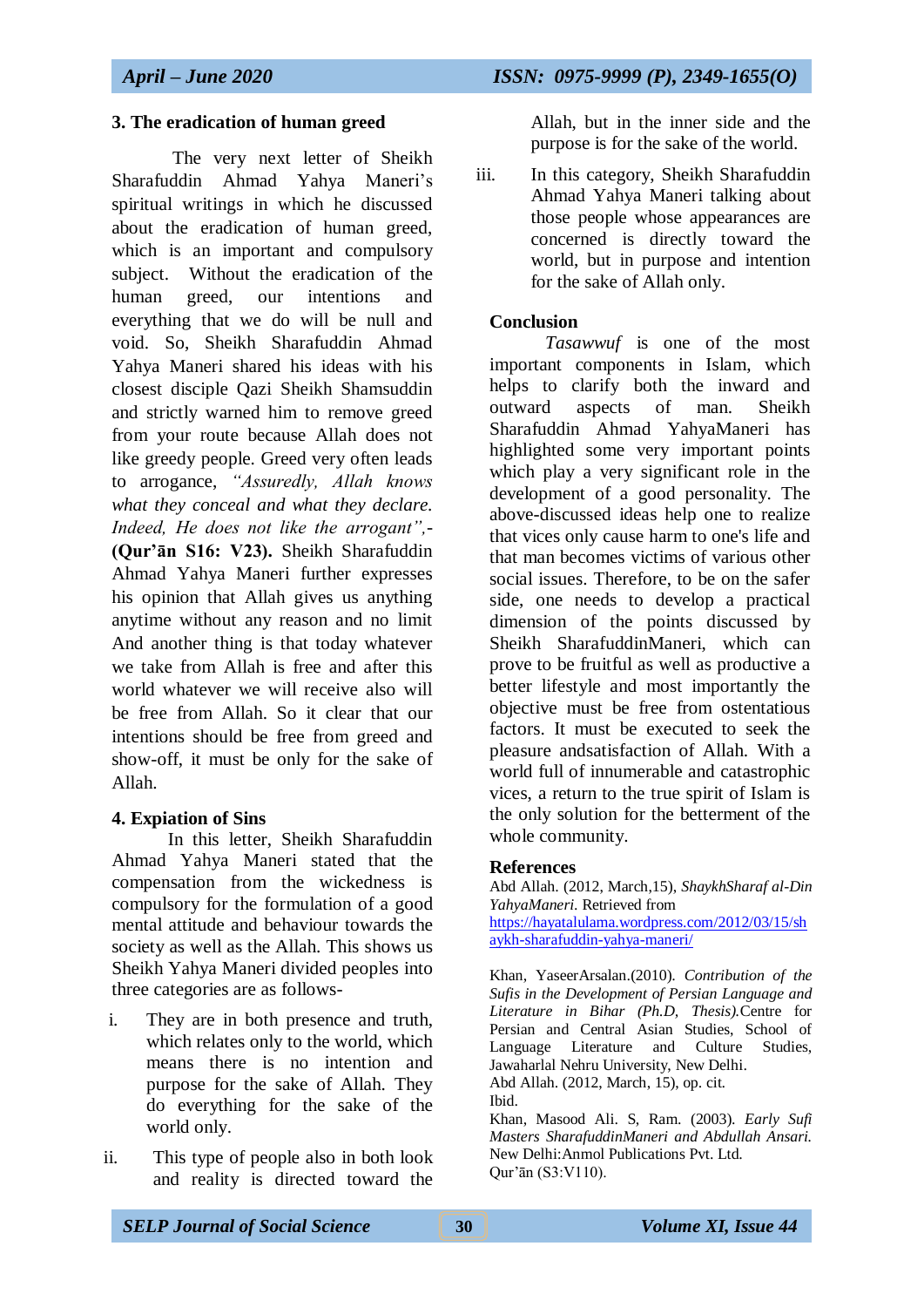*Available online @ www.iaraindia.com SELP Journal of Social Science - A Blind Review & Refereed Quarterly Journal ISSN: 0975-9999 (P) 2349-1655 (O) Impact Factor: 3.655(CIF), 2.78(IRJIF), 2.77(NAAS) Volume XI, Issue 44 April - June 2020 Formerly UGC Approved Journal (46622),* © *Author*

# **A GREEN SCHOOL MOVEMENT: A MARCH TOWARDS SUSTAINABLE DEVELOPMENT**

#### **PRASHANT THOTE**  $\mathcal{R}_{\mathcal{T}}$

**S. GOWRI** 

Gyanodaya Vidya Mandir. Narsingar.

#### *Abstract*

 *The educational and economical aspects contribute to the core features of green study practices. It includes creating school climate that co-existed with nature, resource conservation, energy conservation, recycling, minimized waste and creating pleasant ambience for Teaching-Learning and application of green school practices as a teachinglearning resource. The amalgamation of green school practices in school curriculum and experiential learning activities is important. Teachers use observation, explore, practices, experiment and problem solving approach in assessment. Purposive sampling method is employed to draw the sample. Study is conducted in Green School Project awardees' school in the academic year 2019-20. Data is collected by using questionnaire, interview and field study. Result of the study reveals that 90% percent teacher (n=18) integrated green school practices in school curriculum. The 80% teachers conduct Green School Practices in a significant, effective and efficient way in creating awareness among school students.*

*Keywords:* Environment, Biodiversity, Recycling waste, Water, Energy, Sustainable Development.

#### **Introduction**

In the lives of students the environment of the school plays a significant role. Green school practices aims to develop environmental awareness and to support environment management and sustainable developmental education. Green School Practices is based on interdisciplinary principle, comprehensive, systematic approach, future oriented, relate local environmental problems to global environmental issues combining cognitive, affective and aesthetic aspects.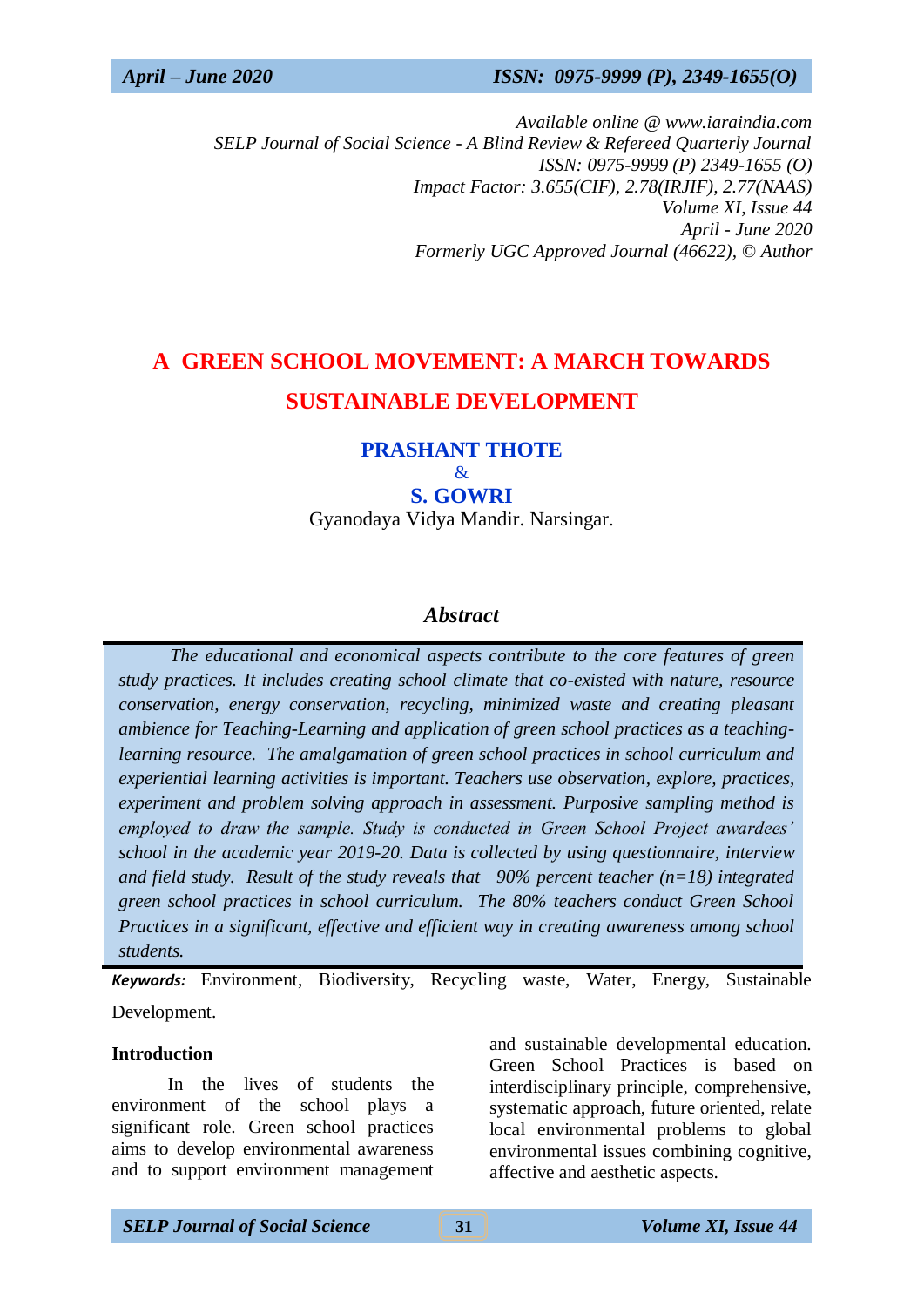Students' performance in natural science subjects such as science, biology is significant and not much satisfactory. The root cause hindering good performance in these subjects confirmed and required to provide adequate resource and learning resources and teachers implementing innovative teaching approach. Green school practices make more and effective environmental related teaching-learning resources integrated in school curriculum, able to enhance environmental awareness among school students. The green school practices are creating environmental awareness and action on intrinsic part of life. It also serves as learning resources that enhance the awareness and sustainable development issues through integration of school curriculum.

The school environment. encourage and support students capacities in green environment. Green School Practices allow students to connect with their surroundings and attend to their health, safety needs, motivate students to learn, imbibe sense of belongingness, sensitivity towards school, environment, society and planet. Education is the key element to achieve sustainability. Education integrate practices, values, principles to motivate behavior that will create more sustainable future, environmental integrity, environmental viability and social justices to future generation. Green School Practices goes beyond formal school curriculum to be holistic, where students learning are not confined to class room. They link real life and activities to learning which benefits application of knowledge, skills in real situation. Such education require school leadership that take place sustainably at heart, school policy, practices, planning, encourages democratic and participatory decision making process.

Green school practices are guided by principles of environmental sustainability. It creates a conductive environment to fully use all available

resources, opportunity to sensitize students and teachers for environmental sustainability through active involvement of community. It requires continuous effort, synchronized efforts of all stake holders towards improving school environment.

## **Methodology**

The data is collected by using interview, observation and field survey. Data is collected about green school practices, initiatives, programme and use of green school practices in school curriculum. Data collected, washed, transcribed, coded and classified according to the related questions.

## **Objectives**

The integration of Green School Practices in school curriculum is to make use of Green School Programme model to make environmental related teachinglearning resources available to teachers and investigate impact of Green School Programme model on the awareness among school students.

## **Research Questions**

The following research questions are designed to guide the study.

- 1. What are the characteristics, advantage and challenges of Green School Practices?
- 2. Do the green school practicing school make environmental related Teaching-Leaning resources available for teachers and students?
- 3. Do the Green School Practices lead to increase in environmental awareness among students?
- 4. What is feasibility of Green School Programme model?

## **Significance**

1. The present study will contribute to increase meaningful environmental education in school as well as to make a strong platform for teachers and students available to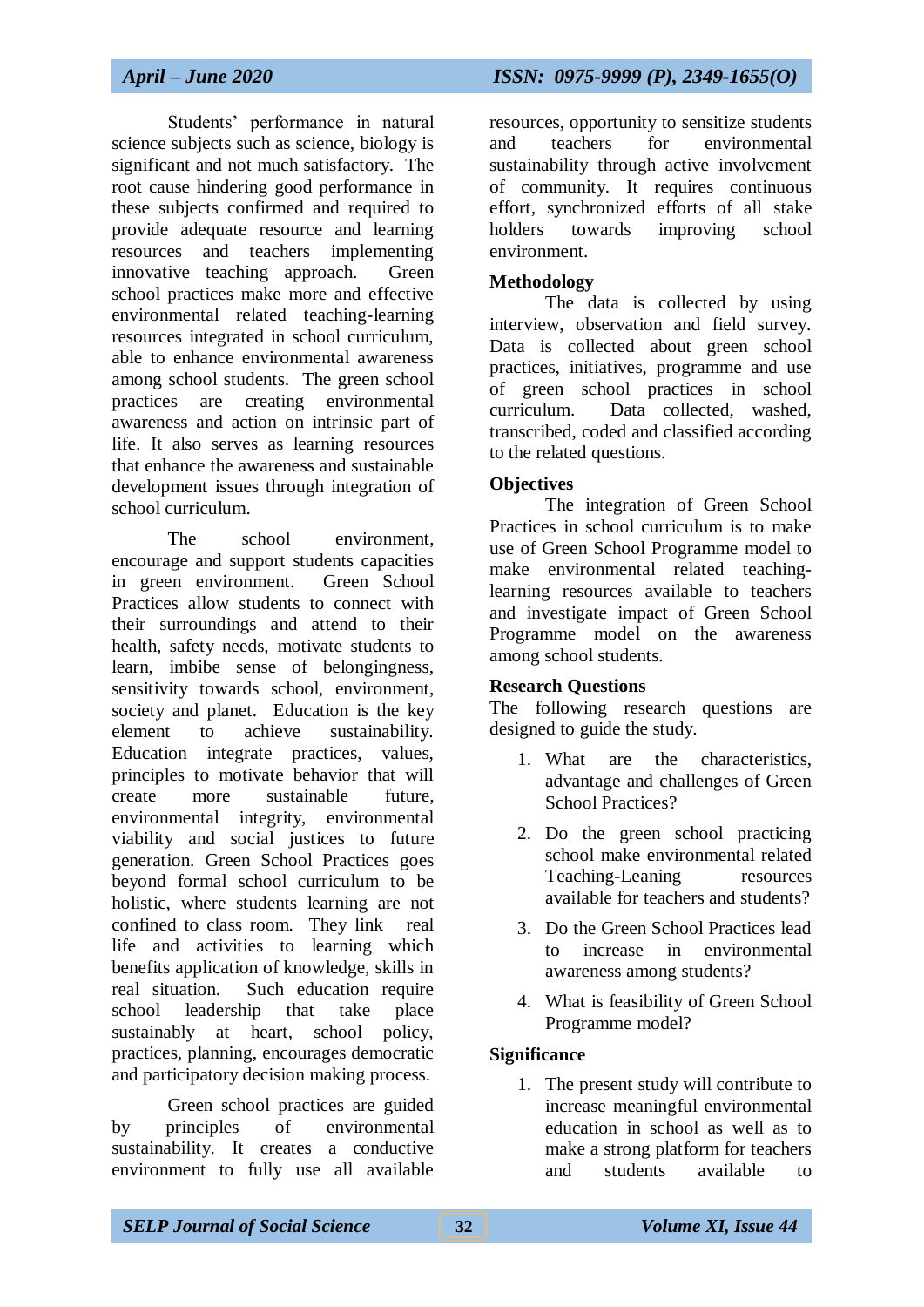complement theory with practice in their local environment.

- 2. The present study is also an advantage to local environment by contributing to the promotion of green foot-prints for schools and in reduction of carbon-foot-prints. It will assist school in cost reduction through resource conservation.
- 3. The present study will result into a comprehensive green school model framework which will be a tool in helping school curriculum to mould the students into environmental conscious citizen as well as it act as a teaching aid to support major subjects such as EVS, Science, Biology and Social Science as a potential source to improve the students performance in secondary school level.

#### **Target School**

A purposive sampling procedure is used to select Green School with most Green –facilities. Participating school is also selected on the basis of the year of certification as Green School and certified from 2016 to 2019 continuously.

Interview, questionnaire, observation, field visit are used to collect the data.

## **Interview**

The five questions are discussed and aimed to generate date. Interview is also conducted with teachers on application of green school practices as resource for teaching-learning and its impact on awareness on environment among students. Each interview is recorded for accuracy.

#### **Secondary Source**

The secondary is data collected by using written documents, policies, philosophy, mechanism, reports and photographs.

#### **Observation**

A guided tour is conducted; researchers took photograph and asked questions. In order to collect evidences about teaching-learning material based on green facilities, initiatives, activities the tour is organized and recorded for accuracy. The tour lasted for 45 minutes.

#### **Questionnaire**

Questionnaire which consists of ten questions is used to collect data. Totally 20 teachers willingly participated in the study.

#### **Data Analysis**

The data collected is washed, transcribed, and categorized as per research questions and relevant themes. Individual survey questions and interview questions are matched with research questions by using coding method. Quotations that illuminate the themes, concepts are selected from interview. To corroborate data from the interview and questionnaire are compared.

## **Result**

The school initiated green school practices since 2012. The project aims at reduction of carbon emission, energy conservation and securing a proper teaching-learning environment. The school has mission that architecture facilities and human elements must by symbiotic function of education. The ecological facilities, use of green energy, rain water harvesting, green belt development, school garden, reuse of recycled material, window shades efficient utilization, management of these facilities and utilizing these for teaching-learning process. The school improves architectural performance by

- 1. Equipping school building with eaves to keep sun out, making air flow out, installing outer walls and windows.
- 2. Equipping resource saving device for light and water. Energy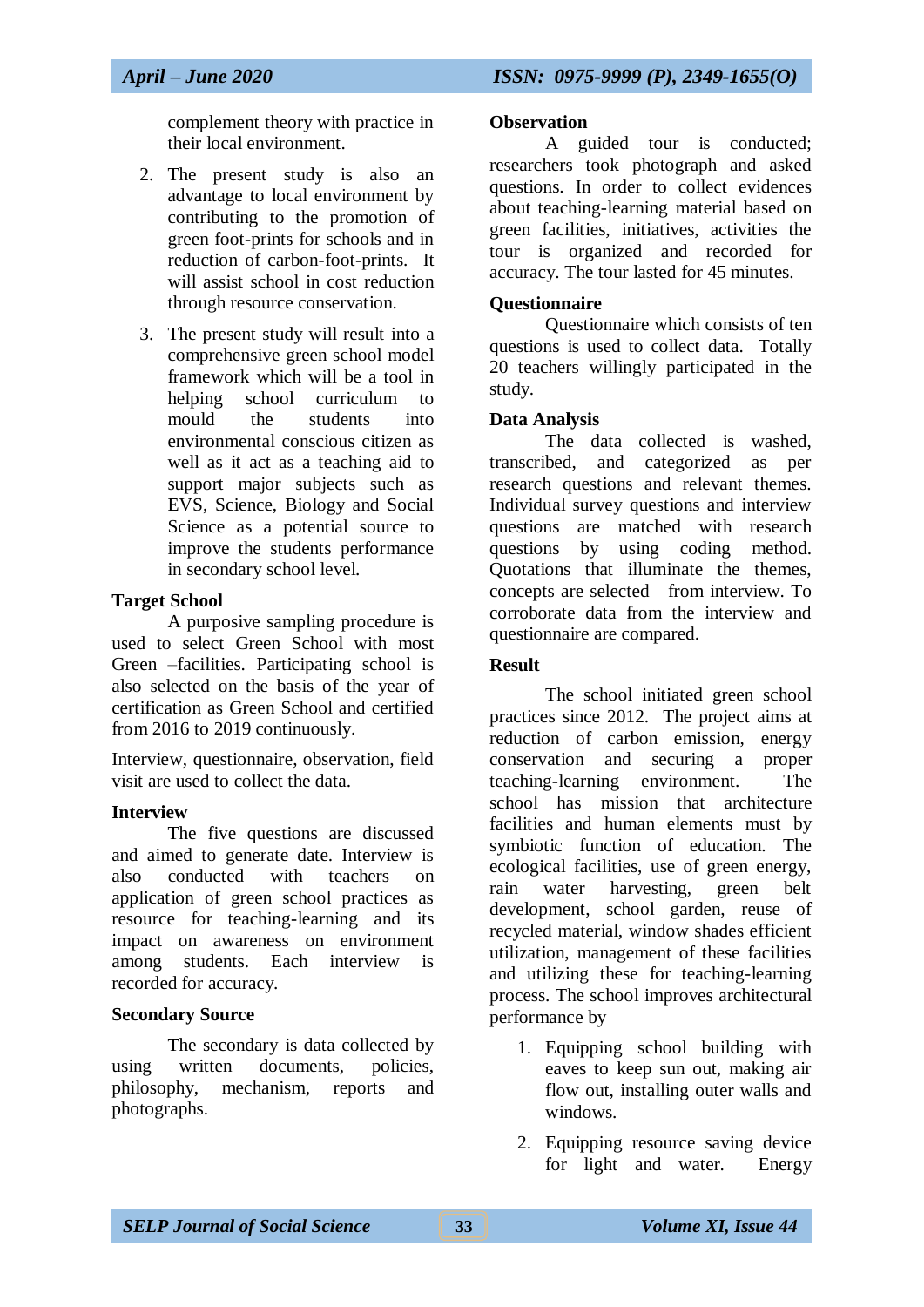efficient fan, light and air conditioner system.

- 3. By creating green energy such as solar heard, sunlight, biomass to reduced carbon dioxide emission.
- 4. By creating green space in school yard, rooftops, along with wall and biotope space.

To live in accord with the environment and to reduce the burden the school is designed in such a way that it is healthy and conservable.

#### **Management**

The school utilizes the resources such as water and energy efficiently by preventing waste, ensuring longevity and efficient use of resource. The school is responsible for optimum utilization, maintenance and caring.

## **Education**

The use of green school for the education, eco facilities are acquainted and designed in such a fashion that the students can access the experiential learning and the eco-facilities are integrated to school curriculum. The green school practices are framed in such a manner that it is curriculum friendly to achieve its objective to address environmental issues effectively.

## **Integration in curriculum**

The environment related contained positioned in subject like science, social science curriculum. It means that environmental education is taught across the curriculum and provides functionally green-facilities as educational resources in Teaching –Learning Process.

## Green initiatives and actives:

Green school practices is incorporated in school curriculum and is used as tool to interpret students to real life situation. It enhances their understanding about the environmental issues such as global warming and climate change. It

helps students to appreciate innovative, efficient measure and technologies used to address the issues. The exposure of students to Green School Practices, ecofacilities fosters them to recognize the merit of such facilities, helping them positively understanding towards environment. Green activities facilities provide an excellent example and template for students and school acts as whole to "walk the talk" about environmental protection through conservative and climate change action at grass root level. Students can link what they gain through learning experience at school to their local environment.

The observation, survey, interview confirmed that green activities are effectively used as a source of teachinglearning tool for core subjects. It enables students to understand environment related concepts and gap the opportunities of greater experiential learning and gain real life experience. Teachers are using biotopes to explain the ecosystem and other related terminologies, solar panel to explain green energy generation, consumption cost, garden to teach crop husbandry, experimental studies to teach about global warming and pollution. The use of green practices to crop care, observation of planet growth, study and observe growth and life cycle of insects/butterfly, visualize counter measures for green house effect, calculation of the energy generation, consumption and cost etc.,

The green facilities, a biotope is utilized to enhance environmental awareness and contributing a better understanding of eco-system but also provides a broad spectrum of specimen needed for the experimental science and project in the school. Green facilities are used are good source for experiential learning activities, tool to assess the students. Assessment in practical based. Photovoltaic cell panel used to produce green energy from sun and science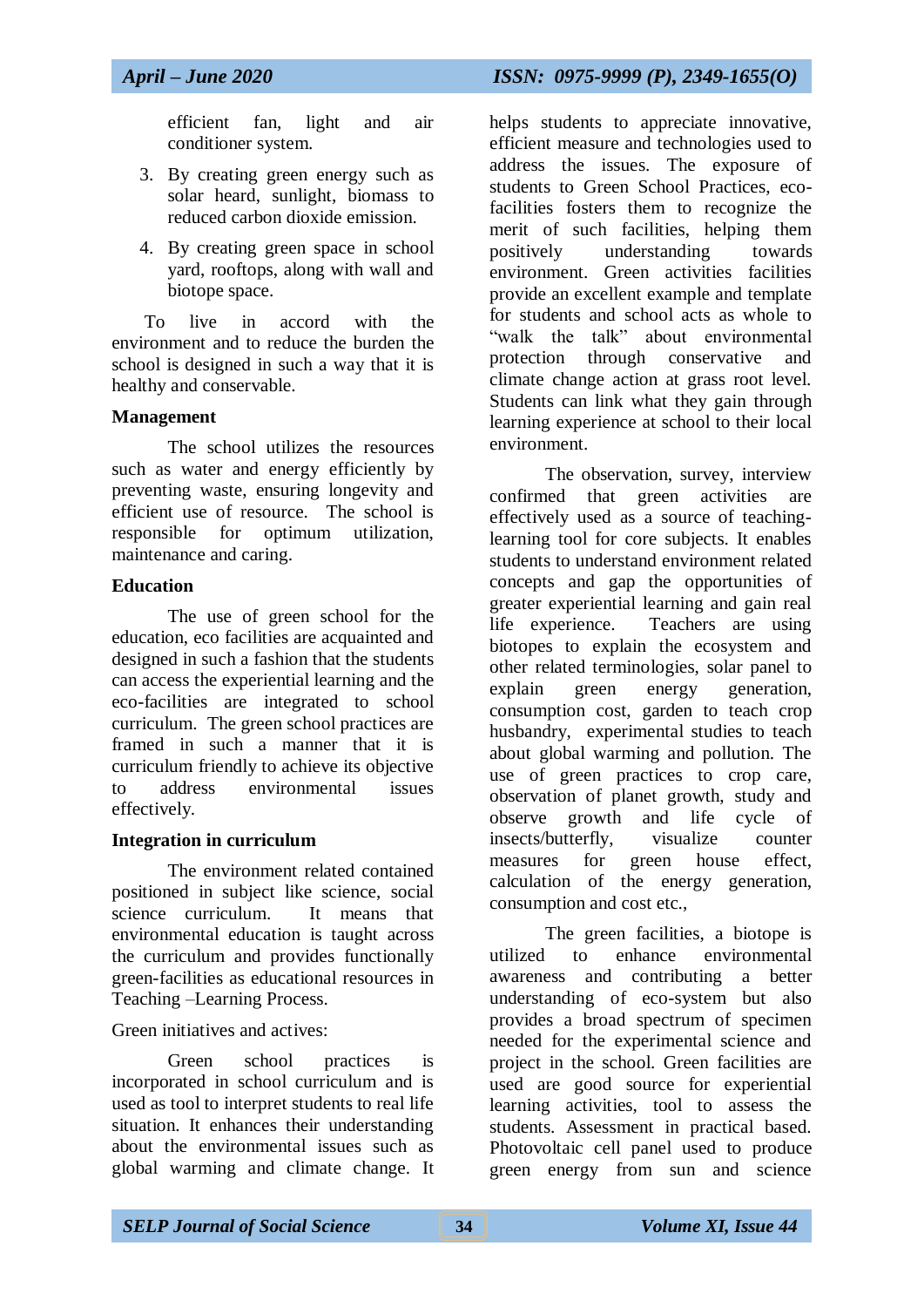worksheet is used in science to calculate energy it can produce. The solar panel is designed, installed and arrange activity in such a way that students can see and count number of cells and use it as learning instrument.

The heat and cold trench made to supply natural cold air in summer and warm air in winter and worksheet used by students. The hot and cold trench is used as teaching aid by teachers. Students are asked to measure temperature difference at inside and outside classroom calculate, discuss temperature differences.

The energy efficient fans, tube light is installed, light intrusive fixture, cold/heat control fixture solar thermal fixture to reduce energy consumption, reduce carbon footprints to combat climate change and global warming to secure positive learning environment and used as tool for experiential learning.

#### **Green resource as learning tool**

#### **Table1**

#### **Green facilities as learning tool**

| <b>Teaching green</b><br>facilities as learning<br>aid | N  | $\frac{0}{0}$ |
|--------------------------------------------------------|----|---------------|
| Yes                                                    | 15 | 75            |
| N <sub>0</sub>                                         | 05 | 25            |
| <b>Total</b>                                           | 20 | 100           |

Result of the study reveals that 75% (n=15) teacher use green resource as teaching learning tool.  $50\%$  (n=05) use 6 to 10 green resource as tool for learning.

#### **Table-2:**

#### **Extent of green resource used for**

#### **learning**

| Sl.<br>N <sub>o</sub> | No. of green<br>facilities<br>used | No. of<br><b>Teachers</b> | $\frac{0}{0}$ |
|-----------------------|------------------------------------|---------------------------|---------------|
| 1                     | 1 to $5$                           | 05                        | 25            |
| 2                     | 6 to 10                            | 10                        | 50            |
| 3                     | Zero                               | 05                        | 25            |
|                       | <b>Total</b>                       | 20                        | 100           |

#### **Table 3**

#### **Green facilities as significant teaching**

**tool**

| Sl.No | <b>Green Facilities</b>      |
|-------|------------------------------|
| 01    | School Garden                |
| 02    | Greening walls and rooftops  |
| 03    | Water monitoring/separation  |
| 04    | Recycling of material        |
| 05    | Photovoltaic cell            |
| 06    | Rain water harvesting system |
| 07    | Sun shades                   |
| 08    | <b>Biotopes</b>              |
| 09    | <b>Energy Monitoring</b>     |
| 10    | Permissible pavements`       |
| 11    | Water incentive facilities   |
| 12    | Sky light fixture            |
| 13    | Solar thermal system         |
| 14    | Greening outdoor areas       |

Result shown in Table 4 reveals that more number of teachers marked that green-facilities are significant in teachinglearning process. Photovoltaic cell are significant in teaching science in grade 7 and grade 9. Result suggested that green school model make several facilities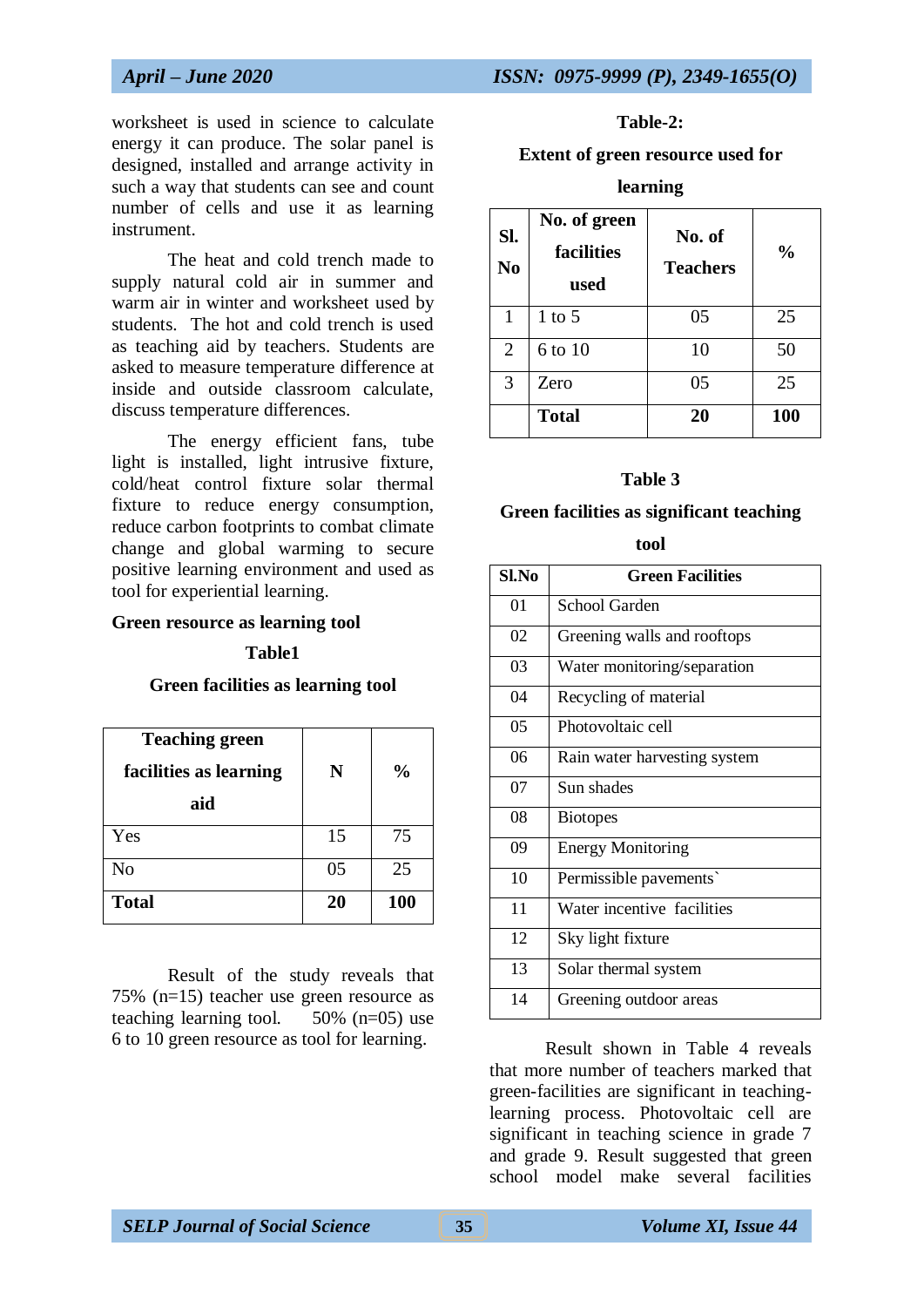available for teaching-learning tool but some are prospective and some are not used. Few teachers are not interested in these.

| SI. | No of teachers | No of teachers |        |
|-----|----------------|----------------|--------|
| No  | marked         | using learning | $\%$   |
|     | significant    | aid            |        |
| 01  | 16             | 12             | 75     |
| 02  | 16             | 09             | 86     |
| 03  | 16             | 06             | 38     |
| 04  | 12             | 06             | 50     |
| 05  | 14             | 06             | 43     |
| 06  | 09             | 03             | 34     |
| 07  | 08             | 04             | 50     |
| 08  | 10             | 05             | 50     |
| 09  | 03             | 02             | 67     |
| 10  | 05             | $00\,$         | $00\,$ |
| 11  | 05             | $00\,$         | $00\,$ |
| 12  | 08             | 02             | 25     |
| 13  | 04             | 02             | 50     |
| 14  | 04             | 02             | 50     |

#### **Table 4**

#### **Facilities in Teaching –Learning**





Fig1: Ecogreen facilites significant rating on reaching process (n=20)

#### *April – June 2020 ISSN: 0975-9999 (P), 2349-1655(O)*

As shown in fig 1 above 49% and 27% teachers are of the opinion that integration of green school facilities improves teaching-learning process significantly and very significantly respectively. The 21% teachers are of the opinion that it is less significant on Teaching-learning process. The teachers opinion of green-school facilities has less significant on Teaching-Learning process mentioned the following challenges as contributing elements:

- 1. Lack of time to use these facilities during teaching-learning process.
- 2. The application of these resources is not properly emphasized.
- 3. The teachers require awareness about these resources and knowledge about integration in school curriculum.
- 4. Some teachers find it difficult to integrate it in school curriculum such as language teachers.
- 5. Few teachers feel that only science can be integrated with such resources.
- 6. Sometimes facilities are not properly maintained particularly greenery.
- 7. Teachers lack conceptual understanding of green school concept.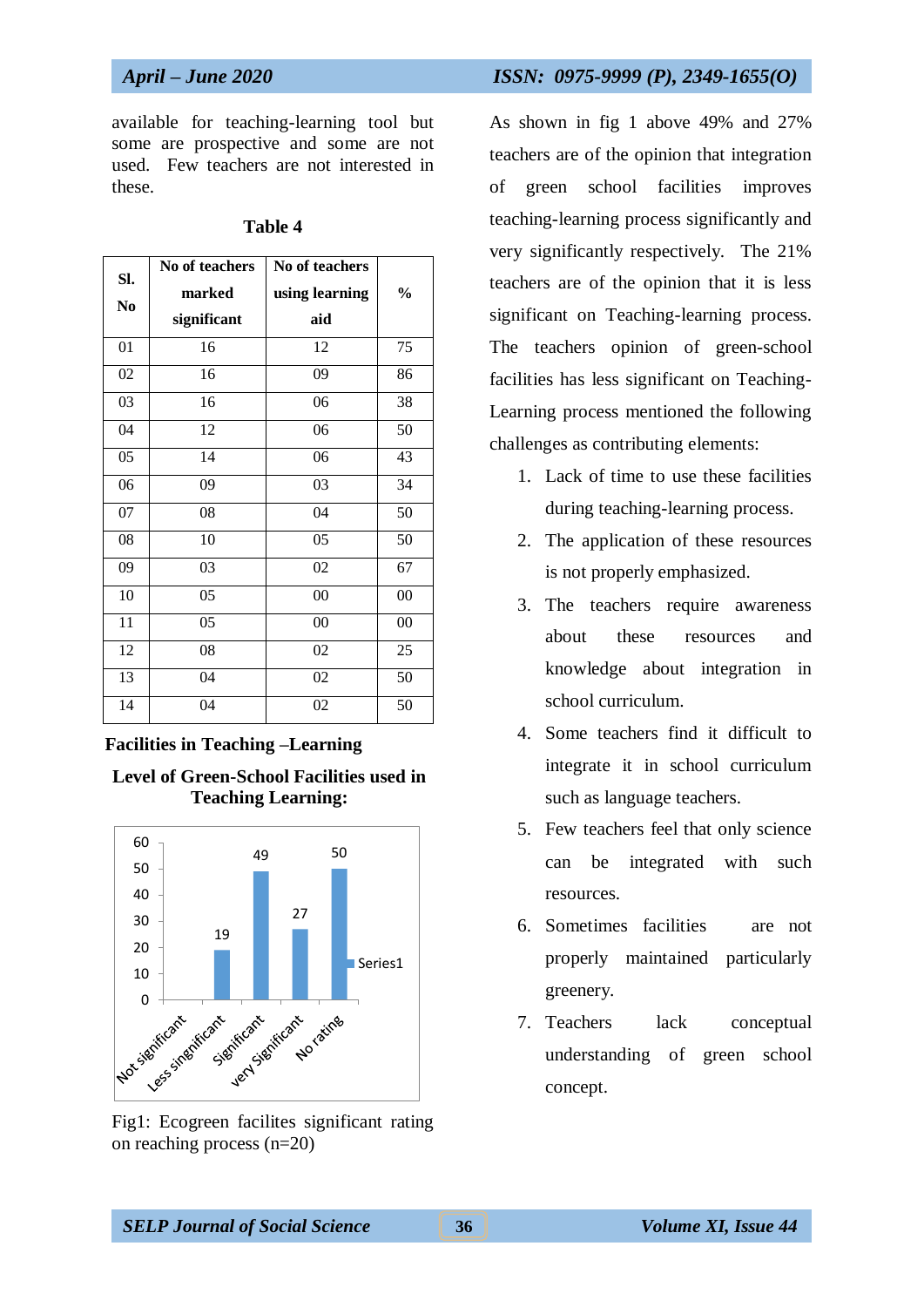#### **Environmental awareness among**



**Fig:2** Teachers opinion about effectiveness of green school facilities on environmental awareness among students  $(n= 20)$ 

As shown in figure- 2 55% teachers feel that there is significant effect, 30% feel that there is effect on students and 7% teachers feel that there is only little effect on positive effect of green school practices/resources on environmental alertness among students. Therefore overall 93% teachers feel that green school practices/resources have positive impact on enhancing environmental awareness among school students.

#### **Conclusion**

- 1. Educational and ecological aspects are core feature of green school practices. It includes creating school climate that co-exists with nature, energy and energy saving, recycling, creating pleasant ambiance for learning and integration of school green practices/resources in school curriculum effectively.
- 2. The green school model provides pedagogical, operational, health

benefits and sustainable availability of environmental related teachinglearning facilities, pragmatic learning, in natural climate ensuring green facilities laboratories to augment experiential learning for students and teachers, recollection of water, electricity consumption. The glare tree and adequately ventilated learning environment. The teachers effectively use hands-on activities experiential learning activities, assembling tool for broad topic, any students can use problem solving, experimental practice, explanation and observation.

- 3. Total 75% teachers are able to integrate green school practices/resources in school curriculum of which 25% use 1 to 5, 50% use 6 to 60 of green school practices/activities as teachinglearning tool. 25% teaches were not able to use these resources in teaching learning process.
- 4. The challenge faced by the teachers is lack of time, poor maintenance and non emphasized teaching aid.
- 5. The 5% and 38% teachers felt that model is having significant effectiveness and effectiveness in creating environmental awareness among students.
- 6. The green school model is not securing proper teaching learning environment but also resources for teaching learning and creating awareness among school students.
- 7. But still there is scope of improvement and making model more effective and efficient by giving orientation to teachers for integrating of green school resources/facilities in school curriculum.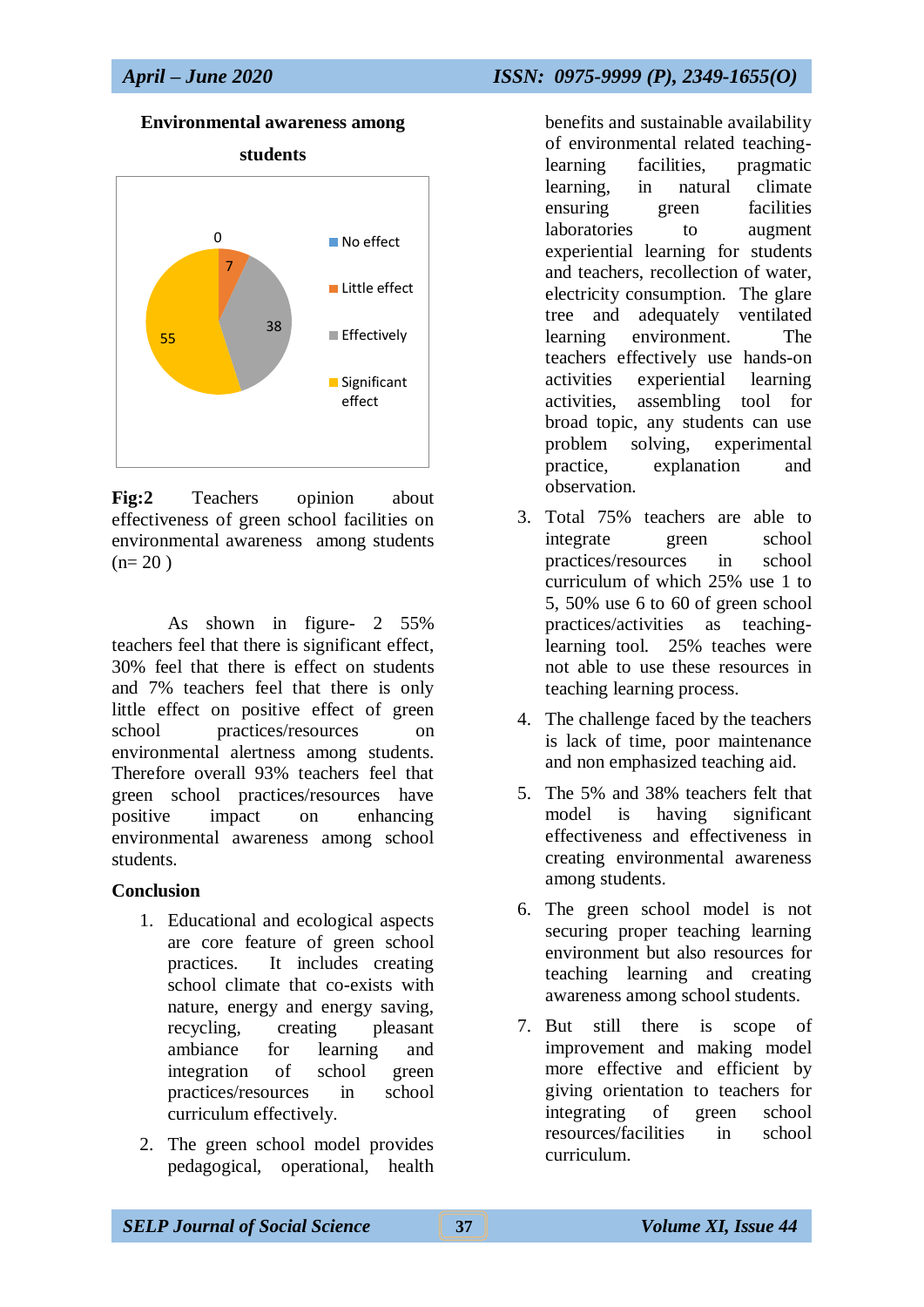## **References**

- 1. Prashant Thote, "Green Chemistry: Study of Acid Base Indicatior Property of Golden Beetroot", International Journal of Research, Granthaalayah, 2394-3629, vol 3, No 09.
- 2. Prashant Thote. "Green Chemistry: Study of Acid Base Indicatior Property of Besellablbaa (Indian Spinach)", Divayashodhsmiksha, 2394-3613.
- 3. Prashant Thote . "Synopsis between rural tourism and biodiversity conservation : A solution for the rural problem",

Quarterly Research Journal of Multidisciplinary, Vol 03 no 01.

- 4. Prasant Thote, " An Investigation of availability and Utilizations of Resources in Chemistry Laboratory on Academic Achievement of Senior Secondary School Students", Indian Stream Research Journal.
- 5. Prasant Thote, "The Effect of the availability and Utilization of Laboratory Apparatus in the Teaching Chemistry of Senior Secondary School Students of Central India ", Science Park, 2321-8045.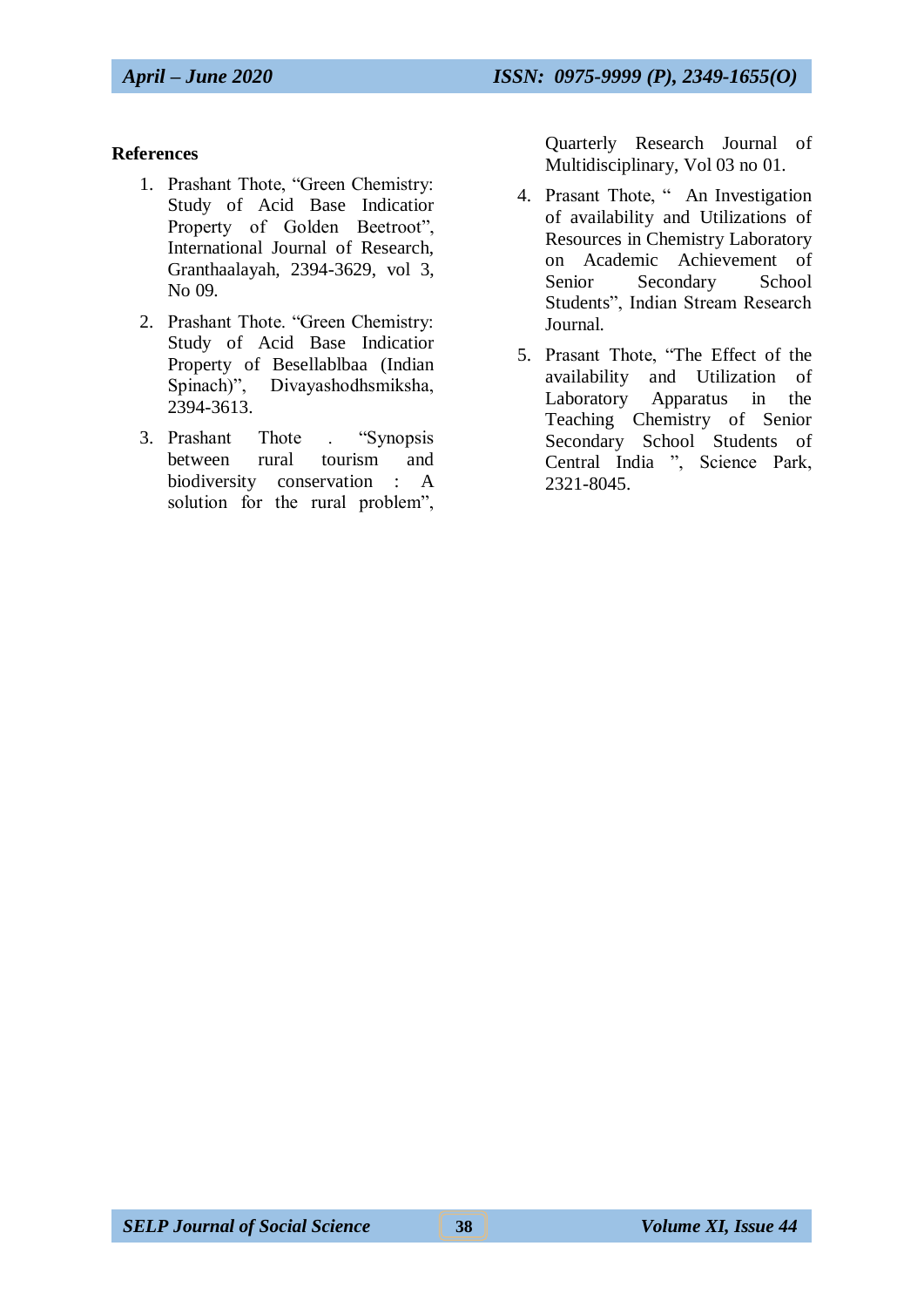*Available online @ www.iaraindia.com SELP Journal of Social Science - A Blind Review & Refereed Quarterly Journal ISSN: 0975-9999 (P) 2349-1655 (O) Impact Factor: 3.655(CIF), 2.78(IRJIF), 2.77(NAAS) Volume XI, Issue 44 April - June 2020 Formerly UGC Approved Journal (46622),* © *Author*

# **FINANCIAL RESOURCES OF STARTUPS: AN EMPIRICAL ANALYSIS OF SELECTED INDIAN COMPANIES**

#### **JUMANA NP**

Research Scholar, DCMS,

**&**

**Dr.K.SAMSUDHEEN**

Research Guide & Assistant professor Farook College, Kozhikode

#### *Abstract*

 *Startups are young companies which are just beginning to develop. Initially, it is funded by a group of people having some innovative ideas. As per Nascom's report, India continues to be 3rd largest startup ecosystem in the world. even this is the case startup's exit rate also increase, which may be due to different factors such as lack of proper management, lack of finance, or inability to meet competition etc… Among these factors finance plays a tremendous role in the survival of an enterprise. Now there are many innovative measures are available for startup financing such as bootstrapping, crowd funding, mezzanines finance etc and its proper deployment is considered as the base for further development. There must be proper care regarding investing in various stages of its operation. So this paper attempt to provide an awareness regarding what are the various modes of financing available for startups and also to evaluate is there any relation exist between startup funding and stage of operation. Both descriptive statistics, as well as multivariate analysis are applied for the analysis of data. Non parametric Kruskal Wallis test is adopted to know is there any relation exists between stage of startup funding and the amount invested in different startups. When startups are at earlier stages, then smaller amount of external capital is required because of they always relies on their own fund at that time, external source of finance are applied when they are at later stages.*

*Keywords: Bootstrapping, Mezzanine finance, crowd funding*

#### **Introduction**

Newly established firm has important role for knowledge based economies. Because it has to contribute source for new jobs, radical innovation as well as productivity growth firms **(Block et al. 2016).** Unfortunately, these firms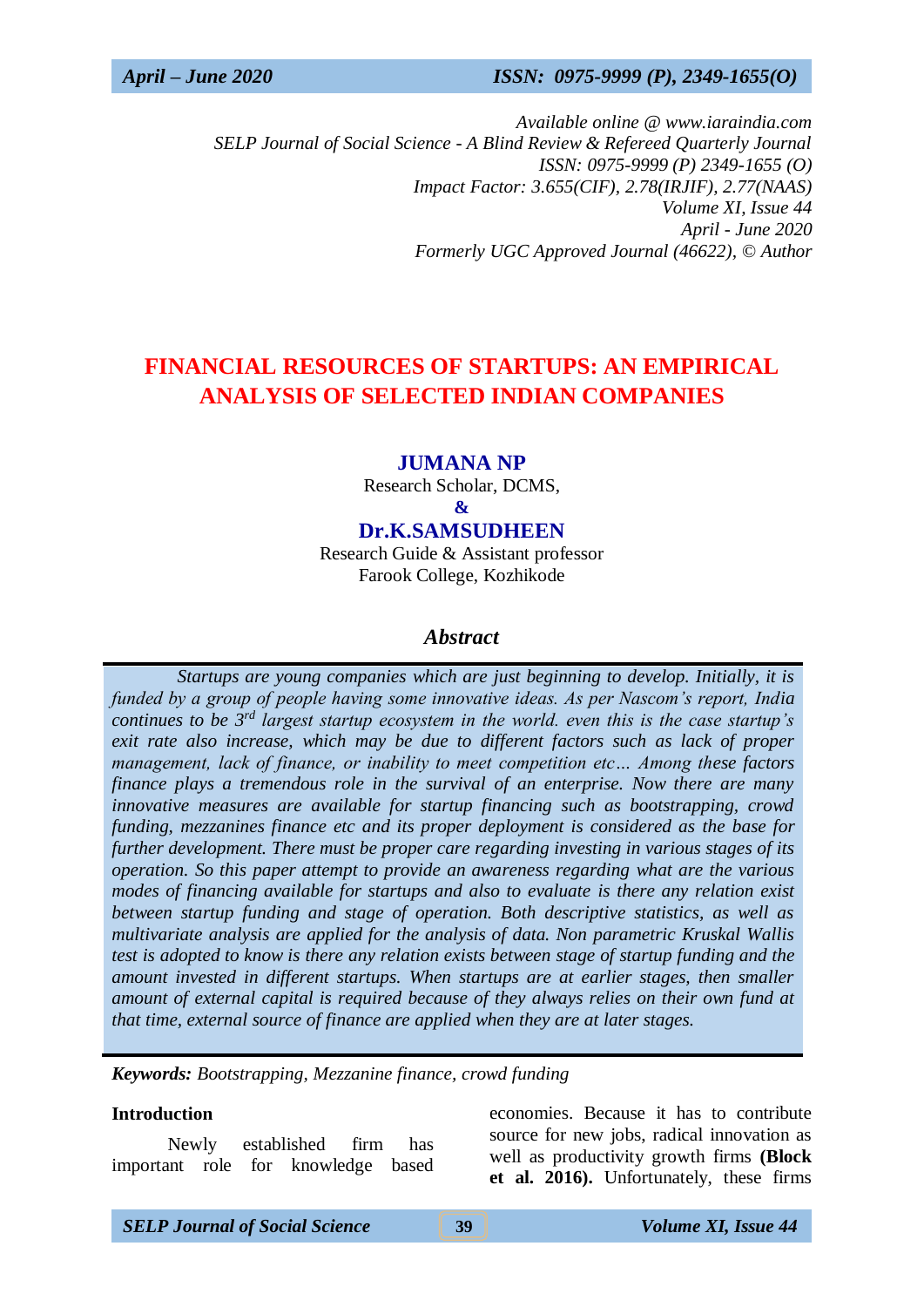often suffer from financing constraints, which limit their growth and threaten their survival **(Brown and Earle 2015; Carpenter and Petersen2002**; **Cosh et al. 2009.** Startups are innovative and newly established firm which are highly risks oriented and probability of success is very low. In order to survive in the business, they need to ensure core competency which cannot be guaranteed by others. Since they are small in size, there is need to ensure many barriers such as finance, technology, managerial etc…among these finance is the major reason for exiting from business organization.

So startups can be survived through introduction of many business incubation centers and supporting agencies. These agencies are offering number of services such as managerial and technical advice, financial assistance and risk diversification etc…The concept of startup finance has changed last year. It include new method such as crowd funding, peer to peer methods, PPP etc…and one of the main problem is that in order to acquire loans and advances from financial institutions, there is need to provide mortgage as securities, but in case of startup companies, they don't have prior experience and good asset records. So these enable to search for alternative and innovative methods. Apart from that entrepreneurs should be very careful while investing in each stage of its operation.

Finance is considered as the life blood of business and if it is not properly utilized it will not run the ever running wheel of the business enterprises. Finance is provided by both public and private financial institutions. In  $26<sup>th</sup>$  January 2015 Prime Minister Narendra Modi announced Startup India Standup India plan, which encourage many startup companies to compete with giant business enterprises. Similarly as part of MSME Act, Government has given certain reservation for Micro Small and Medium enterprises. All these are considered as the foundation

stone for the business enterprise to introduce innovative ideas. Even this is the case; much business enterprise cannot survive for long period of time. Startups exit rate is higher because of various reasons including financial crisis. So they have to bring innovative tools like TQM, Lean startup methodology and other innovative measures

Globalized era enhance the growth of large number of startups in India. During the period of 2018-2019, there are 1200+ startups are added. Now there are 7700+ startups are working in India. Among these Bengaluru, Delhi and Mumbai are the top startups hub. Business incubation centers has important role for the development of these startup companies and there are different agencies such as Kerala Startup Mission, Technology business incubation centers etc are performing an important role for the survival of business enterprises. India has highest number of unicorn startup after US and China. On the basis of its growing statistics highest numbers of startups are attracted towards these sectors.

Startup companies are facing many barriers for acquiring finance from investors. Investors always conduct feasibility analysis and technical analysis while investing in newly established firms. Scalable and viable business ideas are more accepted. Nowadays most startups are service oriented and they lack collateral for accessing bank loans. So they may find difficult to access these kinds of funds.

#### **Review of literature**

**Carmen Cotei.et.al (2017)** makes critical analysis of how startup finance overtime. Data was analyzed through Latent Growth Modeling. They found that when business is at the startup stage, they always prefer private source of fund or their friends and family. When their business become grows, entrepreneurs are injecting proportion of debt to its capital structure. Study concluded that entrepreneur's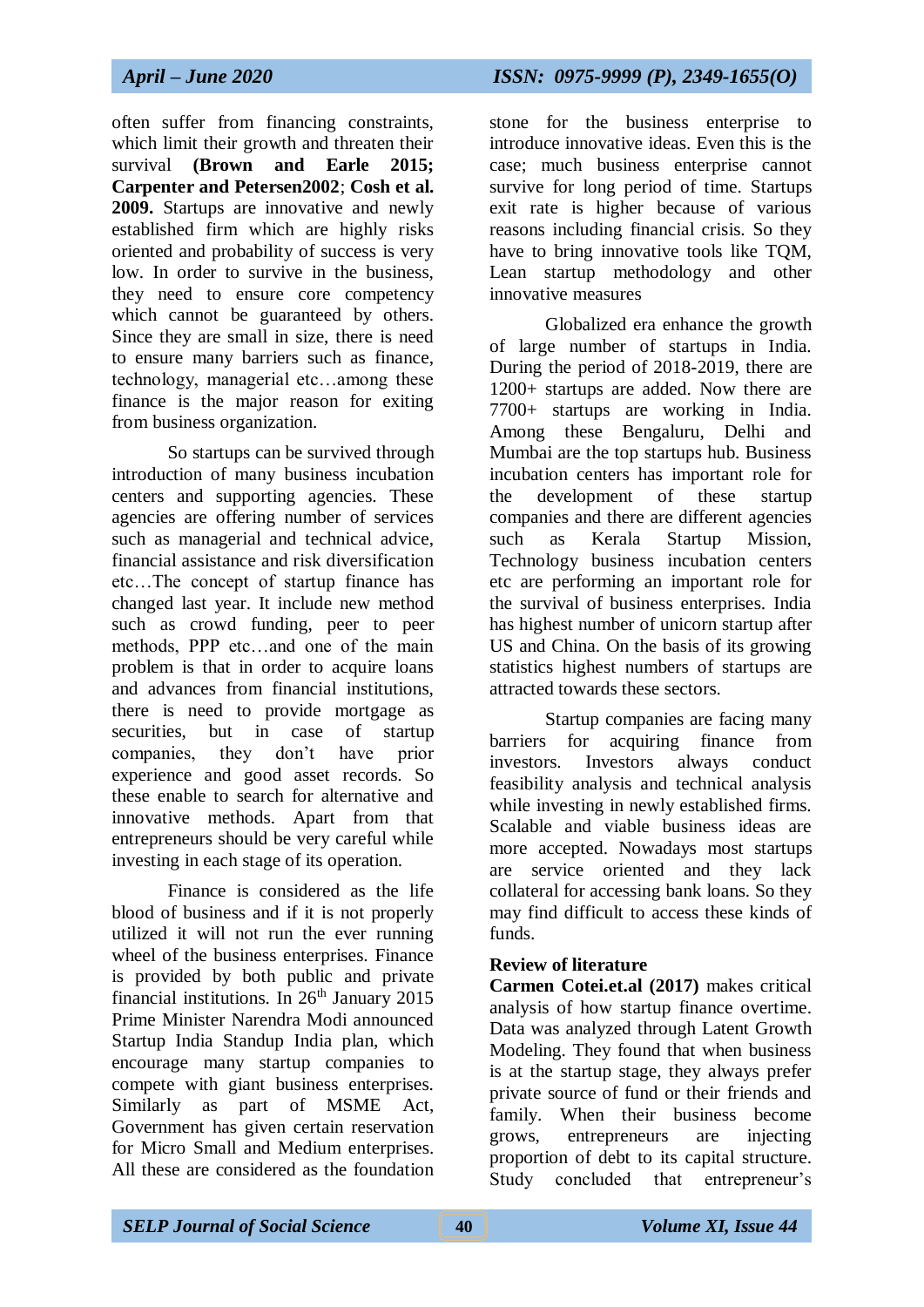characteristics also influence the use of debt and equity. When startups with high R&D use lower proportion of debt.

**Swati Patil(2019)** conducted an empirical analysis of startup finance for entrepreneurs in India. Study was aimed to find various financial sources available for startup financing. Apart from that study also aims for the customer satisfaction towards startup financing and choice of people on private and public finance. Content validity was established by using factor analysis. Data was analyzed though t test, Anova, chi square, Karl Pearson correlation and Spearman Rank correlation. Study found that gaining high qualification and experience is important for startup financing. Similarly startups having high financial capital and asset can access startup fund easily. On incubators point of view, they can provide positive growth and success and they offer fund on the basis of technical, financial and managerial capabilities

#### **Research Methodology**

Data collected for the study is secondary in nature. Data from various journals and Nascom report for the period of 2019 is taken for finding relation between startup funding and its various stage of operation. SPSS 21.0 is used for analyzing data. Normality is measured by using Shapiro Wilk test and failed to accept null hypothesis. So Kruskal Wallis test is used to show the relation between variables. Descriptive statistics like mean and SD also applied to show frequency of growth of startup companies.

#### **Objectives of the study**

- 1. To provide awareness regarding innovative financing avenues for startups
- 2. To identify the relation between startup funding and stage of operation

## **Hypothesis**

H0: median of startup fund are same across startup stages

H1: median of startup fund are different across startup stage

#### **NEW CONCEPTS IN STARTUP FINANCING:**

*Boot strapping:* Bootstrapping is the method in which entrepreneurs are not actually using external source of finance. It is the method in which they are converting human capital into productive ideas. Generally this kind of financing is used when they are at startup stage. Benefit of these methods is that dilution of ownership will not take place.

*Seed financing;* Seed financing is applied at the initial stage of business. This fund can be used for growth and expansion of business enterprises. When investing in seed capital, investor can enjoy all the privilege of equity share holders. Such amount can be used for research and development and marketing activities. In case of investors is concerned, it is most complicated investment avenue because they having only limited information about the company

*Angel investors***:** Angel investor's helps the companies not only providing finance, but also share networking and expertise. It is referred to as smart funding. Because of knowledge are shared between the people. These kinds of funds are needed in both in initial stage and any company stuck during its level of operation. They are also referred to as business angel or seed investor and they provide capital as a return to convertible debt or ownership equity.

*Venture capital:* venture capital is coming from individual, organization or group focused on the development of startup companies. These are considered as the high risk and high return investment and they take part all kind of services including managerial, technical and financial expertise. They assist in taking decision regarding purchase of raw material, vendors etc. generally it provide finance in both early stage and growth stage of business operations.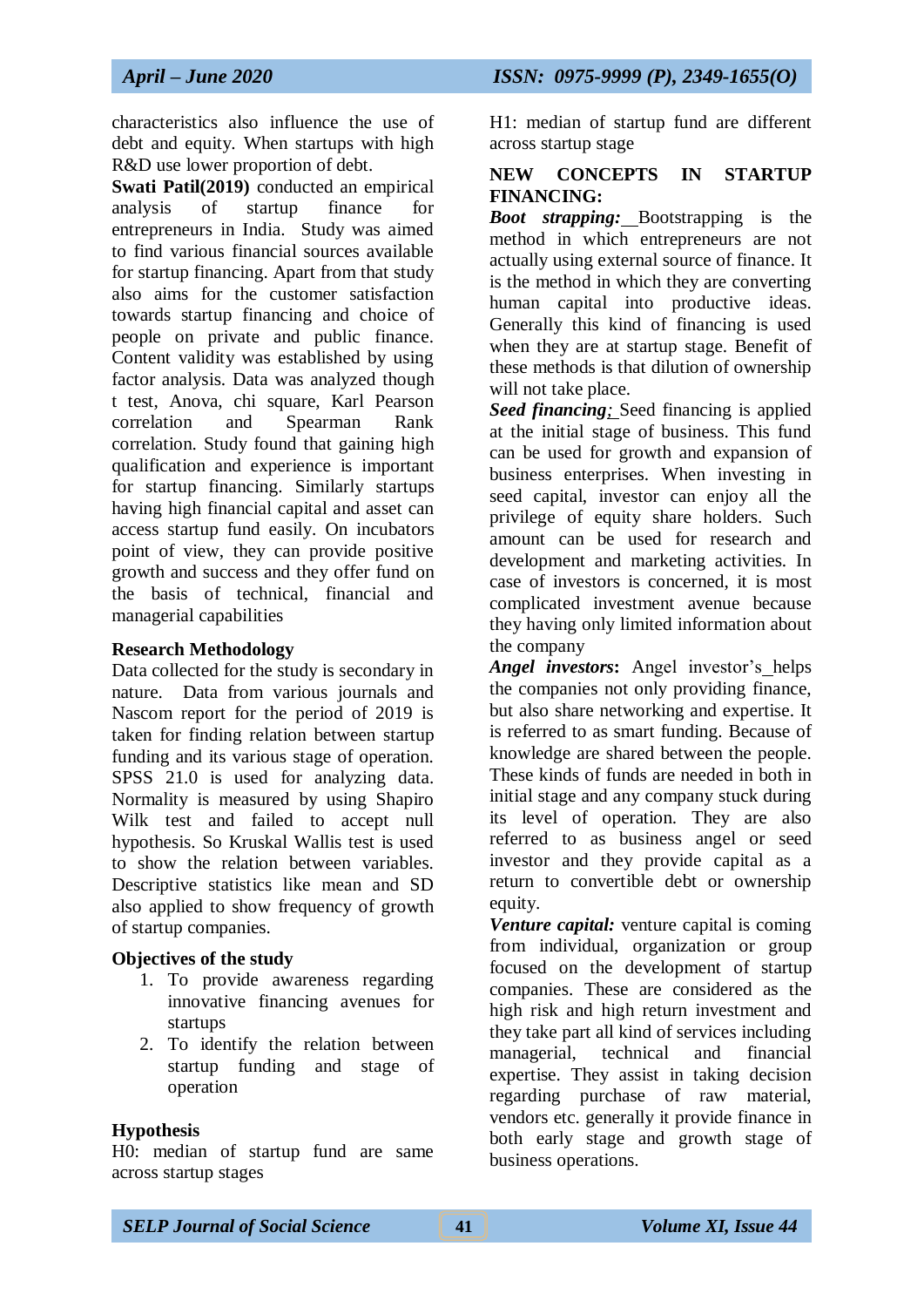## *Startup finance during its various stage of operation:*

The performance of the startup companies are influenced by the various factors. Entrepreneurs have to take decision regarding how much amount to be invested in each stage. When business has grown up, then different funding pattern has to be adopted.

- **Early stage:** this stage is referred to as pioneer stage in which fund are required to meet establishment of business and setting up of production unit. Many entrepreneurs are always using their own fund and friends and family for the financing. Such entrepreneurs can always enjoy full control over the companies.
- **Second stage:** in this stage, funds are used for further expansion and development of the business. So they inject equity capital into the capital structure. Fund developed can be used as a method for making marketing and distribution of products and services. Here there is a chance of dilution of ownership takes place.
- **Third stage:** here always external source of funds are preferred by entrepreneurs. These external agencies are not only providing finance. But also helps to provide advice regarding how to survive in the business**.** It include mezzanine finance, bridge finance, angel investors, crowd funding etc
	- **Mezzanines finance:** this amount can be used for further expansion. It is the combination of debt and equity. They always offer a safest mode of investment. But the cost of capital is higher and at the time of dissolution, they can pay after paying all financial requirements. In compensation for higher risk involved it will guarantee higher return
	- **Bridge financing**: it is a kind of short term loan particularly for a

period of more than 2 weeks to 3 years. It is also referred to as interim financing for business until all next stage of fund are received. Similar to Mezzanines finance, bridge finance is also riskier capital and higher amount of interest is needed

 **Crowd funding:** crowd funding is the method of raising small amount of fund from large number of people, generally amount is collected through internet. There are two types of crowd funding: reward based crowd funding and equity based crowd funding. Crowd funding requires three types of platforms; project initiator, individual or group who support idea and mediator.



*Source: Google images*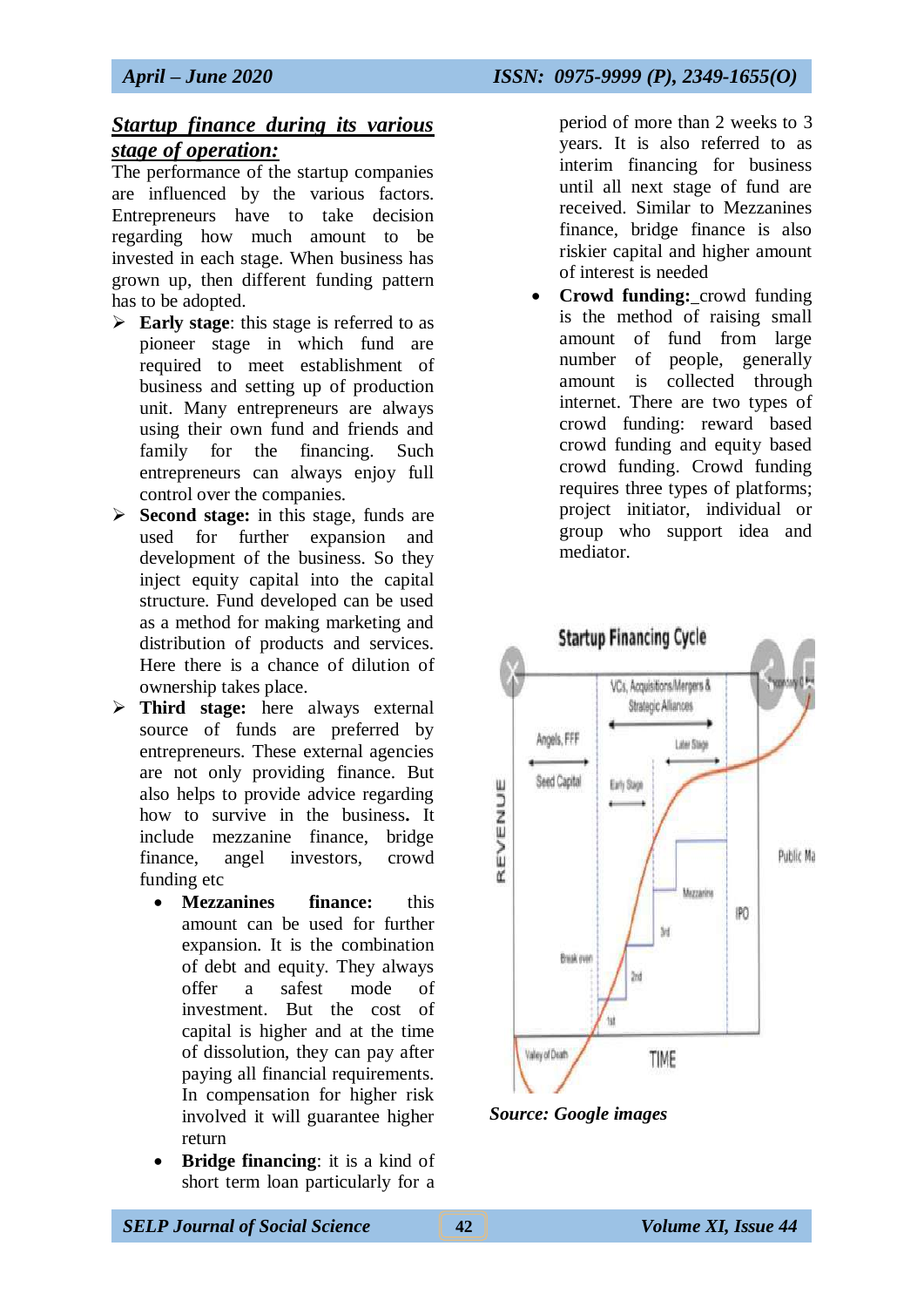#### **Descriptive statistics**

| PUUUI IPU VU ULUUUUUU                                 |   |                            |                              |                                      |                                         |                                 |  |  |  |  |  |
|-------------------------------------------------------|---|----------------------------|------------------------------|--------------------------------------|-----------------------------------------|---------------------------------|--|--|--|--|--|
|                                                       | N |                            | Minimum   Maximum            | Mean                                 | Std.<br>Deviation                       | Variance                        |  |  |  |  |  |
| 2016<br>2017<br>2018<br>2019<br>Valid N<br>(listwise) | 4 | 1.70<br>.60<br>.60<br>1.30 | 3.80<br>1.30<br>3.60<br>3.60 | 2.2500<br>1.0000<br>2.0750<br>2.3000 | 1.03441<br>.35590<br>1.36961<br>1.09240 | 1.070<br>.127<br>1.876<br>1.193 |  |  |  |  |  |

## **Descriptive Statistics**

Table shows descriptive statistics of total amount of startup funding received in India for the period of 2016-2019. Each year is divided into 4 quarters and maximum amount of fund received in 2016 is 3.8 Billion dollars and minimum amount received is 1.70 billion dollars. In that year, Indian startup companies received average of 2.25 billion dollars with SD of 1.070 billion dollars among 4 quarters. Similarly in 2017, minimum funding is 0.60 Billion dollars and maximum amount received is 1.30 billion dollars. From that analysis it can see that there is flat decline of startup funding from 2016 to 2017. Investors made only average1 billion dollars with SD of 0.35590.

After that 4 quarters there can see a small variation in startup funding and mean amount of fund invested is 2.0750 billion dollars with SD of 1.36 Bn Dollars. In 2019 also startup funding can be increased. Mean amount can be increased to 2.30 bn dollars with SD of 1.09 bn dollars. So the above table depicts that startup funding can be increased from 2016 to 2019 period and there is higher standard deviation among different quarters. That means startup amount needed for each quarters are different.

#### **Multivariate Analysis:**

| Ranks |                 |     |           |  |  |  |  |  |
|-------|-----------------|-----|-----------|--|--|--|--|--|
|       | startup stage   |     | Mean Rank |  |  |  |  |  |
|       | seed stage      | 183 | 101.66    |  |  |  |  |  |
|       | series A        | 77  | 222.90    |  |  |  |  |  |
|       | Series B        | 44  | 246.56    |  |  |  |  |  |
|       | series c        | 23  | 306.76    |  |  |  |  |  |
| Sfund | series D        | 3   | 320.33    |  |  |  |  |  |
|       | <b>SERIES E</b> | 5   | 330.00    |  |  |  |  |  |
|       | <b>SERIES F</b> |     | 333.00    |  |  |  |  |  |
|       | Total           | 336 |           |  |  |  |  |  |

#### **Test Statisticsa,b**

|             | Sfund   |
|-------------|---------|
| Chi-Square  | 210.944 |
| Df          |         |
| Asymp. Sig. | .000    |

a. Kruskal Wallis Test

b. Grouping Variable: startup stage

#### **Hypothesis Test Summary**

|  | Null Hypothesis                                                                       | Test                                              | Sig. | Decision                                 |
|--|---------------------------------------------------------------------------------------|---------------------------------------------------|------|------------------------------------------|
|  | The medians of Sfund are the same Independent-<br>across categories of startup stage. | Median Test                                       | .000 | <b>Reject the</b><br>null<br>hypothesis. |
|  | The distribution of Sfund is the<br>same across categories of startup<br>stage.       | Independent-<br>Samples<br>Kruskal-Wallis<br>Test | .000 | <b>Reject the</b><br>null<br>hypothesis. |

Asymptotic significances are displayed. The significance level is .05.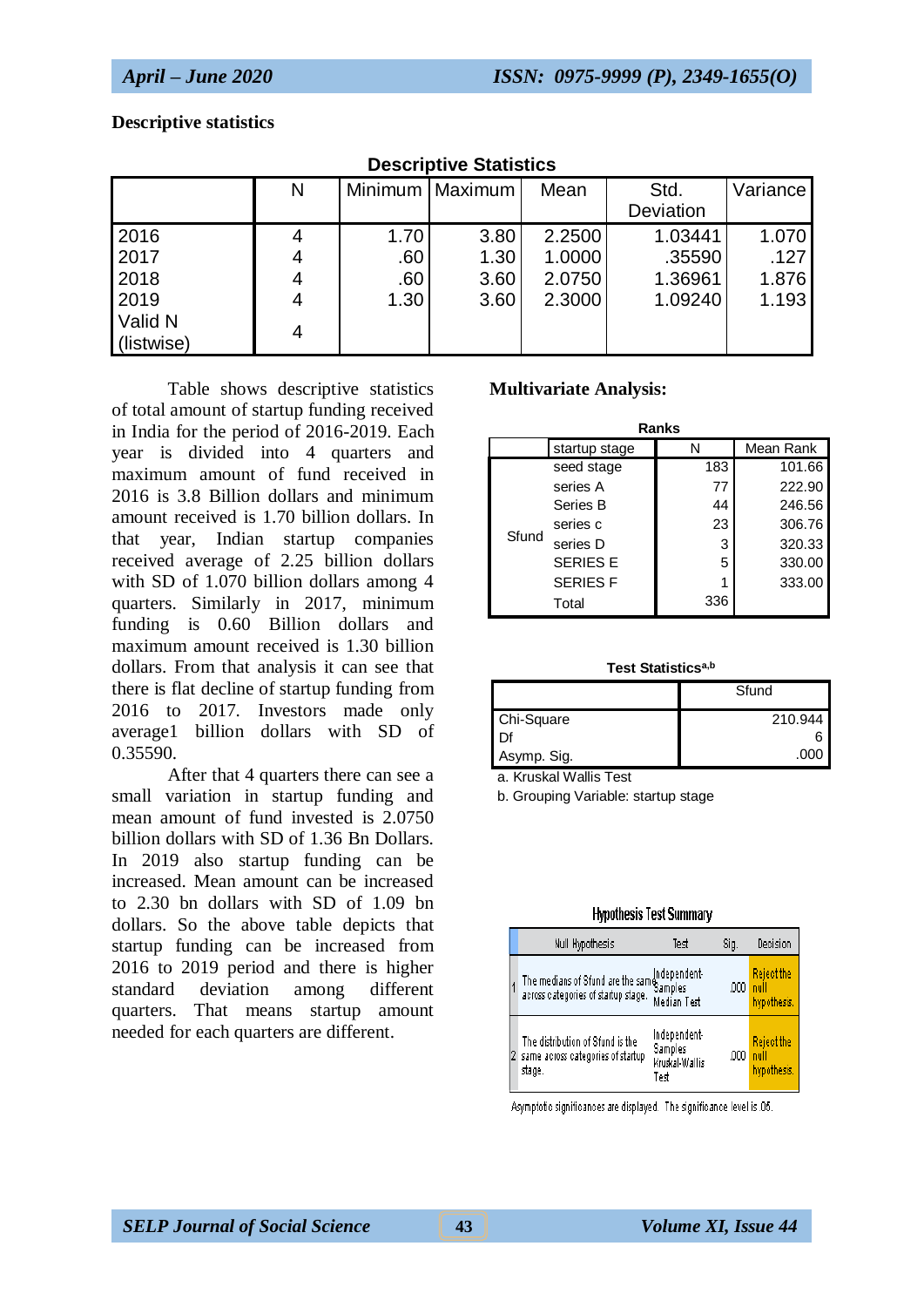Data is taken from Nascom Report 2019; it can see that there is growth in performance of startup companies. As per this report, 336 startup companies are taken and studies relation between stage of startup funding and amount of funding. Non parametric Kruskal Wallis test is applied to establish relation between variable. SPSS 21.0 are used to analyze data. Here startup funding stage is divided into 7 categories.ie, seed stage, Series A, Series B, Series C, Series D , Series E and Series F. among these 7 stages seed stage, A and B are considered as the early funding stage and others are late funding stages.

Table shows that majority of startup companies are depending on seed and early stage of funding. When firms are at earlier stage, then it requires few amount of fund. In the earlier period every startup companies are relies on their own fund and only small amount is extracted from external sources. As per the analysis, it can conclude that we can reject null hypothesis. Because of sig value is less than 0.05 and it is clear that median of startup fund are different among different startup stage. A Kruskal Wallis test showed that there was statistically significant difference in amount of fund received during the various stages ,chi square  $=210.944$  and  $p=0.0000$  with a mean rank for 101.66 for seed, 222.90 for A, 246.56 for B, 306.76 for C, 320.33 for D, 330 For E and 333 for F. So every entrepreneur has to take proper decisions regarding how much amount are to be needed for its development stage and final stage.

## **Conclusion:**

Startups are young and newly established firm. These companies are facing too much challenge with a view to survive in the business. Among these amount of finance invested during each stage are decided effectively by proper planning. When startups are earlier stages, only few amounts are extracted from external source of finance. Otherwise they depends on their own funds and fund from friends and relatives. Even small amount needed, majority of startups are depending on seed and early stage finance for development of their business enterprises. So finance has important role for survival of business. Now there are innovative measures are available for startup financing such as crow funding, mezzanine finance, venture capital and angel investors. Each of them has its own way of investing in different stage of funding.

#### **References**

- 1. Lawrece S. Meyers, Glenn C Gamst, AJ Gaurino- "performing data analysis using SPSS"
- 2. Swati Patil,"An Empirical Study on Startup financing for entrepreneurs in India", thesis on Oriental University , Indore,2018
- 3. Carmen Cotei, Evolution of Financing structure of US Startups,2017
- 4. Nasscom Indian startup ecosystem – Edition 2018
- 5. [http://www.startupindia.gov.in](http://www.startupindia.gov.in/)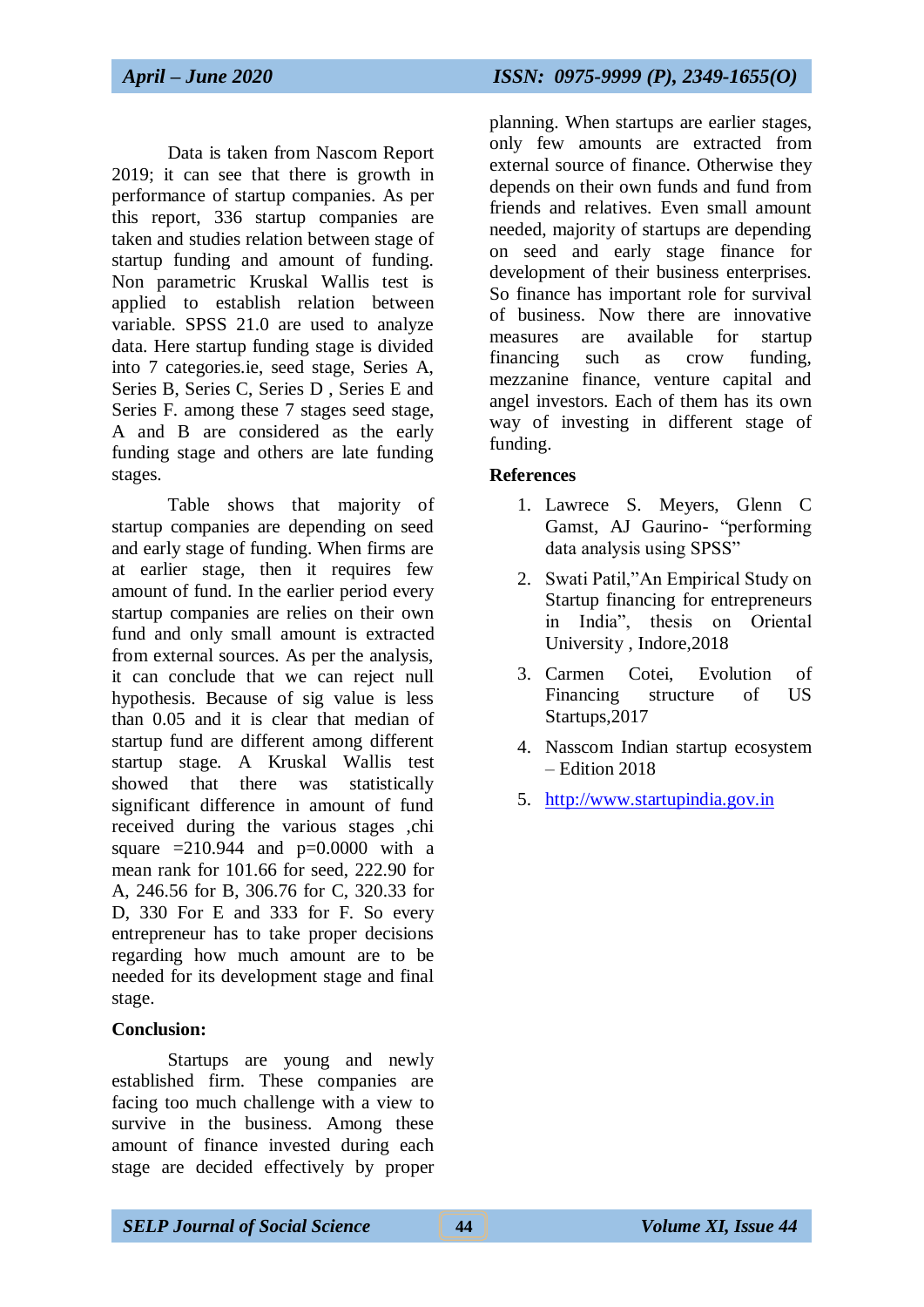*Available online @ www.iaraindia.com SELP Journal of Social Science - A Blind Review & Refereed Quarterly Journal ISSN: 0975-9999 (P) 2349-1655 (O) Impact Factor: 3.655(CIF), 2.78(IRJIF), 2.77(NAAS) Volume XI, Issue 44 April - June 2020 Formerly UGC Approved Journal (46622),* © *Author*

# **GARMENT EXPORTERS' SATISFACTION ON FUND AND NON-FUND BASED EXPORT SERVICES OF COMMERCIAL BANKS IN TIRUPUR**

## **Dr. K.MEENAKSHI SUNDARI**

Associate Professor in Commerce, Tiruppur Kumaran College for women. Tirupur

#### **PREAMBLE**

 *Fashion is serious business, everywhere. Textile sector, being one of the largest industrial sectors of the country, inherent issues and challenges dominate the industry. With the changing dynamics of doing business in a rapidly-changing global economic scenario, the sector needs to identify scope for potential business ideas and overcome challenges by converting them into fresh opportunities. Tirupur Garment exporters' require lot of support from the commercial banks who can guide and establish the system to achieve the goal. The commercial banks are throwing multi dimensional opportunities to Tirupur Garment Exporters.* 

*Exports are the vehicle of growth and development. It plays a crucial role in the economy of the country and contributes largely to foreign exchange pool. Export is more complicate than domestic marketing due to international restrictions, global competition, lengthy procedures and formalities and so on. Every country has to open up its markets to other countries and also try to enter in the markets of other countries in the best possible manner. In the absence of such participation in global marketing, the process of economic development of the country comes in danger.*

*International trade is an important component in order to achieve a higher standard of living. Financing is the nerve centre for business. The commercial banks play crucial role for manufacturing and marketing a product. Exporters engaged in export business should have the strong band with the commercial banks to increase the market share in the international market.* 

*Commercial Banks provide timey and adequate export support in rendering essential customer services & guidance regarding the procedural formalities and export opportunities to Tirupur Garment Exporters. The services rendering by commercial banks to the exporters may be divided under two heads, viz., fund based service and non-fund based service.* 

*Hence an attempt has been made to identify the commercial banks' export support in Tirupur Garment Export.*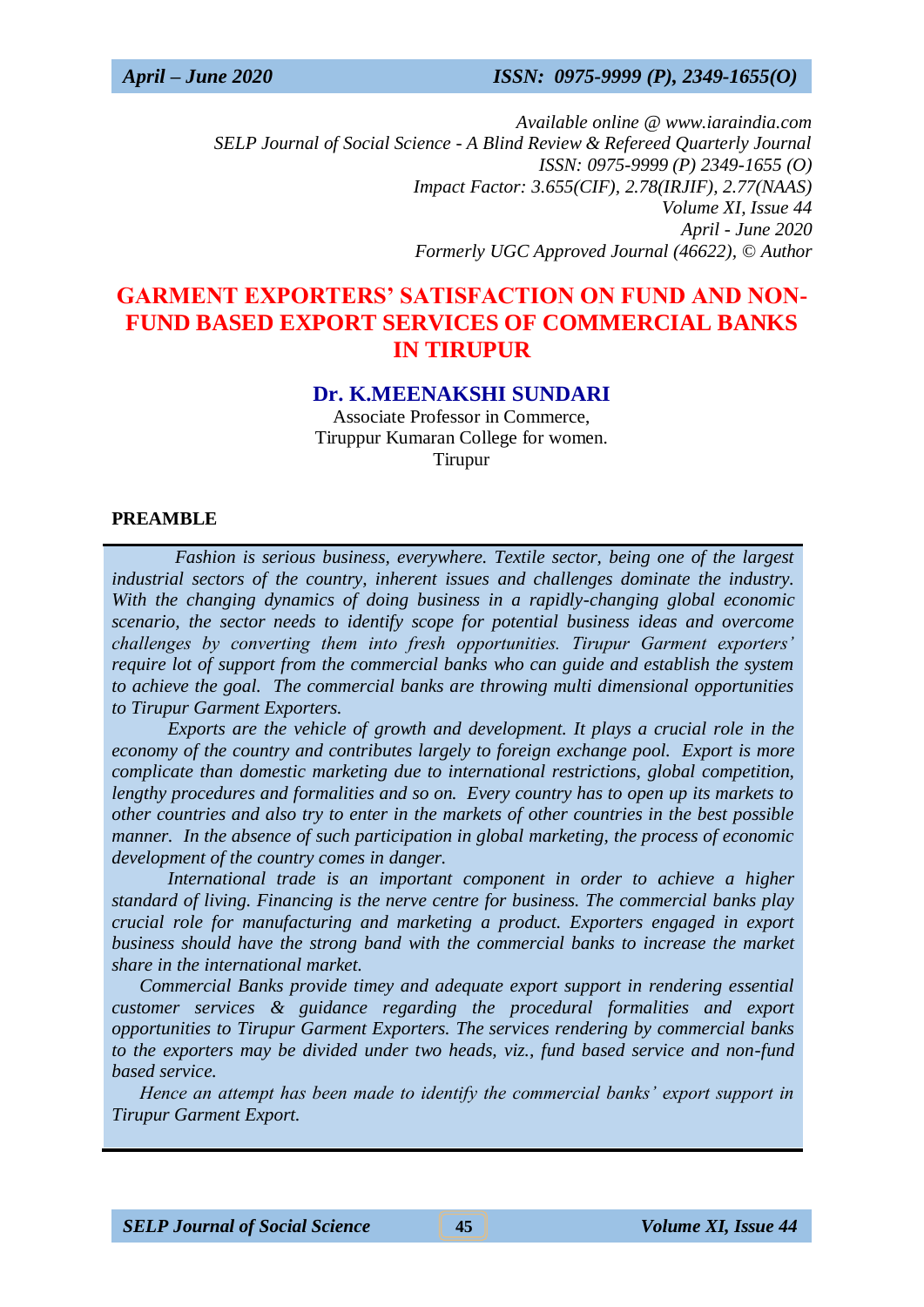## **COMMERCIAL BANKS EXPORT SUPPORT**

## *"Bank is in the Business of Maintaining Risk not avoiding it"*

International trade exposes exporters and importers to substantial risks, especially when the trading partner is far away from a country where contracts are hard to enforce. Firms can mitigate these risks through specialized trade finance products offered by financial intermediaries. Success or failure of any export order mainly depends upon the finance available to execute the order.

Now-a-days export support provide by commercial banks play a significant role in the field of international trade. Many Nationalized as well as Private Banks help the exporter by providing them preshipment and post-shipment finance at subsidized rate of interest.

#### **OBJECTIVES OF THE STUDY**

 To discern the satisfaction **Fund and Non-fund based Banking Export Services** preferred by the **Garment exporters**

#### **Fund Based Services - Export Finance**

The Tirupur Garment exporters have the following options to avail of export finance

- Pre-Shipment Finance and
- ❖ Post Shipment Finance

Pre-Shipment finance refers to finance extended by the commercial banks for manufacturing the goods before shipment. i.e. the funds required by the exporter before goods are sent to overseas.

Financial assistance extended after the shipment falls within the scope of post shipment finance.



#### **Pre-shipment Finance**

The main objective of the pre-shipment finance to enable the exporter to

- o Procure raw materials
- o Carry out manufacturing process
- o Provide a secure warehouse for goods & raw materials
- o Process & pack the goods
- o Ship goods to buyers
- o Meet other financial costs of the business

#### **Quantum of finance**

The pre-shipment finance is granted to an exporter against the L/C or an export order. The only guideline principle is the concept of need based finance. The commercial banks determine the percent of margin depending on factors such as:

- o Nature of order
- o Nature of commodity
- o Capability of exporter to being in the requisite contribution
- o Nature of importer
- o Importers country profile

#### **Post-shipment Finance**

o Post-shipment Finance means any loan or advance granted or any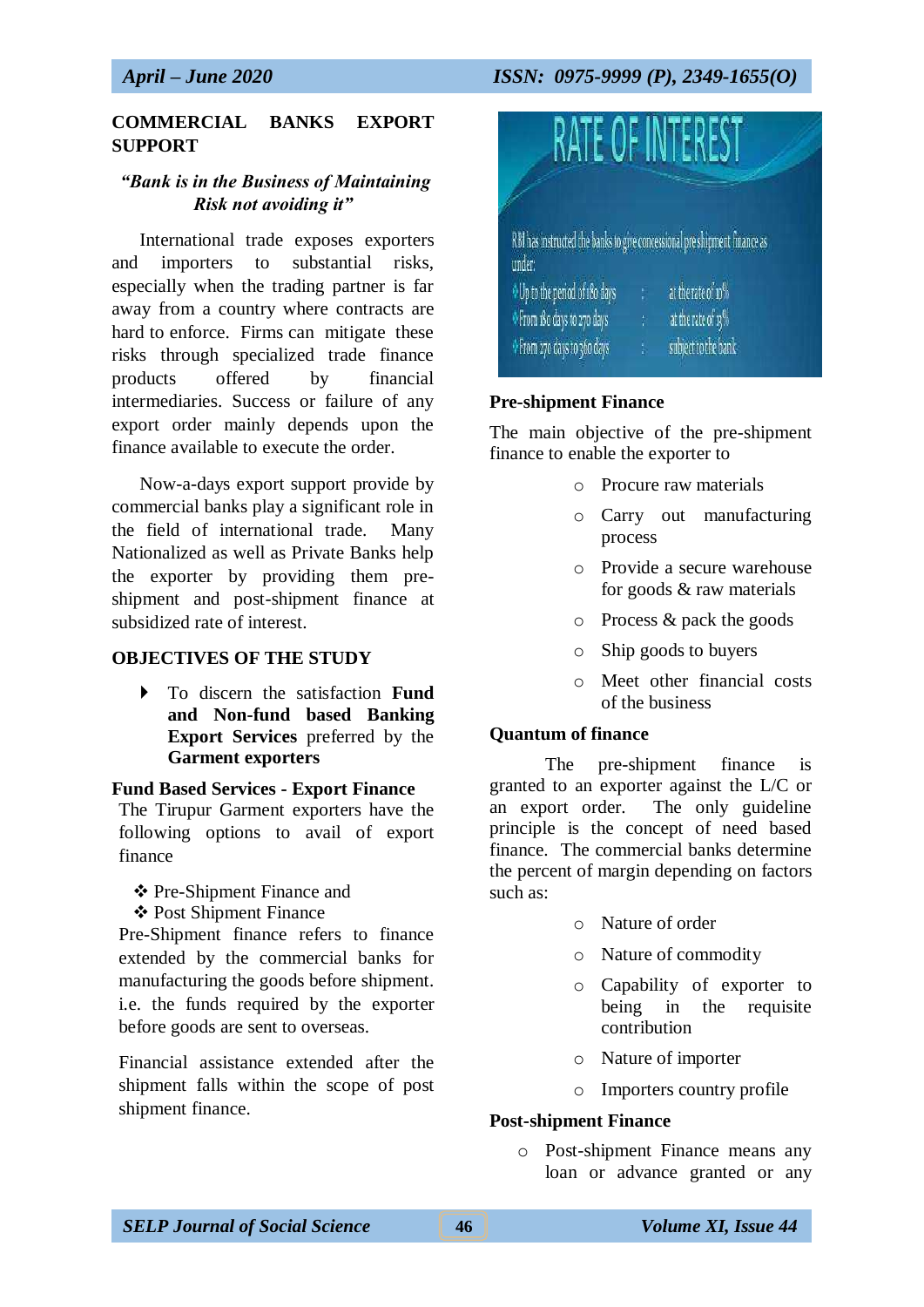other credit provided by a bank to a garment exporter from the date of extending credit after shipment of goods to the date of realisation of export proceeds, normally 12 months from the date of shipment.

## **Non-Fund Based Services**

Non-fund based facilities are such facilities extended by banks which do not involve outgo of funds from the bank when the garment exporter avails the facilities. These are called non-fund based financing (or quasi-credit facilities) because, at the time of opening of the letter of credit or bank guarantee, no amount becomes immediately payable. Banks charge commission for the services rendered. Some of the main non-fund based facilities availed by the garment exporters are

- o Project consultancy
- o Letter of credit
- o Bank Guarantee
- o Bills for collection
- o Gold Card Scheme for the exporters
- o Running Account Facility enjoyed by the garment exporters
- o Foreign Currency Exchange & Hedging
- o Building Export Capability

The Tirupur Garment Exporters, qualify for Export Credit (pre and post shipment) for consumables, wages, supplies etc. **the banks may ensure that** 

• The proposal is a genuine case of export.

- The exporter is registered with the All India Export Promotion Council.
- There is an Export Contract for the export.
- There is a time lag between the outlay of working capital expense and actual receipt of payment from the consumer or his principal abroad.
- There is a valid Working Capital gap i.e. service is provided first while the payment is received some time after an invoice is raised.
- $\triangleright$  Banks should ensure that there is no double financing or excess financing.
- Exporter has to raise the invoice as per the contract.

To test the difference in the exporters' opinion on commercial banks export support with the personal factors such as nature of ownership, years of experience, annual turnover, percentage of export and export practice such as, Export credit finance limit fixed by the commercial banks', percentage of credit on the collateral security etc., an ANOVA has been carried. It explained whether any significant difference has exists between the variables or not with the following null hypothesis.

**Ho: There has been no significant difference between the exporters' satisfaction on commercial banks' fund based export services and exporters' personal factors.**

| <b>Personal Variables</b> |                |              |    |      | <b>Table</b><br>  Mean   S.D   No.   value   Value   $^{\circ}$ | Sig. |
|---------------------------|----------------|--------------|----|------|-----------------------------------------------------------------|------|
| Ownership                 | Proprietorship | $21.82$ 2.57 | 49 | 1.60 | 3.009                                                           | Ns   |

**Opinion on exporters personal variables and fund based services (ANOVA)**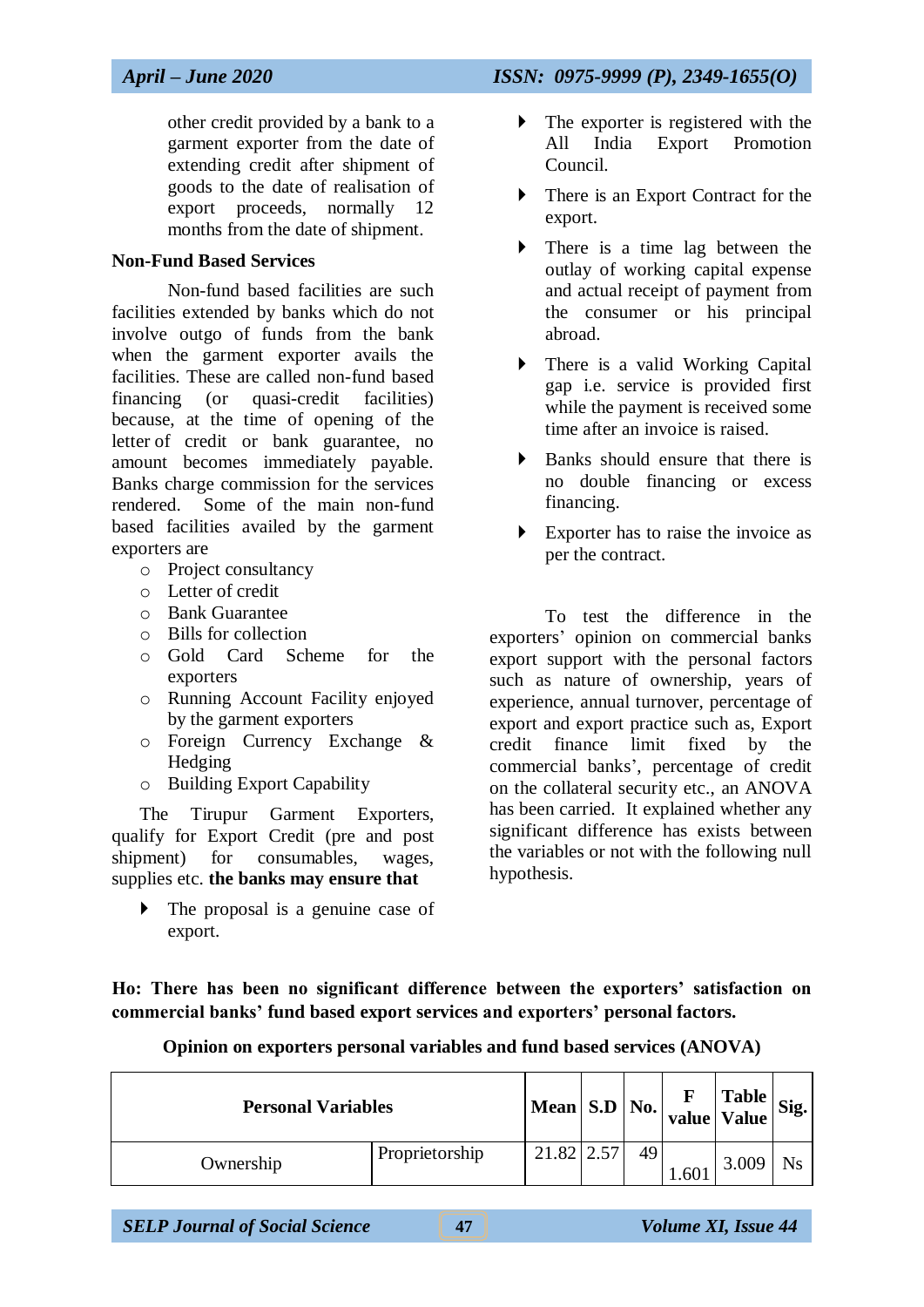|                                            | Partnership                | 22.14 2.99 391           |            |     |       |       |           |
|--------------------------------------------|----------------------------|--------------------------|------------|-----|-------|-------|-----------|
|                                            | Private Limited<br>company | $21.70$ 3.15 228         |            |     |       |       |           |
|                                            | Below 5 years              | 22.63 2.68 104           |            |     |       |       |           |
|                                            | 5-10 years                 | 22.58 2.73 152           |            |     |       | 3.811 |           |
| Years of Experience                        | 11-15 years                | $21.32 \overline{)3.15}$ |            | 211 | 7.312 |       | $**$      |
|                                            | Above 15 years             | $21.84 \mid 3.12 \mid$   |            | 201 |       |       |           |
|                                            | Below 5 crores             | $22.23$ 2.34             |            | 62  |       |       |           |
| Annual Turnover-2018-19<br>Share of export | 5 to 10 crores             | $22.19$ 3.19             |            | 91  | 3.157 | 2.618 | $\ast$    |
|                                            | $11-15$ crores             | $22.26$   2.94   268     |            |     |       |       |           |
|                                            | Above 15 crores            | $21.50$ 3.15 247         |            |     |       |       |           |
|                                            | 100%                       | $21.79$ 2.94 421         |            |     |       |       |           |
|                                            | $25 - 50%$                 | 22.94 2.96               |            | 65  |       | 2.618 | ∗         |
|                                            | 51 - 75%                   | $\overline{21.61}$ 3.18  |            | 79  | 3.593 |       |           |
|                                            | > 75%                      | $22.32$ 3.14             |            | 103 |       |       |           |
|                                            | $< 1$ crore                | $22.75$ 2.87             |            | 75  |       |       |           |
|                                            | 1-3 crores                 | 22.21                    | $3.22$ 258 |     |       |       |           |
| <b>ECF</b> limit                           | 3-5 crores                 | 21.73 2.86 178           |            |     | 4.109 | 3.811 | **        |
|                                            | $> 5$ crores               | $21.46$ 2.83             |            | 157 |       |       |           |
|                                            | < 70                       | $21.69$ 3.30             |            | 86  |       |       |           |
|                                            | 70-80                      | 22.13 2.86 259           |            |     |       |       |           |
| Percentage of credit on collateral         | 81-90                      | $21.88$ 3.04             |            | 163 | 0.558 | 2.618 | <b>NS</b> |
|                                            | > 90                       | 21.93 3.09 160           |            |     |       |       |           |
| Percentage of ECF drawn on Pre             | < 25%                      | $20.73$ 3.00             |            | 26  |       |       |           |
| shipment                                   | 25-50%                     | 22.69 2.89               |            | 137 | 7.227 | 3.811 | $**$      |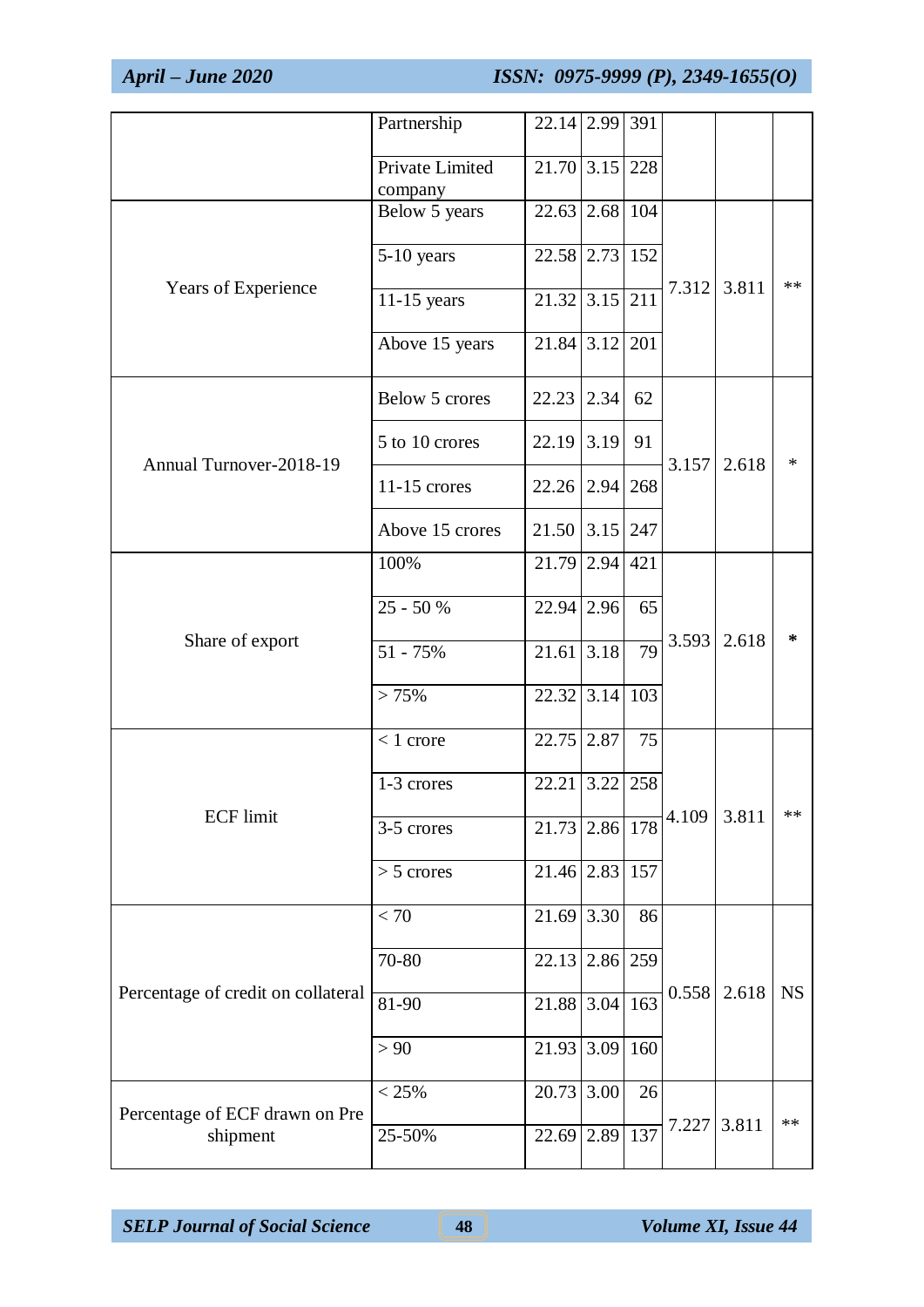|                                             | 51-75%             | 22.28 2.95                  |          | 209             |       |       |           |
|---------------------------------------------|--------------------|-----------------------------|----------|-----------------|-------|-------|-----------|
|                                             |                    |                             |          |                 |       |       |           |
|                                             | >75%               | 21.51 3.03 296              |          |                 |       |       |           |
|                                             | < 11 %             | 22.27 2.74 124              |          |                 |       |       |           |
|                                             | 11-12%             | 22.24                       | 3.06 259 |                 |       | 2.618 |           |
| Rate of interest on pre shipment<br>finance | 12-13%             | 21.59 3.09 158              |          |                 | 2.773 |       | $\ast$    |
| Agreeability on Pre-shipment                | $>13\%$            | 21.56 3.05 127              |          |                 |       |       |           |
|                                             | Large Extent       | $\overline{21.64}$ 3.14 152 |          |                 |       |       |           |
|                                             |                    |                             |          |                 |       | 2.618 | Ns        |
|                                             | <b>Full Extent</b> | 21.97 3.01                  |          | 337             | 2.081 |       |           |
|                                             | Moderate Extent    | $22.07$ 2.93 151            |          |                 |       |       |           |
|                                             | Some extent        | $23.14$ 2.80                |          | 28              |       |       |           |
|                                             | Least extent       | 21.64 3.14 152              |          |                 |       |       |           |
|                                             | Large Extent       | $21.82$ 2.77                |          | 94              |       |       |           |
|                                             | <b>Full Extent</b> | 22.01 3.06 362              |          |                 |       |       |           |
| Agreeability on Post-shipment               | Moderate Extent    | $\overline{22.00}$ 3.15     |          | 176             |       |       | <b>Ns</b> |
|                                             | Some extent        | 21.79                       | 2.64     | $\overline{24}$ | 0.125 | 2.385 |           |
|                                             | Least extent       | $21.67$ 2.87                |          | 12              |       |       |           |
| <b>TOTAL</b>                                |                    | 21.96 3.02                  |          | 668             |       |       |           |

## *Source: Computed, \*\* 1% level of significance \* 5% level of significance Ns- Not significant*

In order to find whether the exporters are satisfied with the export support provided by the commercial banks with their nature of ownership as a personal variable has shown no significant difference with the lower F value of 1.601. Hence the hypothesis has been accepted.

Years of experience showed a significant difference with the satisfaction of exporters on export support. The exporters with the experience of less than

5 year have the higher mean score of 22.63 and the exporters with the experience of 5- 10 years have the mean score of 22.58 on the satisfaction of commercial banks' export services. When the experiences in the field of export increase, the expectation and demand of the exporters has also increases which the banker can't fulfill due to the risk factors involved. Hence the hypothesis has been rejected at 1% level of significance.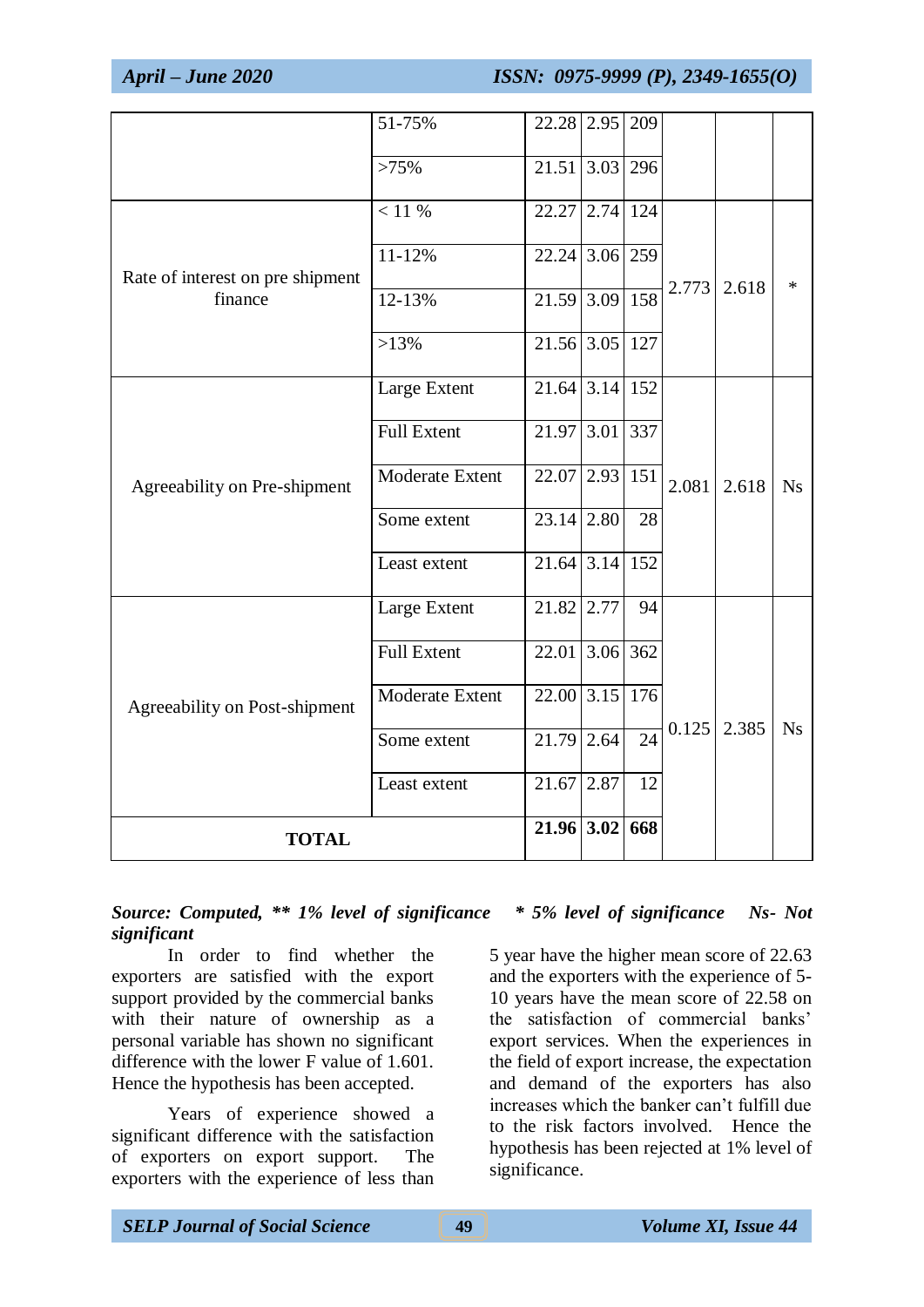In order to found the influence of turnover over the commercial banks export services, the higher F value 3.157 then the table value 2.618, the hypothesis has been rejected at 5% level of significance. Hence, there has been difference on the satisfaction of exporters on the basis of turnover. The exporters' who made higher turnover (more than 15 crores) has the lower mean value (21.50) than other category.

With regard to percentage of export on the satisfaction of export support of commercial banks', the higher F value 3.593, reject the hypothesis at 5% level of significance. The exporters who involved lower export level  $(25 % - 50 % )$  have the higher mean score of 22.94.

The exporter's satisfaction on commercial banks export support has difference of opinion on the export credit limit fixed by the commercial banks as the F-value has been higher than the table value at 1% level of significance.

The lower F value of 0.558 has confirmed that the exporters' satisfaction on commercial banks' export services have no varied opinion with the percentage of credit on the collateral by accepting the null hypothesis.

In case of percentage of export finance drawn on pre-shipment finance and the commercial banks' export services, there exist the difference between them, since the F-value (7.227) has been greater than the table value (3.811). Hence, the hypothesis has been rejected at 1% level of significance.

The higher F-value in case of rate of interest on pre-shipment finance with the satisfaction of exporters' on commercial banks' export support has shown the rejection of hypothesis at 5 % level of significance. The exporters who have availed post shipment export finance showed different level of satisfaction with meager difference among the mean values.

The exporters' satisfaction on commercial banks export support and the pre-shipment agreeability have showed no significant difference. The null hypothesis has been accepted since the F-value (2.081) is lower than the table value (2.618).

There has been no significant difference between the exporters' satisfaction on commercial banks' export support and the agreeability on post shipment export finance. The F-value has been lower than table value and hence the hypothesis has been accepted.

#### **Relationship of Commercial Bank's Non-fund based Export Services and exporters personal Factors – ANOVA**

Non-fund based facilities are such facilities extended by commercial banks which do not involve outgo of funds from the banks when the customer avails the facilities. But at later dates crystallize into financial liability, if the exporter fails to honour the commitment made by availing these facilities. Non-fund based facilities are generally extended in the form of Bank Guarantees, Acceptances and Letter of Credit.

The commercial bank's non-fund based services may vary from one exporter to another exporter according to the nature of ownership, years of experience in the export field, share of export, turnover and so on.

Mean scores were found out for each group of personal variables and the non fund based services practice variables given above are presented in the following tables.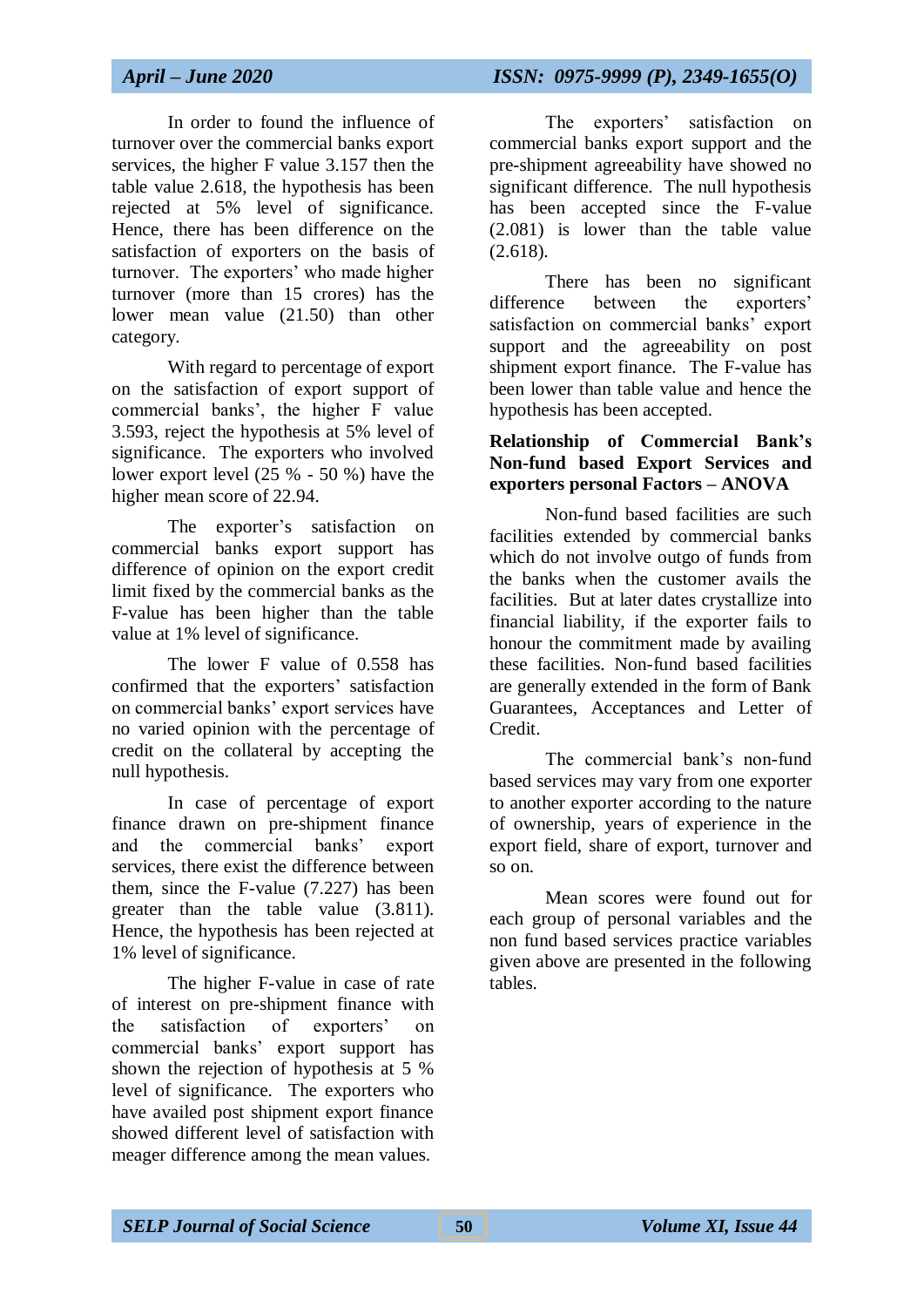**Ho: There has been no significant difference between exporters' personal variables and the commercial bank's non-fund based export services. (ANOVA)**

| <b>Personal Variables</b> |                            | Mean S.D          |                 |     | $\mathbf{F}$       | <b>Table</b> |           |
|---------------------------|----------------------------|-------------------|-----------------|-----|--------------------|--------------|-----------|
|                           |                            |                   |                 | No. | value              | <b>Value</b> | Sig.      |
|                           | Proprietorship             | 23.56 2.81 49     |                 |     |                    |              |           |
| Ownership                 | Partnership                | 23.23             | $2.86$ 391      |     | 0.665              | 2.665        | <b>Ns</b> |
|                           | Private Limited company    | 23.06             | 3.05 228        |     |                    |              |           |
|                           | less than 5 years          | 23.04             | 3.44 104        |     |                    | 2.618        | <b>Ns</b> |
| Year of Experience        | 5-10 years                 | 23.09             | $3.00$ 152      |     | 2.084              |              |           |
|                           | $11-15$ years              | 23.61             | 2.73 211        |     |                    |              |           |
|                           | Above 15 years             | 22.94             | $2.73$ 201      |     |                    |              |           |
|                           | 100 % export               | 23.27             | $2.94 \mid 421$ |     |                    | 2.618        | <b>Ns</b> |
| Share of export           | $25 - 50%$                 | 23.67             | 2.59 65         |     | 2.610              |              |           |
|                           | $51 - 75%$                 | 23.35             | 2.72            | 79  |                    |              |           |
|                           | $> 75\%$ but less than 100 | 22.51             | $3.13 \mid 103$ |     |                    |              |           |
|                           | Less than 5 crore          | 22.60             | $3.02$ 62       |     |                    |              |           |
| Turnover (2018-19)        | 5 to 10 crore              | 23.59             | 2.97            | 91  |                    |              |           |
|                           | $11-15$ crore              | 23.27             |                 |     | 2.80   268   1.534 | 2.618        | Ns        |
|                           | Above 15 crore             | 3.00 247<br>23.13 |                 |     |                    |              |           |
| <b>TOTAL</b>              |                            | 23.20             | 2.92 668        |     |                    |              |           |

**Non-fund based services and exporters' personal variables (ANOVA)**

The F value of 0.665 has been confirmed the null hypothesis that the nature of organization as independent variable has not influenced the commercial banks 'Non-fund based services' as a dependent factor.

The F value of 2.084 has been confirmed the acceptance of the null hypothesis that the 'year of experience' as independent variable has been no influence on the commercial banks 'Non-fund based services' as a dependent factor.

Since there is a low F-value 2.610 than the Table value 2.618, the hypothesis is accepted. Hence there has been no relationship between the exporters' personal variable - % of export and the commercial banks Non-Fund based export services.

In case of relationship with turnover and non-fund based services, there has been the high table value (2.618) than the t-value (1.534). Hence there is no significant difference persist and the null hypothesis is accepted.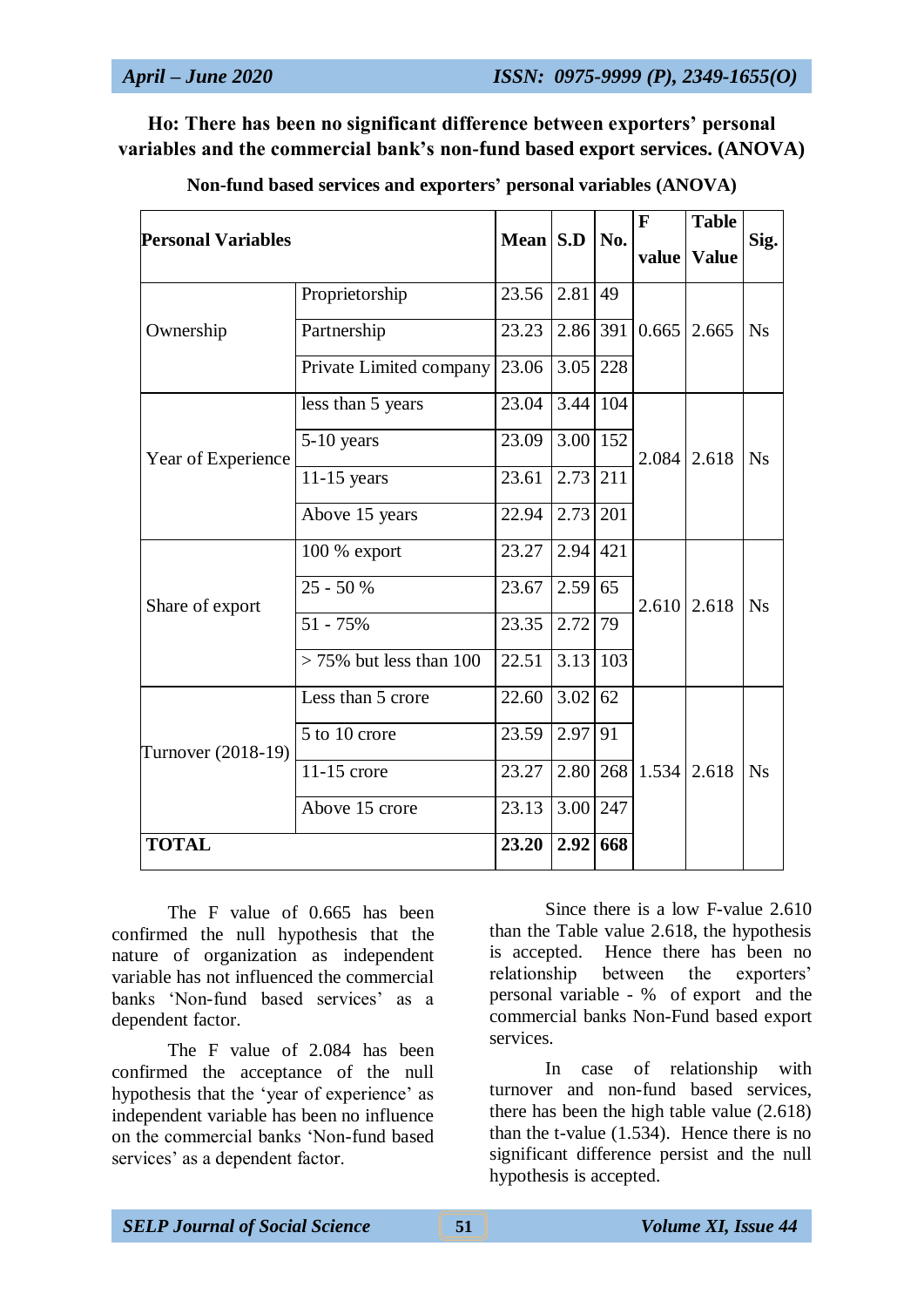#### **Suggestions to improve the Commercial Banks Export Services:**

The globalization trend and intensified competition in the garment export sector, the number of countries whose share in world exports has been much lower than India, have increased their garment exports at a faster pace. Garment manufacturing is one of the sectors which can provide sizable employment. This sector being one of the largest export earning and having a large potential for decentralized employment generation needs special attention. The following suggestions have to be adopted by both the garment exporters and the commercial banks to make India – the crown of the global nations with the achievements through garment export.

## **Simplification of procedures**

The commercial banks' for the convenience of the garment exporters' may simplify the application form and reduce data requirements for assessment of their credit needs, so that exporters do not have to seek outside professional (auditors, layers etc.,) to fill it. Bankers, with technical assistance through branches can provide guidelines regarding correct filling up of various forms.

## **Time lag**

Banks should raise all queries in one shot in order to avoid delays in sanctioning credit. The periodical renewals of customers' details and renewal are mandatory. Banks should delegate credit sanctioning powers to their branches for export credit and other services. Commercial banks' may set up a 'Credit Committee' at their branches for sanctioning shipment credit.

## **Unwind on collateral securities**

Assessment of export credit limits should be 'need based' and not directly linked to the availability of collateral security. The requirement of credit may be justified on the basis of the exporters'

performance and track record. The credit should not be denied merely on the grounds of non-availability of collateral security.

#### **Fast track clearance of export credit**

Specialized branches with expert personnel's and the facilitation mechanism for assisting the exporters should be put under one roof for quick initial scrutiny of credit application and for discussions for seeking additional information or clarifications.

#### **Competitive rate of interest**

Encourage the exporters' to avail the export credit at internationally competitive rates to mitigate the possible exchange risk has to be made.

#### **CONCLUSION**

Commercial banks are important category of institutions operating in the international financial markets. They are the channels through which international indebtedness is settled and capital funds can come in and go out. Importance of banking services to garment exporters cannot be overemphasized. Since many countries have been pursuing policies geared to the promotion of exports through adequate export support at low rate of interest. India has also pursued the same policy in regard to export finance.

In order to strengthen the image as a potential exporter in the global market, significant changes have to be introduced by the exporters, which can be possible with the support of the commercial bank services. The success strategy is, to choose the bankers of convenience and be loyal in export. That will bring the exporters to an excellent place in the global trade.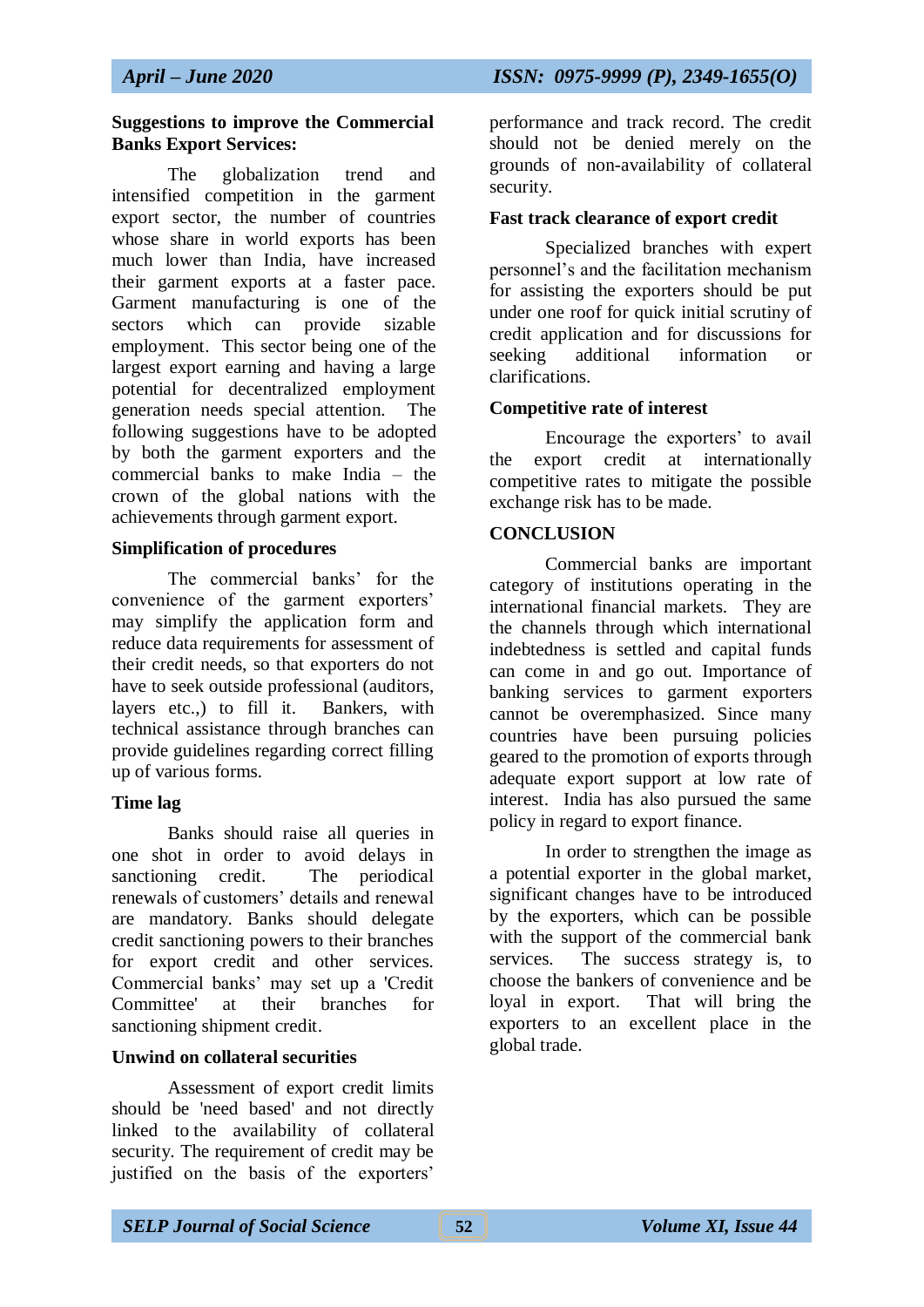*Available online @ www.iaraindia.com SELP Journal of Social Science - A Blind Review & Refereed Quarterly Journal ISSN: 0975-9999 (P) 2349-1655 (O) Impact Factor: 3.655(CIF), 2.78(IRJIF), 2.77(NAAS) Volume XI, Issue 44 April - June 2020 Formerly UGC Approved Journal (46622),* © *Author*

# **DIGITAL TRANSFORMATION IN AGRICULTURE SECTOR**

**Dr. JOHN AGNES GENEVEE**

Assistant Professor of Commerce Bon Secours College for Women, Thanjavur

## *Abstract*

 *Digital world-Yes we are living in digital era today. Just visualize the world we lived in just some two decades back, and the world we are living today. Everything we needed is on our fingertips now. All the information which we need is very much accessible. It is because of the big data storage and cloud computing, mathematical algorithm calculations, predictions, Artificial Intelligence etc., these are called digital technologies. Which are very familiar now a days. Even small kids use computer and access information whenever they needed. This change or transformation happened because of data collection, data storage and applying it effectively. So, we are digitizing everything we can. That means we are in the era of transformation based on technology, which we can call digital Transformation*

*Keywords: Digital Transformation, Artificial intelligence, Global Positioning System, KrishiVigyan Kendra, Information and Communication Technology*

#### **Introduction**

Digital transformation has led to lots of opportunities for innovation across various sectors. From life sciences to retails, from banking to pharma, we observe a complete reinvention of services, products and user experiences in the modern market. Digital transformation means the union of digital technology towards different areas of business, essentially changing how you perform and present value to the customers.

It is good that we are on the verge to transform everything digitally. But we should give importance to those things or basic needs of mankind which cannot be digitalized, that means the things we can't transform digitally are precious, just like Food, Love, Trust, humanity etc. So, we can say that all the values which are precious cannot be digitalized, but technology can help to increase the productivity of them.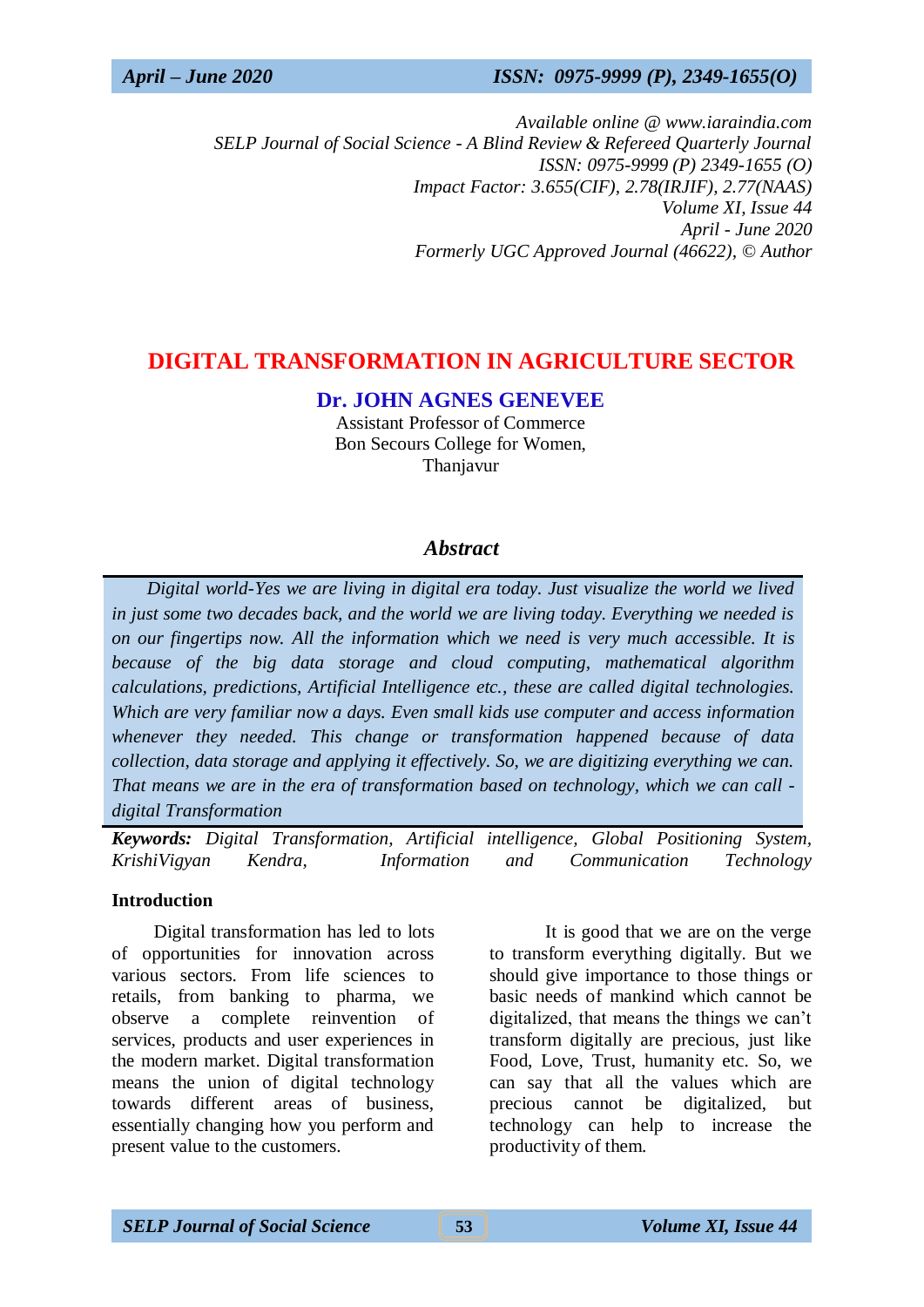Food is the basic need of mankind. In this article we will discuss something on digital transformation or applying technology in Agriculture sector. May be agriculture sector cannot be completely digitalized but digitalisation can help to improve the productivity on this sector for sure. Technology is spreading its wings wide, but we still don't have any software that we can drink and hardware we can digest! That is the reality. So digital transformation in agriculture, means using technology to increase the productivity of the sector, is the need of the hour.

The problems on agriculture sector is increasing. The productivity is not up to the mark because of limited agricultural land, Water levels are decreasing because of unscientific usage of water resources and digging bore-wells etc. If the situation continues, we cannot expect a green revolution in near future, which is most needed. So, we should develop technology to overcome these problems, and methods to find how to use the resources effectively. Absolutely Technology can do that. And Its very laudable that there are number of inventions are impelling on this regard, and we can see many success stories of using technology in agriculture sector. But the acceleration of Digital transformation in Agriculture needs to be increased with the involvement of government, Scientists and organizations.

#### **Digital Transformation**

The word Digital could be defined as technology used by electronic gadgets, which generates, stores, and processes data used with new physical communications media, such as satellite and other transmission methods.

Transformation means: Act of transforming, or a state of being transformed into another form without changing the value.

Digital Transformation does not mean only the technological, scientific and those complex algorithm things, but changes connected with digital technology application in all walks of life. We will

*April – June 2020 ISSN: 0975-9999 (P), 2349-1655(O)*

define the term Digital Transformation - is the reinvention of a person or organization through the use of digital technology to advance the way he/it performs and serves for the notion/ consumers. Digital refers to the usage of technology that generates, stores and processes data and recall it whenever/ wherever it is needed.

#### **Digital Transformation: Need of the Hour**

The reason why DT matters so much is businesses are undergoing a fundamental change in the way they operate. They are rethinking the strategies through which they meet their customers' needs, and the way in which those customers engage with businesses services and offerings, it may be through mobile devices, wearable technology, or other technology-based devices. In today's world, businesses, including agriculture need to realize that they must use digital channels to engage with their customers. It is necessary to maintain relevance and drive the conversation on this regard. In their latest Digital Transformation report, World Economic Forum expressed its view and states that-"To succeed and survive in digital era, companies or sectors should strive smartly to become digital enterprises, reviewing entire attitude of their businesses/ sector.'' If any company or sector wants to survive in this digital age it should pass through the digital transformation phase effectively. If not, that will be isolated. Once again Darwin's theory "Survival of the fittest" applies here, but of course evolution has an end, but technology evolves continuously.

## **Importance of DT in Agriculture Sector**

Over the last 10 to 20 years enormous technological development and scopes have transformed people's lives for sure. But these opportunities have not aided the agriculture sector in a significant way. American agronomist Norman Borlaug says: the first component of social justice is adequate food for all mankind. Food is the basic need of Mankind.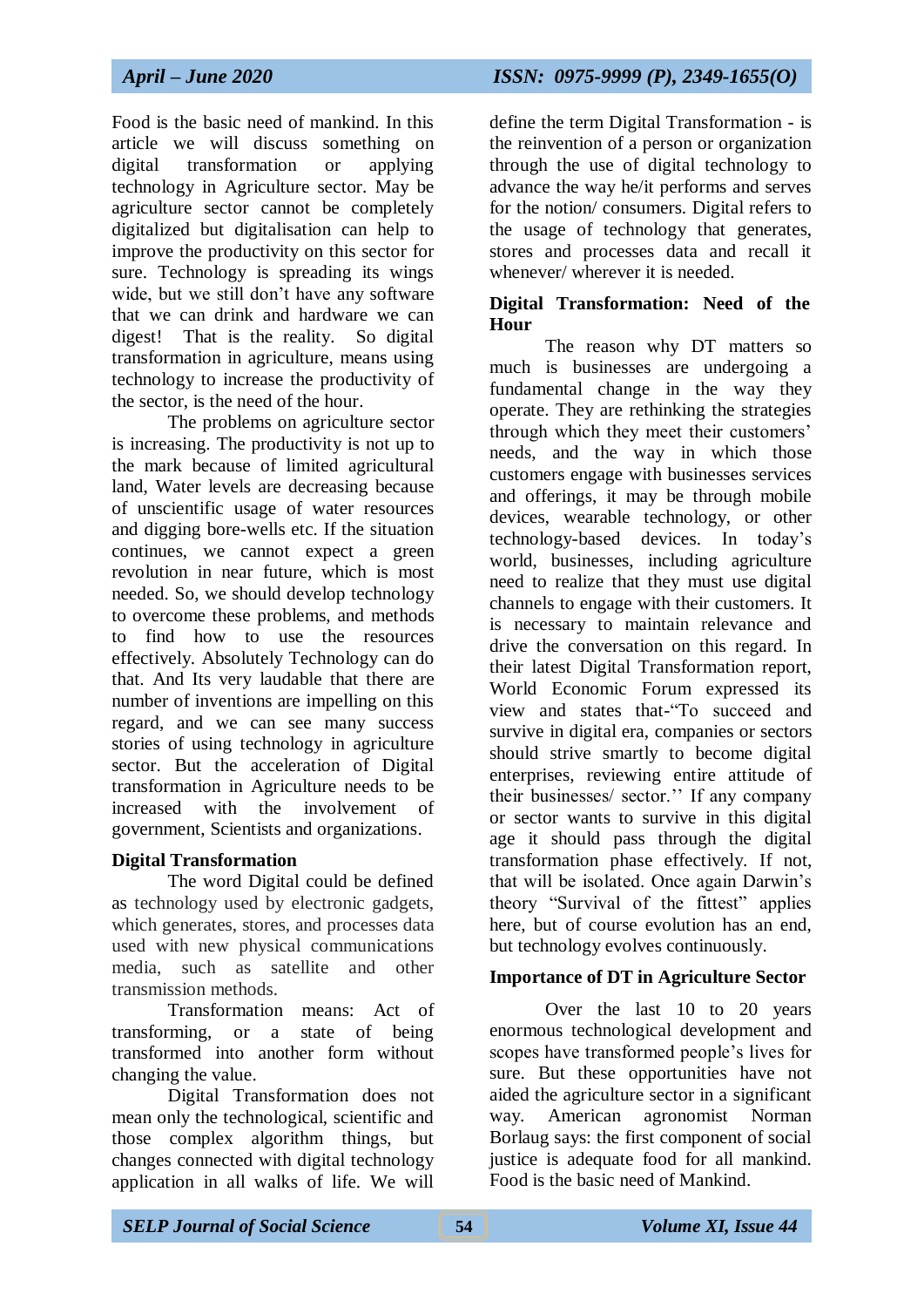Rural India is mainly based on agriculture. Agriculture is the backbone of any country. But why some of the rural farmers, the committed suicide and the statistics are still raising in India. Based on the scenario, we can assume that they maybe had no proper knowledge about their Agri land and its geography, nutrition value or effective usage of water resources, and information to get the good price for his corps, and lack of financial support from the bank, the problems continues. To overcome this serious issue, based on some technological inventions in India and abroad we can set up a 'cloud' of information that can help each and every phase of crop development, price, loans, bank involvement, subsidies, mundi prices etc to the farmers. Around 50% of farmers now use smart phones. So, information can reach to the fingertips of farmers. Farmers and different sectors associated with the agriculture need significant volume of information to develop. Information and Communication Technologies (ICTs) are playing a vital role in knowledge and information exchange such as targeted recommendations, market integration and access to banking sector to make agriculture a profitable and enticing for upcoming generation.

How do we get significance increase in food production using information? Farmers apply water, pesticides or nutrients uniformly. With technology we can now apply only where it is needed and save water and decrease usage of pesticides and we can apply nutrients where it is needed in the farm and increase productivity. This will be helpful for better environment also.

Of course, the impact of digitalisation in Indian agriculture will be long. Even though the mobile penetration rates are emerging across our country, the smart phones usage into rural areas are still quite low. At present scenario, the smart phone usage increasing gradually in rural areas too, but we may be lagged behind from escalate the types of services related to agriculture in rural areas.

But there is a way of hope. Even if usage is low, we can find at least two or three smart phones every village. The smart phone connects to the knowledge, and then the word of mouth gets it out around the community.

## **Technologies that boost Digital Transformation in Agriculture**

Digital Transformation is playing an important role in Agriculture sector. When we create a platform that farmers can use to get this digital knowledge on their smart phone, when they know how much they produced, how much they have sold, how much has come under cultivation—when they can see all the data in their own language on smart phone on a real-time basis, that is when the change starts taking place. That's when you start feeling, yes, it is doable. India will always have a large number of small farmers, but small farmers can bring about a big change. Farmers can be profitable, productive and progressive if all three put together. So, technology can help farmers effectively on this regard.

## **IT in agriculture**

Agriculture sector has found its track widened only after exchange of information within it. Here Information means the data relating to market prices, demand, cultivation ideas, and seasonal changes etc. Information linked to weather is the very important, which saves the farmer from any loss due to un predictable weather conditions.

The mobile revolution helps to widen the wings of digital transformation in agriculture, but we need physical devices and related infrastructure to go along with the digital. That is where we think there's a small amount of divergence, because the basic needs in this regard are not developing in a significant way to support the digital innovations which the farmers would like to implement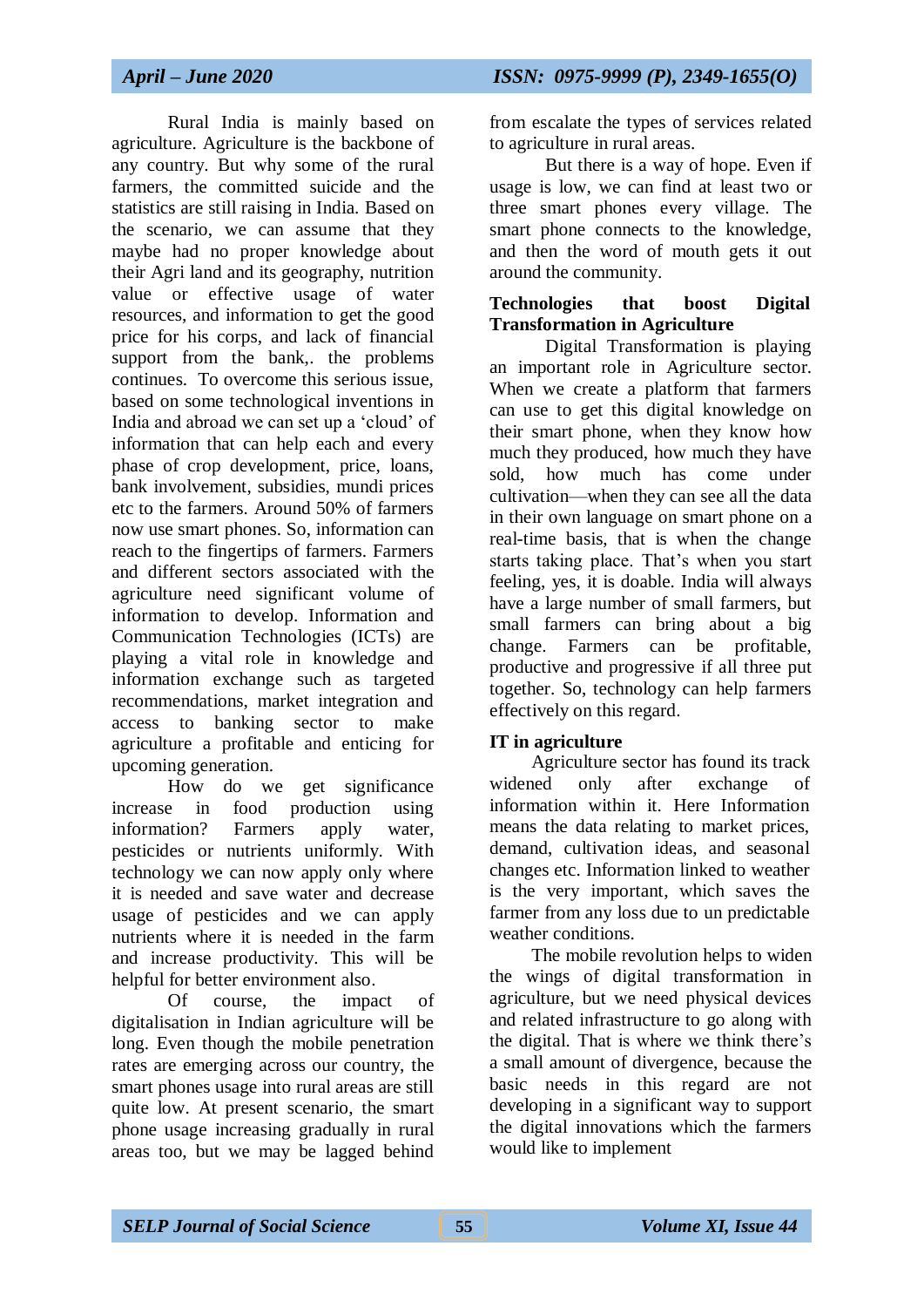#### **Data driven farming or precision agriculture**

One of the technologies used effectively in agriculture sector is Data driven farming, that means using data, may be pictures, data from drones and sensors installed on the fields, this technology has the ability to map every farm land, just like what is the soil moisture level, nutrient level etc. Studying the information every farmer can use the resources effectively. Then there will be decrease in the cost of production and obviously the productivity increases. So, scientists or techies call the technic precision agriculture.

There is some technology called Pheno typing, which gives information to the farmers on which land which seeds should be sowed for good increased yield.

#### **AI (Artificial Intelligence) in agriculture**

One of the great inventions in digital era is AI (artificial intelligence). With the rise of Artificial Intelligence, in the agriculture space, solutions based on the technology are also coming up

Mr. Prashanth Shukla, veteran technologist expresses his thoughts through a TEDx speech. He says AI can transform the lives of rural area and farmers even in India more effectively.

What is AI? We learn technology, but surprisingly AI learns us based on information or data given to it. The AI learns us and observes us, it looks at the way we are answering questions, then taking the data point, it anticipates and predicts what will be our answers for certain situation. AI is the combination of Cloud data technology, real time data and simple to complex algorithms.

So, AI can be used in Agriculture sector. Actually in India our farmers use some apps in which they are getting realtime solutions, and answers for their problems, which is based on AI. Of course, use of AI helping the farmers to increase their productivity gradually.

In AI technology with the sensors planted in fields, the soil tells you what can grow best, using drones we can calculate the crop qualities, Soil Moisture information can be collected and analysed. Even according to the yield, we can get the expected support price, we can get parasite pics and plans to get rid of them. So, the AI absorbs all the information and give the farmer a better solution. So obviously the productivity must increase if everything goes on the right way – right channel. There are some success stories we can get from the IoT (Internet of Things).

Using technology we are not only get the information of soil and the Nutrients in it but farmer can take Right decision about their land. Mobile usage surprising increased the productivity with some agricultural related info apps by the government and some other developers. So, we can say that data science is very much helpful to empower a famer.

So by AI technology we can perform field by field specific analysis of soil constitution, weeds, pest infestation, fertilizer requirement, water requirement through GPS and probes on the farm machinery; colour based spectral analysis of the crop maturity stage, time of harvest; weather forecast based time and type of crops best to be sown; harvesting and postharvest equipment to increase the efficiency and reduce wastage, grading of the crops etc. Even we AI can contribute on genetically modified seeds / saplings fitted to specific climate, area and even farm to increase yield and reduce failures; thus, reducing need for pesticides, saving water etc. So Digital transformation spreading its wings in the agriculture sector also.

## **Use of GPS technology in agriculture**

In the navigation sector, global positioning system (GPS) topped the factors for easy access to places. The same impact or an equally significant impact has been made in agriculture too. Along with GPS, GIS also makes its part huge in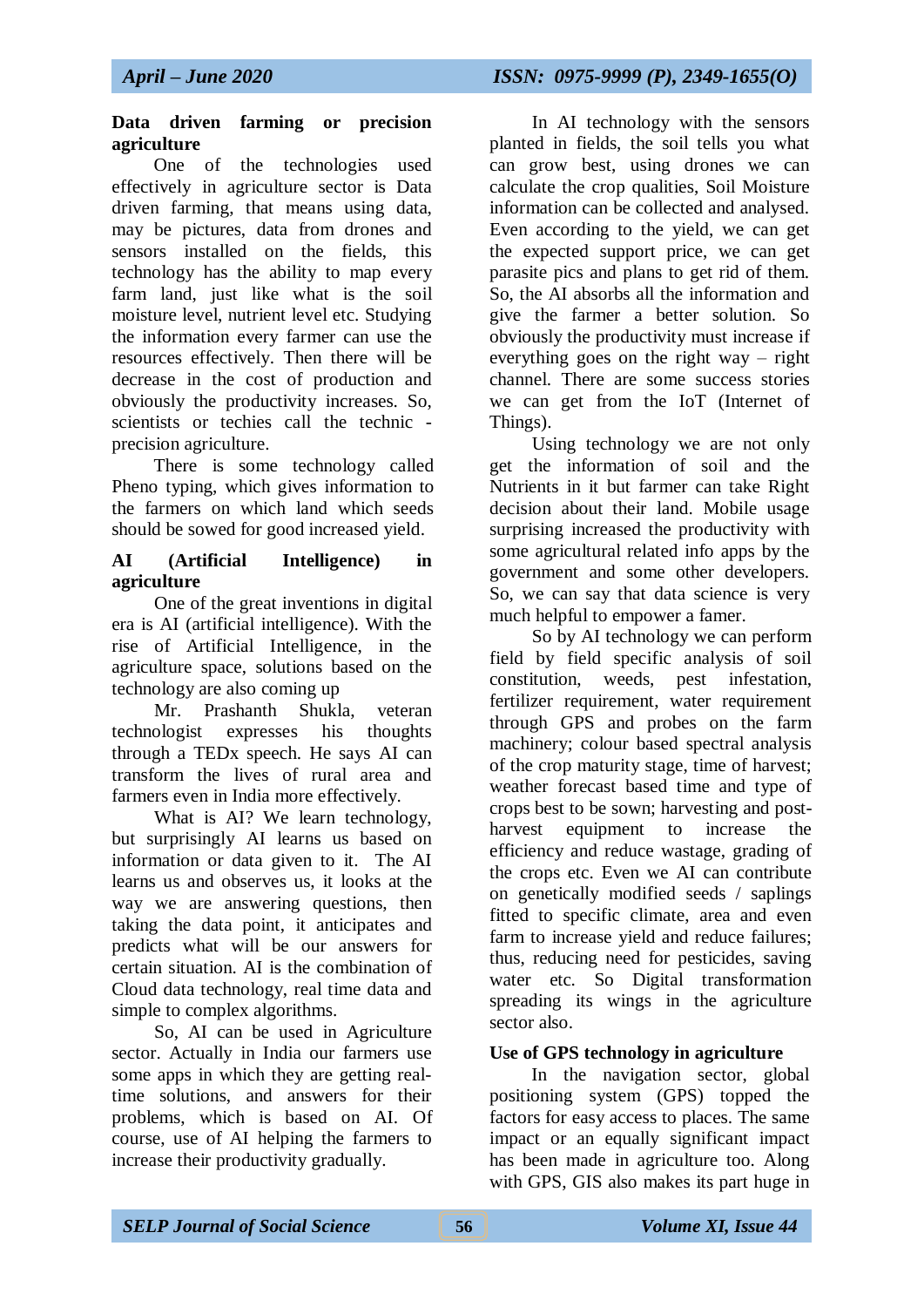digital farming. The involvement of these technologies is for Site-specific farming and Precision Farming. These technologies are used in some sections of agriculture effectively.

Field mapping, Farm planning, Soil sampling, Crop scouting, Tractor guidance, Variable rate operations, Yield mapping etc. are conducted through these technologies.

GPS in agriculture will allow the farmers to perform their job even at zero visibility. Zero visibility means the struggles in viewing the farm amid environmental natures like rain, fog dust and darkness. During these unpredictable conditions, GPS interfere in to bring a break-free or interruption less farming.

Apart from these technologies, there are few more in the market which is being used in the field of agriculture. Information technology, GPS and Nanotechnology are broad classifications and the following are a bit specific in their purpose.

## **Drones in Agriculture sector**

One of the newest and greatest assets to modern farming is the invention of Drone. No longer do farmers have to cover miles of farms and fields to see where crops are flourishing or in need of additional care. Add to this the GPS programmed units out on this field that do the neat work that was previously done by farmers. These instruments give an immediate notice of where moisture is needed and automatically divert water there and not to the whole fields as previously. Crop yields can be accessed prior to harvesting using drones. In near future drones are going to be used extensively in India to monitor farming activities. Many farmers and scientists are already working on this regard, and may be within 5-7 years it should be used vastly across the country.

## **Irrigation systems: Centre pivot**

Irrigation must be done precisely, because of its impact on the growing crops. Better irrigation plays a key role in conserving the water resource as well as providing gad equate water for crops. This is to be considered the most needed criteria in selecting a convenient irrigation structure. On this regard center pivot ranks first in that and the costs associated with it are also relatively less. It is notable that the center pivot irrigation system is more suitable for flat terrain regions.

It is promising that some areas of agriculture in India is undergoing digital transformation process. Here are some moves in which digital technologies help in their own way for better changing agricultural practices.

#### **Apps that Support Digital Transformation in Agriculture**

Another technology that we are trying to use for the better productivity, is developing some apps to monitor activities on the farm. There are significant number of apps related to agriculture currently available on app stores, free of cost, which deals in an array of functionalities in agriculture sector.

Market place facilitation using apps: where farmers or agriculture enthusiasts or producers are able to connect directly with the consumer. Better Farming practices can be implemented using apps by farmers for higher quality and quantity yield, crop health, seasonal plantations, cost optimization, etc. Apps also keep the user updated on government policies, schemes, grants on agriculture.

Some examples of such apps used by farmers are ApniKheti, Organic Livestock Farming, Krishi Gyan, CCMobile, Hitech Kissan, Agribuz etc.

## **How these apps help Farmers go digital**

The farmers can download the apps related to agriculture on their smart phones thereby apps bring together the farming community and helps them in selling, buying and exchanging agriculture commodities and services locally without middlemen through ad listing/posting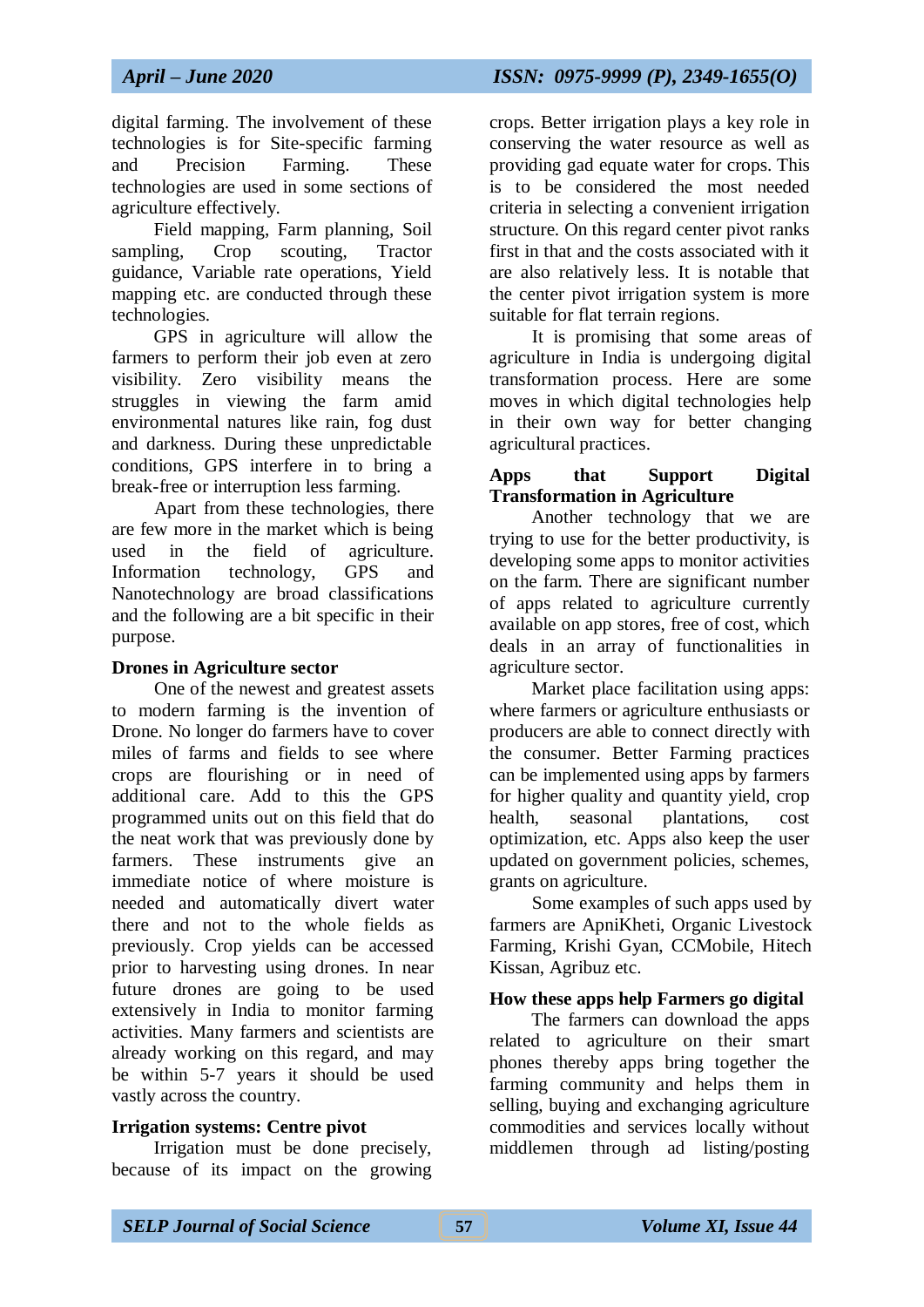which they can post from their smart phones.

Apps feature several significant information to farmers, some are.

Information on Buy or Sell agriculture related products: India has one of the large agricultural markets around the world. So, it is important to have a service, which can connect the farmers across the country. This would help them in increase their productivity and profits by selling their produce at a better price locally or where farmer get better price.

Post Ad/Listing: using apps farmers can post anything about Agriculture within minutes. Take a snap or upload a photo of the field or products, just provide the details of product and submit Advertisement and instantly their post will be displayed.

Chat, e-mail or Call service: Seller or buyer can chat, details can be shared by e-mail and then discuss about deal on phone.

Sell anything related to agriculture: Farmers can connect with each other to deal with agriculture related products.

Information on seeds: Apps provides info on Vegetables, Flower, Fruit seeds, Seed Production, Processing, Drying, storage and Packing etc.,

Information about planting material: Apps provide info on Fruit and Vegetable crop, Flowers crop seedlings, Tissue culture plants, Ornamental plants, Landscape plants and Spice crop plants. Info about Agriculture Chemicals such as Insecticides, Fungicides, Herbicides, Rodenticides, Pest control service and Lab chemicals available through apps.

Apps provide Info on Straight, Complex, Soil enrichers, Soil Amendments, All in one, Special, Water soluble, Micronutrients and Bio-Fertilizers etc.

Info on Hi-tech or Modern Agriculture or Smart Agriculture: We get real-time info on Precision farming, Poly-House, Net-House, Mulching, Hydroponics, Nursery Portrays, Drip

Irrigation, Sprinkler Irrigation, Growing Media, Helicopter or drone crop spraying, Hiring service and Field contractual service.

Info on Machineries and tools(Farm, Harvesting Post harvest machineries and farm tool Farm Implements): Apps provide info on traditional and modern Hand operated, Bullock drown, Tractor drawn implements, Field equipment's and Lab equipment's.

Agriculture Market Information: Apps also provide info on Millets, Cereals, Pulses, Oil seeds, Vegetables, Fruits, spices and fiber, Ready-made products and Ready to eat products.

Organic Agriculture Market Information through apps: Organic farming, Organic Inputs, Organic fertilizers, Organic Insecticides, Organic Fungicides, Other organic Pesticides, Organic sprays, and other Organic Products information can be accessed through apps

Info on domestic animals, pets and farm Land: Cows, Bullocks, Poultry, Fishery, sericulture, Sheep, Goats, Dogs and Land development, Layout or land for lease and sale.

Agriculture Consultancy and services such as Field visit, Phone consultation as well Service on phone call and Hiring service are made available through apps.

Knowledge on Agriculture Communities and events: Information on Agro-connect, Social, Commercial, Agriculture Forums, Agriculture Events, Trainings, Field days, Agriculture-expo, Seminars, Conference, Agriculture-Trade fairs, Krishimelas, Kissan melas and Discussion.

Agriculture Education and jobs: We can get Information agriculture education for students, Diploma, Graduation, and Post-graduation courses. Conducting Quiz based on Agriculture, Jobs in Trading, Service companies, Agriculture Officer and Agriculture business.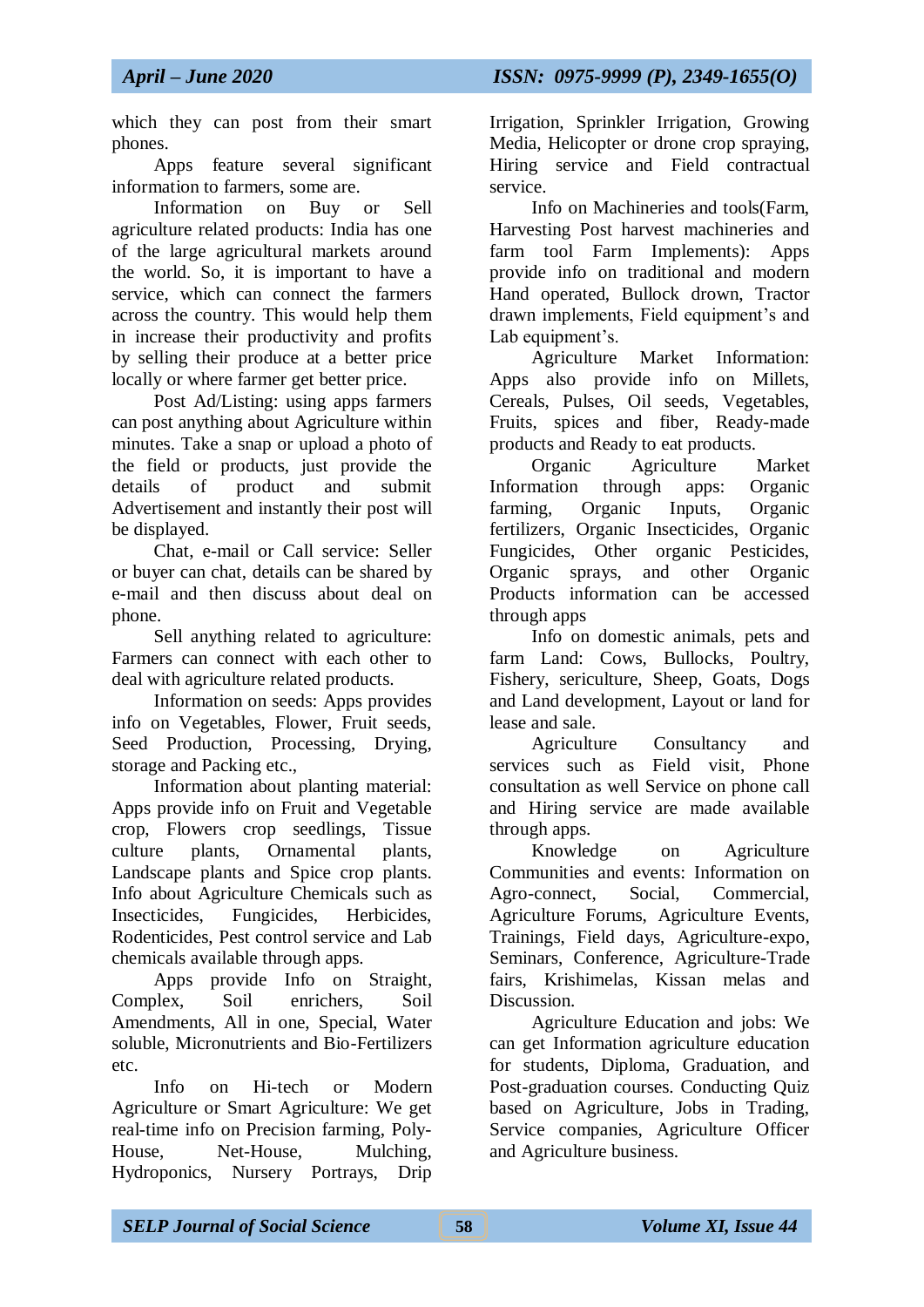We can say, modernism is not in agriculture alone but in the lives and levels of farmers too, which makes use of technology. Development of new apps significantly ease the workload of a farmer is definitely a good sign in the Agriculture sector.

All is well, but why a common farmer cannot get these technological benefits to increase productivity is another big question. Because the cost of the technologies. It is not affordable for small common holder farmer. Thus, it is very essential that government and organizations tie up together to help the backbone of the mankind, i.e., farmers.

## **Organizational Support on Digital Transformation in Agriculture-Sector**

In India there are number of organizations that empower farmers to adopt modern techniques in Agriculture. KVK(Krishi Vigyan Kendra) is one of the Organization which guides the farmers on this regard. The KVKis financed by Indian government and the KVKs are sanctioned to Agriculture Varsities, ICAR institutes, related Departments and NGOs working on Agriculture development.

Krishi Vigyan Kendra, is an integral section of the National Agricultural Research System (NARS). It aims at determination of location specific technology segment in agriculture and related sectors, through technology appraisal, refinement and demonstrations. KVKs functioning as Information and Resource venture of agricultural technology. It supports the actions of public, private and voluntary sector to empower the agricultural economy and linking the NARS with extension system and farmers of the respected district.

Technology assessment and demonstration of its application and scope development is the mandate of KVK. Some activities are assigned for each KVK to implement the commission effectively.

1. Under various farming systems conducting on-farm testing to assess the location specificity of agricultural technologies.

2. To Establish production potential of technologies by frontline demonstrations on fields.

3. To update knowledge and skills of farmers and extension workers on innovative agricultural technologies.

4. To support initiatives of public, private and voluntary sector in developing the agricultural economy, KVK work as knowledge and resource center.

5. Through ICT and other media means KVK provide farm advisories on varied subjects of interest to farmers

KVKs also provide quality agriculture and technological products like, seed, planting devises, bio-agents, live-stock etc.KVK make these innovations available to farmers, conducts extension activities, identifying and documentation of farm innovations and to converge them with schemes and programs within the authority of KVK.

Some organizations developed realtime Mobile Apps that will be very helpful for the Farmers. These technologies and Apps must made available to all farmers to empower the sector.

**The Intelligent Agricultural Systems Advisory Tool (ISAT):** ISAT gives concise farm advisories to our farmers on their smart phones. ISAT is emerged by a collaboration of the IT giant Microsoft, Indian Meteorological Dept. (IMD), Acharya NG Ranga Agri University (ANGRAU)and ICRISAT. These advisory or messages are generated after study of local and global climate history data as well current and predicted weather conditions, soil-related information and crop systems. The application employs a decision-tree approach to generate SMSs, which then sent to farmers who asked for the service. By guiding planting decisions, the tool helped farmers increase the crop yield across several areas.

**Sowing App**: The Sowing App, developed for farmers of Andhra Pradesh utilizes artificial intelligence technology to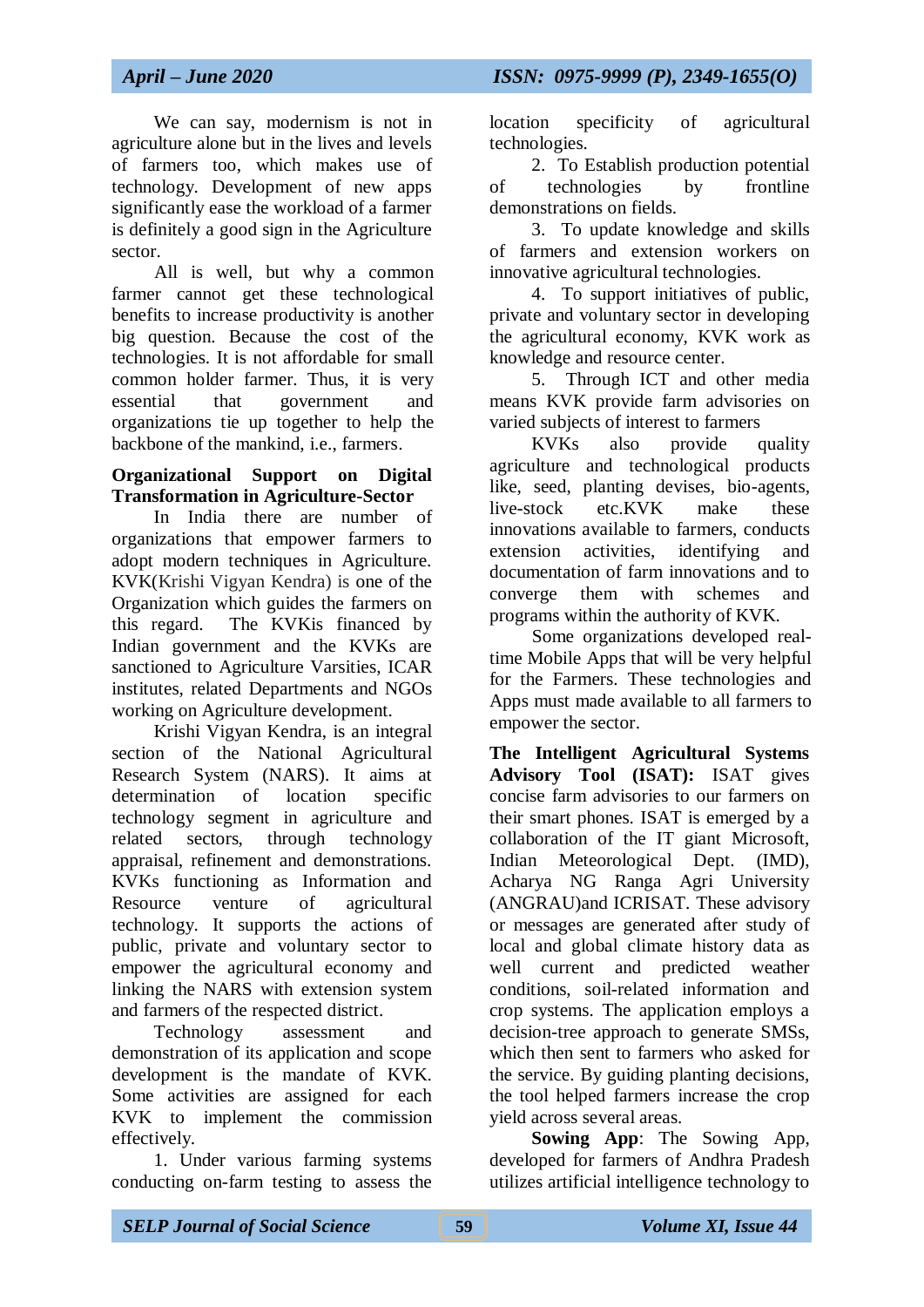interface with weather-forecasting models (provided by USA-based a Where Inc.) and extensive data which Combined with Village Advisory Dashboard which is Personalized.

Rainfall data over the last 4 decades and 10-year data of groundnut sowing process in Kurnool district and data about crops and fields are collected and uploaded to a cloud-based computer and is used to provide important insights about soil health, fertilizer recommendations, sowing date suggestions including weather forecasts for a week.

The Sowing App is developed with the partnership between ICRISAT, Microsoft and the Govt. of Andhra Pradesh. The App has helped farmers achieve excellent harvests by giving information through SMS on the perfect time to sow. The Farmers of the region got 30% increased yield with timely advisories from the App.

**Plantix App:** Plantix mobile app developed by German company PEAT Gmbh's is customized to mandate crops of ICRISAT. The app help farmers to identify diseases and pests on their smart phones. Farmers click pictures of the crop affected and upload them instantly. The images are analyzed by AI (artificial intelligence) algorithms, and results immediately returned to the farmer. Using the app farmers get analytical information on symptoms and triggers, chemicals and even biological treatments of crop diseases on time, preventing greater loss of crop and productivity.

**The Measure M&E Platform:** Monitoring and Evaluation of Agri-Science Uptake in Research and Extension (MEASURE) is a mobile and web-based application designed to collect real-time, geo-tagged info about farmers and their farmland, livestock, as well other on-field interventions and other important measures of agriculture research and extension. Originally created as a field data-collection instrument, MEASURE has now transformed into a full-fledged

M&E platform to trace activities, manage beneficiaries and supply real-time insights through visually enabled dashboards to the project teams. The MEASURE platform gathers info on geo-tagged data of farmers and farmland and crops in it, capacity building activities in real-time. It provides a multi-layered web-based dashboard to see the collected info from all sources. It keeps track of the progress of the project implementation and provides proper distribution of the project intervention sites. As well it schedules and manage field level activities carried out by the partners/staff on the grass root. In two years of the particular launch, MEASURE has about 560,000 records from 20 different projects within and out of doors ICRISAT.

## **Technological impact on Agriculture**

Delivering appropriate knowledge for better and sustainable farming and livelihoods Impact - Having the proper information and knowledge can lift poor smallholder farmers out of poverty and food insecurity, be more resilient to drought and other shocks. Access to plug price information means better bargaining power and incomes and this will successively influence the selection of crop cultivation accordingly. Applying knowledge about new farming practices like no-tilling conservation agriculture could improve soil fertility and double yields.

Right information at the proper time – within the dry lands, public-funded agricultural extension to place research into practice is usually poorly equipped to reply to smallholder farmers' real-time agricultural advice needs. E.g. "A pest is destroying my chickpea crop what should I do." Science produces large amounts of data, but how can farmers dig out the key piece of data to answer a selected question at the time they have it? Agro pedia, a web collaborative knowledge repository on Indian agriculture, aims at cataloguing scientific information for easier access providing localized content to extension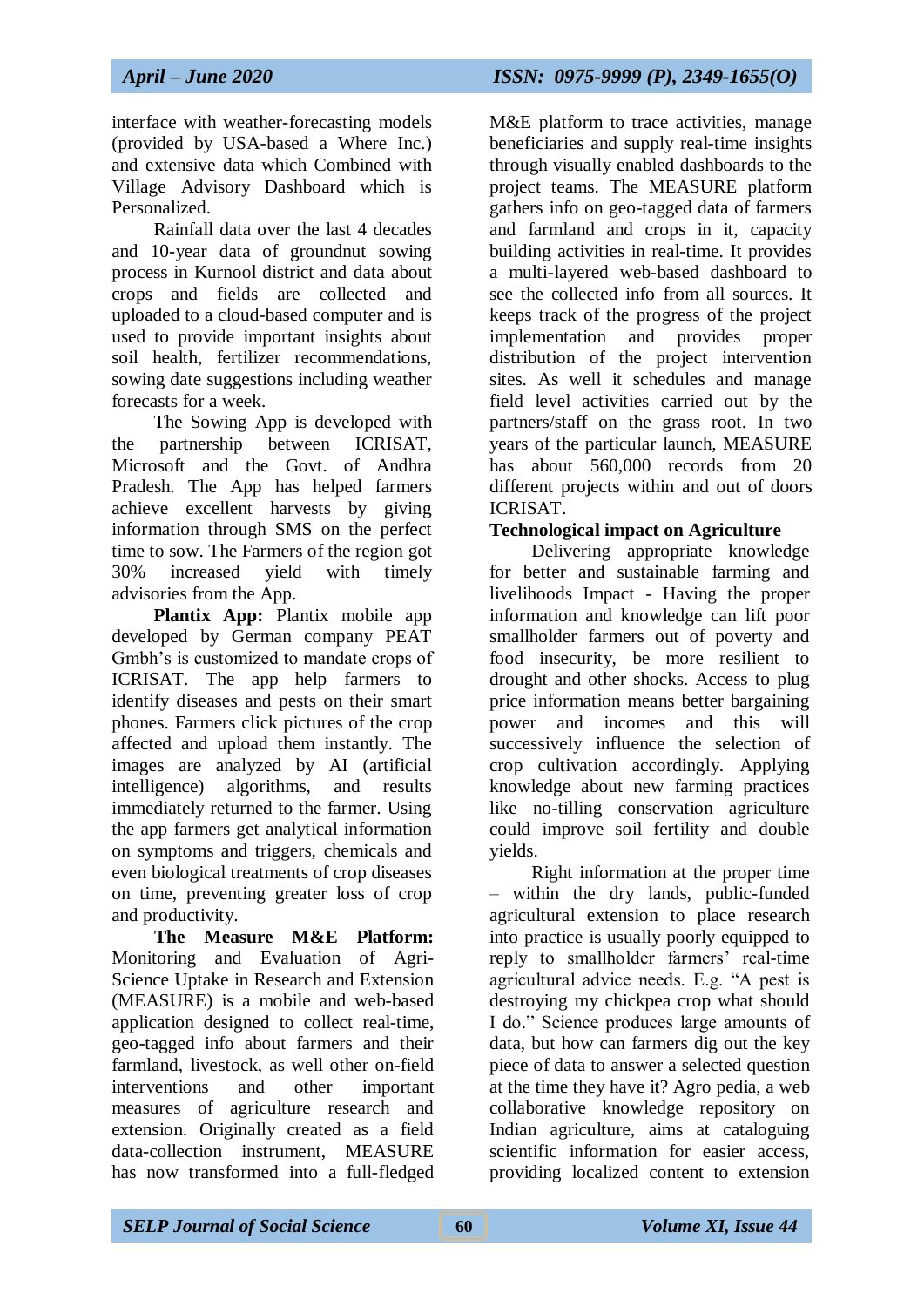workers and farmers consistent with key agricultural entry points like by crop.

Right format through the proper channel- Many players deliver information to farmers, from extension workers to media, private companies and farmers themselves. Social networks play a robust role in circulating information among the farming community and therefore the way knowledge is assimilated by each individual. the primary source of data for smallholder farmer is usually a loved one or a neighbor. Farmers may imitate adoption behavior of progressive/successful farmers. Bhoochetana project in Karnataka uses progressive farmers (farm facilitators) within the targeted community to vary soil fertility and other farming practices.

Providing farmer-friendly information, e.g. during a tailored, local language, jargon free format is vital for effective learning and adoption. Demonstration plots beside agro-dealer shops, striga management training videos, aflatox in awareness, theatre plays screened on television in Mali, seed fairs and other visual information is effective back-up to agricultural extension.

Radio may be a major information means for farmers in developing countries. ICRISAT works with partners like Farm Radio International to enhance the standard of data in agriculture broadcasting programs.

## **Some impactful ICT innovations**

ICRISAT has developed and supported many information systems linking research, extension and markets, just like the Virtual Academy of Semi-Arid Tropics (VASAT). Internet equipped village knowledge Centre are fed with upto-date knowledge on best farming practices. E.g. climate adaptation methods, crop rotation, diversification and pest management for smallholder crops like millet or sorghum.

Mobile phone technology addresses many of the walk. Effective productivity lagged because connectivity problems with earlier web-based ICT platforms like infrastructure, connectivity, training needs and literacy issues. Mobile tech can increase outreach and efficiency of extension services. A pilot mobilemediated knowledge system helps Krishi Vigan Kendra's (Farmer Knowledge Centre) to succeed in reaching 20,000 farmers in South India who are regularly receiving useful and timely crop advisories.

#### **Advantages and disadvantages of DT on this sector**

One of the main advantages of the utilization of DT in agriculture is that farmers can now farm more acres in one season than ever before. this is often important because it means less people need to be farmers, though it does present a definite disadvantage to small-scale farmers who struggle to compete with landlords who farm hundreds or thousands of acres of agricultural land.

Another important advantage of tech is that the increased efficiency of farming. Each acre of land gets precisely the correct quantity of seeds, rows are spaced precisely the correct quantity apart for optimal yield, and fertilizer are often applied without waste. All of this leads to lower operating costs for the farmer, which successively makes the utilization of this technology feasible for farmers.

Finally, the utilization of technology in agriculture helped to enhance the health of the environment. For example, a replacement edge-of-field monitoring system, the system monitors phosphorus levels in runoff from fields and updates the farmer when levels are too high and would be harmful if in major waterways. this is cool. So, we can expect a positive shift in agricultural consideration for the health of the encompassing environment.

As we speak about advantages of technology, Modern machines can control the efforts of farmers and hey reduce the time also. Used to supply water to the crops. While Machines are useful in sowing the seeds and also used in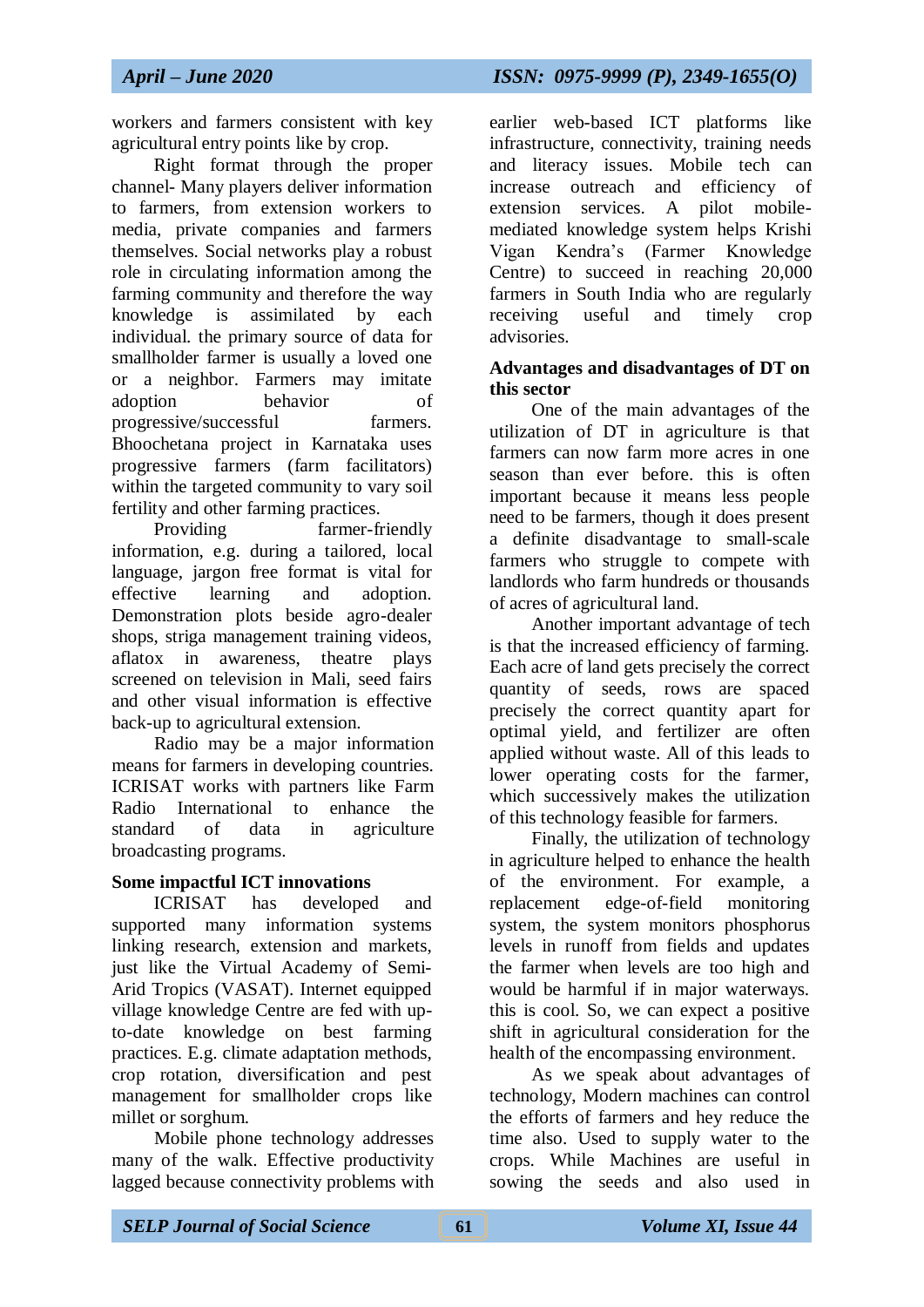transportation. Proper irrigation, Application of synthetic fertilizers, Chemical pest control can be done effectively to increase productivity.

Disadvantages of technology include lack of practical knowledge the farmers cannot handle the machines like tractors properly. While the cost of maintenance is very high. The overuse of machines may lead to environmental damage. It is efficient but has many side effects and drawbacks. Furthermore, a Driverless agriculture machine is a liability to access technology.

#### **Conclusion**

Transformation is an inevitable event of any living being, any person or organization/sector. That could be any form of change, may be a noticeable one. Just like a caterpillar transforms itself into a beautiful Butterfly.

The world we are living now is called digital era, because changes happen in a drastic pace. Inventions takes place back to back in our day-to-day life. We are in a situation to adopt the changes and should transform ourselves to survive and increase productivity in the digital world. Agriculture is not foreign to it, as we have seen elaborately in this article.

Digital transformation in agriculture sector is an enormous undertaking, especially a radical thinking by using the technology to meet the need of the people through new development for a sustainable and a flourishing society. When executed right, it will result in a promising business sector that is more aligned with customer demands and expectations in this digital age and robust in the fast-moving digital future.

#### **References**

#### **TEDx speeches on Digital Agriculture and Technology by**

- Prashanth Shukla (National Technology Officer, Microsoft India) https://www.youtube.com/watch?v=IdBe mHBN7xQ
- Jim Ethington (CEO, Arable INC)
- Ranveer Chandra (The Chief Scientist of Microsoft Azure Global, and Partner Researcher at Microsoft Research)

#### **Internet sources:**

- [https://www.cio.com/article/3211428/what](https://www.cio.com/article/3211428/what-is-digital-transformation-a-necessary-disruption.html) [-is-digital-transformation-a-necessary](https://www.cio.com/article/3211428/what-is-digital-transformation-a-necessary-disruption.html)[disruption.html.](https://www.cio.com/article/3211428/what-is-digital-transformation-a-necessary-disruption.html) *Accessed on 15-02-2020.*
- $\bullet$  https://en.wikipedia.org/wiki/Digital trans [formation.](https://en.wikipedia.org/wiki/Digital_transformation) *Accessed on 15-02-2020.*
- [https://www.techopedia.com/definition/30](https://www.techopedia.com/definition/30119/digital-transformation) [119/digital-transformation.](https://www.techopedia.com/definition/30119/digital-transformation) *Accessed on 15-02-2020.*
- [https://www.claas-group.com/press](https://www.claas-group.com/press-corporate-communications/press-releases/connectivity-and-farming-4-0---the-digital-transformation-of-agriculture-and-agricultural-technology/1146992)[corporate-communications/press](https://www.claas-group.com/press-corporate-communications/press-releases/connectivity-and-farming-4-0---the-digital-transformation-of-agriculture-and-agricultural-technology/1146992)[releases/connectivity-and-farming-4-0--](https://www.claas-group.com/press-corporate-communications/press-releases/connectivity-and-farming-4-0---the-digital-transformation-of-agriculture-and-agricultural-technology/1146992) [the-digital-transformation-of-agriculture](https://www.claas-group.com/press-corporate-communications/press-releases/connectivity-and-farming-4-0---the-digital-transformation-of-agriculture-and-agricultural-technology/1146992)[and-agricultural-technology/1146992.](https://www.claas-group.com/press-corporate-communications/press-releases/connectivity-and-farming-4-0---the-digital-transformation-of-agriculture-and-agricultural-technology/1146992) Accessed on *15-02-2020.*
- <https://www.icrisat.org/> Accessed on *15- 02-2020.*
- [https://icar.org.in/content/krishi-vigyan](https://icar.org.in/content/krishi-vigyan-kendra)[kendra.](https://icar.org.in/content/krishi-vigyan-kendra) Accessed on *15-02-2020.*
- [https://kvk.icar.gov.in/.](https://kvk.icar.gov.in/) *Accessed on 15- 02-2020.*

[http://www.agribuz.com/.](http://www.agribuz.com/) *Accessed on 15-02-2020*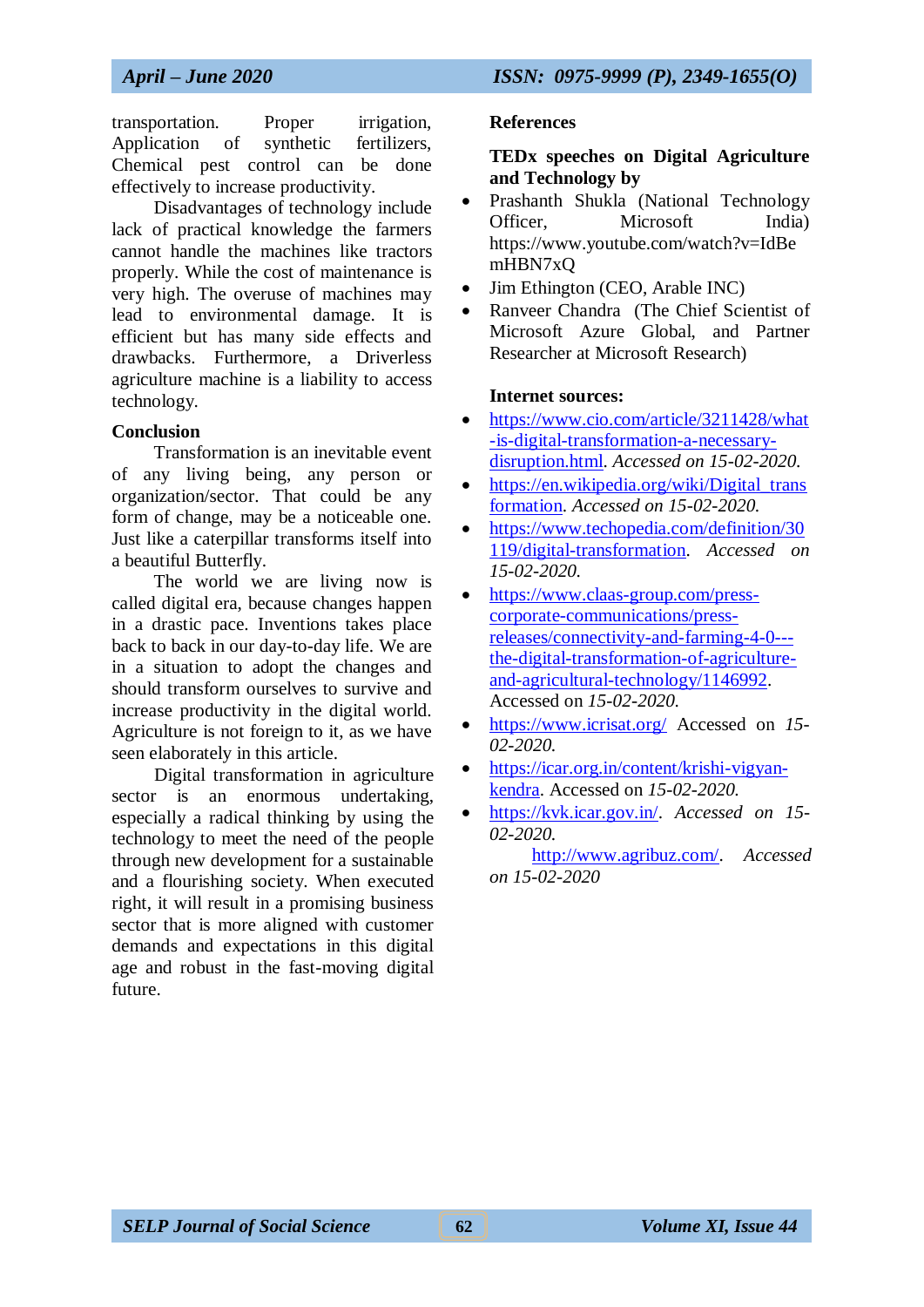*Available online @ www.iaraindia.com SELP Journal of Social Science - A Blind Review & Refereed Quarterly Journal ISSN: 0975-9999 (P) 2349-1655 (O) Impact Factor: 3.655(CIF), 2.78(IRJIF), 2.77(NAAS) Volume XI, Issue 44 April - June 2020 Formerly UGC Approved Journal (46622),* © *Author*

# **ROLE OF THE SUPREME COURT IN ELECTORAL REFORMS**

#### **RAVIKIRAN. R**

Lecturer in Political Science Sri YKR&K Government Degree College, Kovur, SPSR Nellore (Dist), Andhra Pradesh.

#### **Abstract**

 The Electoral system and the laws have to evolve over the period of time to accommodate the changes in the political culture of any country. The process of electoral reforms is successful only when there is a coordination among the electoral machinery, the political parties, the candidates and electorate at all levels. Over the years the Election Commission of India kept pace with changing needs, aspirations, and technology. Throughout these years of innovation and development the Supreme Court of India has stood like a rock behind the commission. In many instances such as introducing the Moral Code of Conduct, NOTA, in curbing the criminalization of politics, the Election Commission has heavily depended upon the direction of the Supreme Court. Against this backdrop, this paper is going to focus on the contribution of the Supreme Court of India in reforming the electoral laws and enriching the democratic space in the country through its directions in various cases.

*Keywords: Election, Election Commission, Electoral reforms, Democracy, Supreme Court*

#### **Introduction**

Elections are nothing but democracy in practice. The consent of the governed is expressed through the election in any democracy. In other words, election process provides legitimacy to the authority of the government. Representative government has become the best attainable method in establishing democracy in the modern world, periodic elections become necessary for this purpose. The adult franchise, impartial elections, independent judiciary, multiparty system are substance of democracy. Each citizen should have the right to vote on attaining the certain age and nobody should be disqualified on grounds of caste, creed, sex, language, religion etc. The most important feature of a democratic polity is elections at regular intervals. The right to vote has emerged not only as a fundamental right, but as an instrument of political awakening. It is true that the principle of universal adult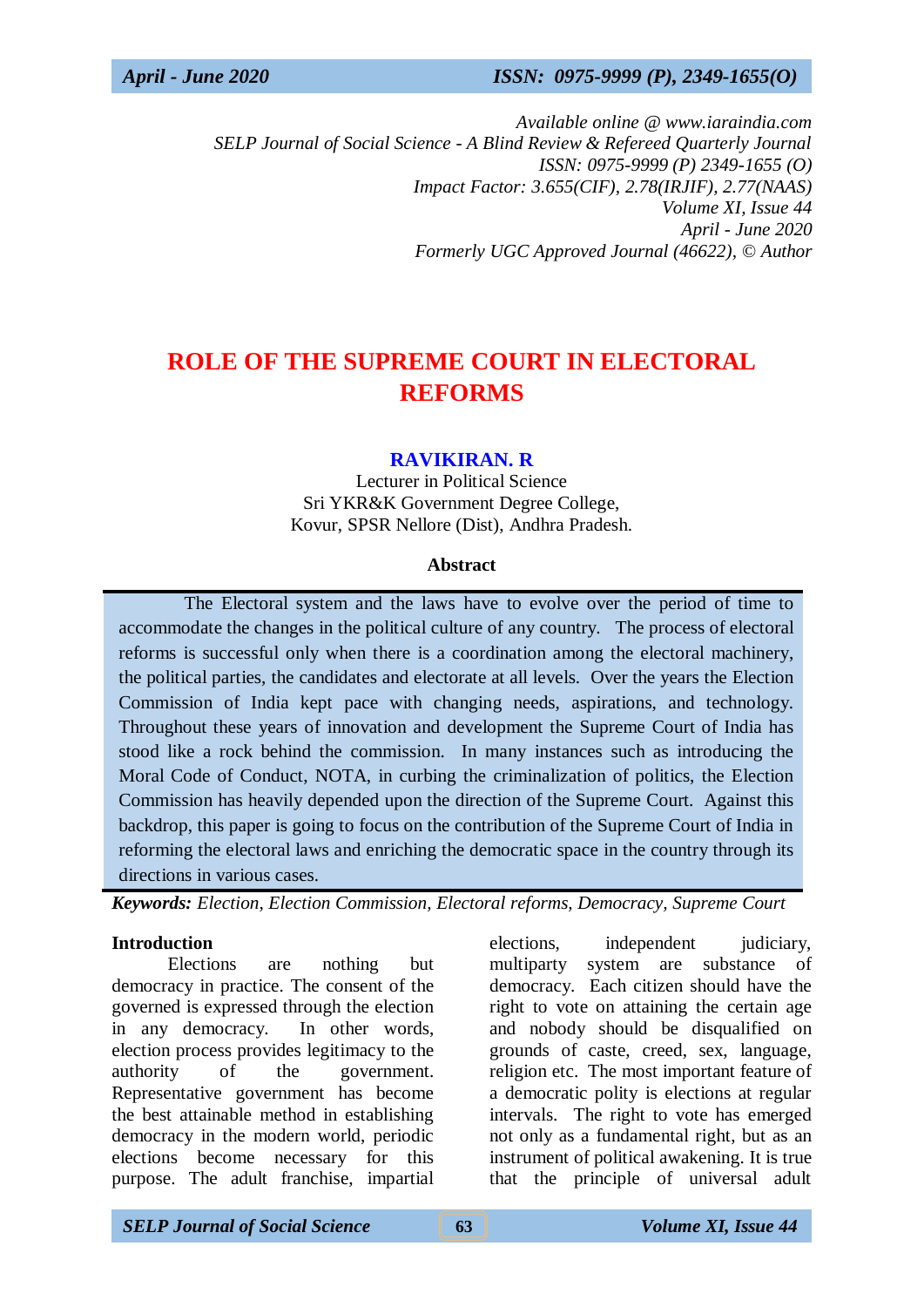franchise was introduced in modern democracies only gradually, but today it is regarded as a necessary condition of democracy.

The main focus of this article is to highlight the role of the in bringing electoral reforms in India for democratic sustenance and better functioning. This article is divided into two parts. The first part focuses on functions of elections in democracy and various aspects of electoral reforms; second part highlights the role of the Supreme Court of India in bringing electoral reforms in India with main focus on expanding the scope of Election Commission of India, addressing the issues of paid news, opinion polls/exit polls, criminalization of politics and introducing NOTA.

## **Democracy and Electoral Reforms**

In modern politics representation is invariably linked with elections. As Harrop and Miller Explained, there are two contrasting views of the function of competitive elections. The conventional view is that elections are a mechanism through which politicians can be called to account and forced to introduce policies that somehow reflect public opinion. This emphasizes the bottom-up functions of elections: political recruitment, representation, making government, influencing policy and so on. On the other hand, a radical view of elections, developed by theorists such as Ginsberg portrays them as a means through which governments and political elites can exercise control over their populations and making them more governable. This view emphasizes top-down functions: building legitimacy, shaping public opinion and strengthening the elite.

The process of reform in governance has to start with reform of the electoral system, which serves as the entry point for the politicians to enter the governance system. Electoral reform is a change in the electoral systems that include

• Change in the voting systems

- Change in the vote counting procedures
- Rules about political parties
- Changes to election laws
- Eligibility to vote
- Ballot design and voting equipment
- Election monitoring
- Safety of voters and election workers
- Measures against bribery, coercion, and conflicts of interest
- Financial controls

 India, being the largest democracy in the world, has to evolve a free and fair system to conduct elections. Reform is not a single time effort but a continuous process. The accomplishment of the modification would depend upon the operational compliance of the coordination of electoral machinery, the political parties, the candidates and electorate at all levels. There is a continuous attempts to reform the electoral system in India. The Joint Parliamentary Committee Amendments to Election Law (1971-72), the Tarkunde Committee Report of 1975, the Goswami Committee Report of 1990, the Election Commission's Recommendations in 1998 and Indrajit Gupta Committee Report of 1998 etc. produced comprehensive set of recommendations regarding electoral reforms.

#### **Supreme Court of India and Electoral Reforms**

Over the years, the election commission of India has handled a number of issues and introduced many electoral reforms to strengthen democracy. Throughout these years of innovation and development the Supreme Court of India has stood like a rock behind the commission and helping in its endeavor to conduct elections as clean as possible. The Supreme Court of India has unbridled the powers of the Election Commission by interpreting the Articles 324 and 325. In many instances such as introducing the Moral Code of Conduct, NOTA, in curbing the criminalisation of politics, the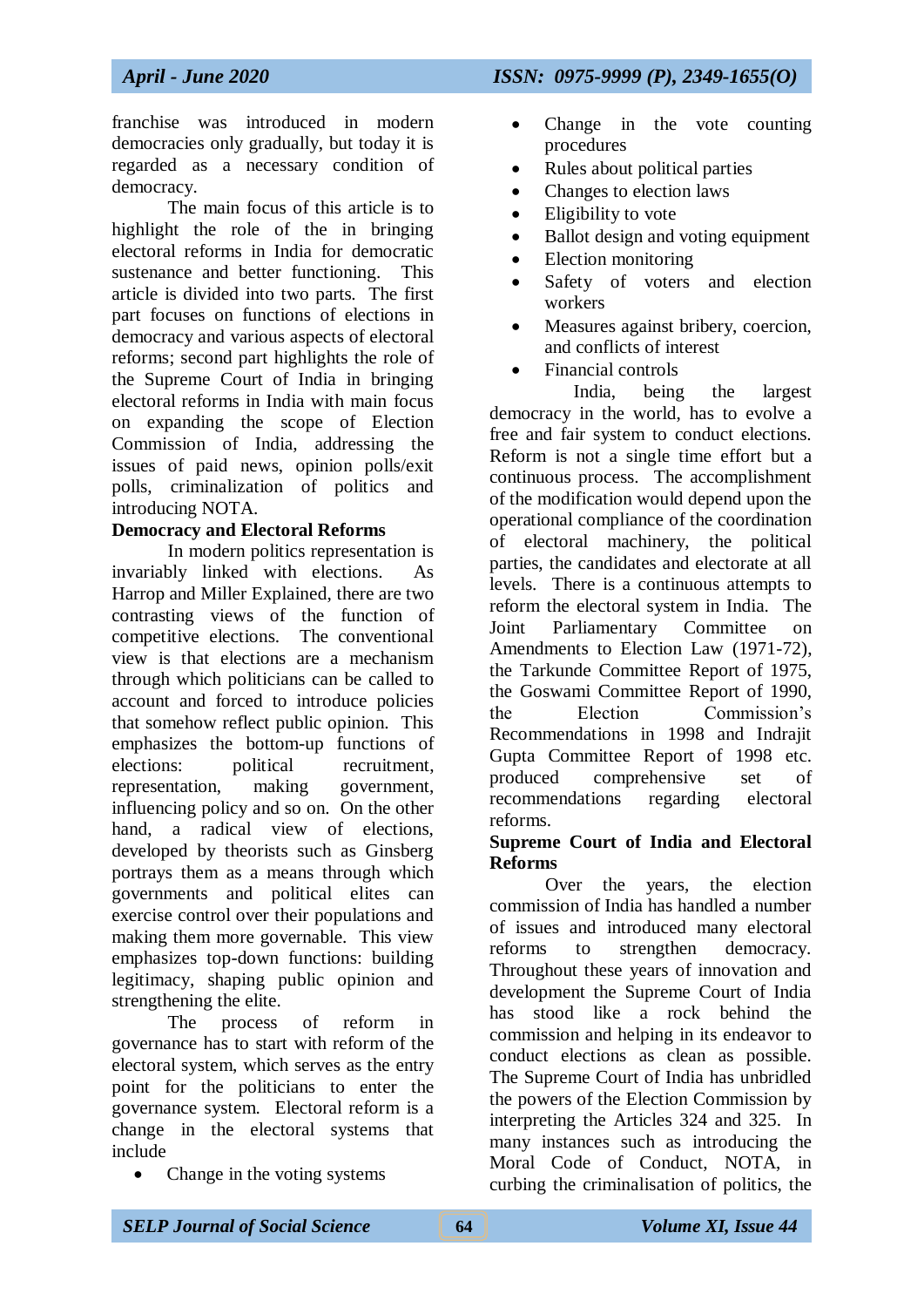Election Commission has heavily depended upon the direction of the Supreme Court.

#### **1. Expanding the powers of the Election Commission**

The scope of powers and functions of the Election commission under Art 324 of the constitution of India came under the consideration of Supreme Court in *Mohinder Singh Gill Case* **(1978).** In this case, the Election Commission had declared the poll taken in Firozepur parliamentary constituency in 1977 general elections as void, on the basis of certain complaints. The petitioners contended that the Election Commission could only direct fresh poll at the polling stations where the poll was allegedly vitiated, and not in the entire parliamentary constituency. But the Supreme Court rejected the contention of the petitioners and held that art 324 is a plenary provision vesting the whole responsibility for national and State elections in the Election Commission and the words 'superintendence, direction and control' used in Art 324 are the broadest terms.

In another case, the validity of the Election Symbols (Reservation and Allotment) order 1968 was called in question in *Kanhiya Lal Omar vs. R.K. Trivedi and others* (1985). It was contended that the symbols order was legislative in character and could not have been promulgated by the Commission, as the Commission is not empowered by law to issue such a legislative order. The Supreme Court rejected the above contention and stated that the power to issue the Symbols Order is vested in the commission under Art 324. Art 324(1) which empowers the commission to issue all directions necessary for the purpose of conducting smooth, free and fair elections in the country, is a reservoir of powers and any provision could not be traced to the Representation of the Peoples Act 1951 or the Conduct of Elections Rules 1961, it could be traced to Art 324(1).

In another famous *Common Cause case* (1996) the Supreme Court held that the expression Conduct of elections in Art. 324 of the constitution is wide enough to include the powers of the Election Commission to issue directions to the effect that the political parties shall submit to the commission for its scrutiny, the details of the expenditure incurred or authorized by the political parties in connection with the election of their respective candidates.

In *Union of India vs. Association for Democratic Reforms and others* case(2002), the Supreme Court, stated that a citizen has right to get relevant information about prospective candidates and directed the Election Commission that each candidate for election to Parliament or a State Legislature should submit a duly sworn affidavit, along with his nomination paper, which consists of the information about his past criminal conviction, pending criminal cases carrying a conviction of more than two years, assets, liabilities and educational qualifications.

#### **2. Advisory Jurisdiction of the Election Commission**

The Constitution of India vested the powers in the President in the case of a member of Parliament (under Art. 103) and the Governor in the case of a member of State legislature (under Art.192) in the matters of disqualification of sitting members of Parliament and of state legislatures, on all grounds other than the ground of defection. But before deciding such matters the President or the governor, as the case may be, has to refer the matter to the Election Commission for its opinion and act according to such opinion.

While deciding the matters on the advisory role of the Election Commission in *Brundaben Nayak vs. ECI* **(1965)** the Supreme Court has made it clear that the President and the Governors are bound by the opinion of the Election Commission in such matters and not required even to consult their Council of Ministers. The apex court observed in *Shamsher Singh vs.*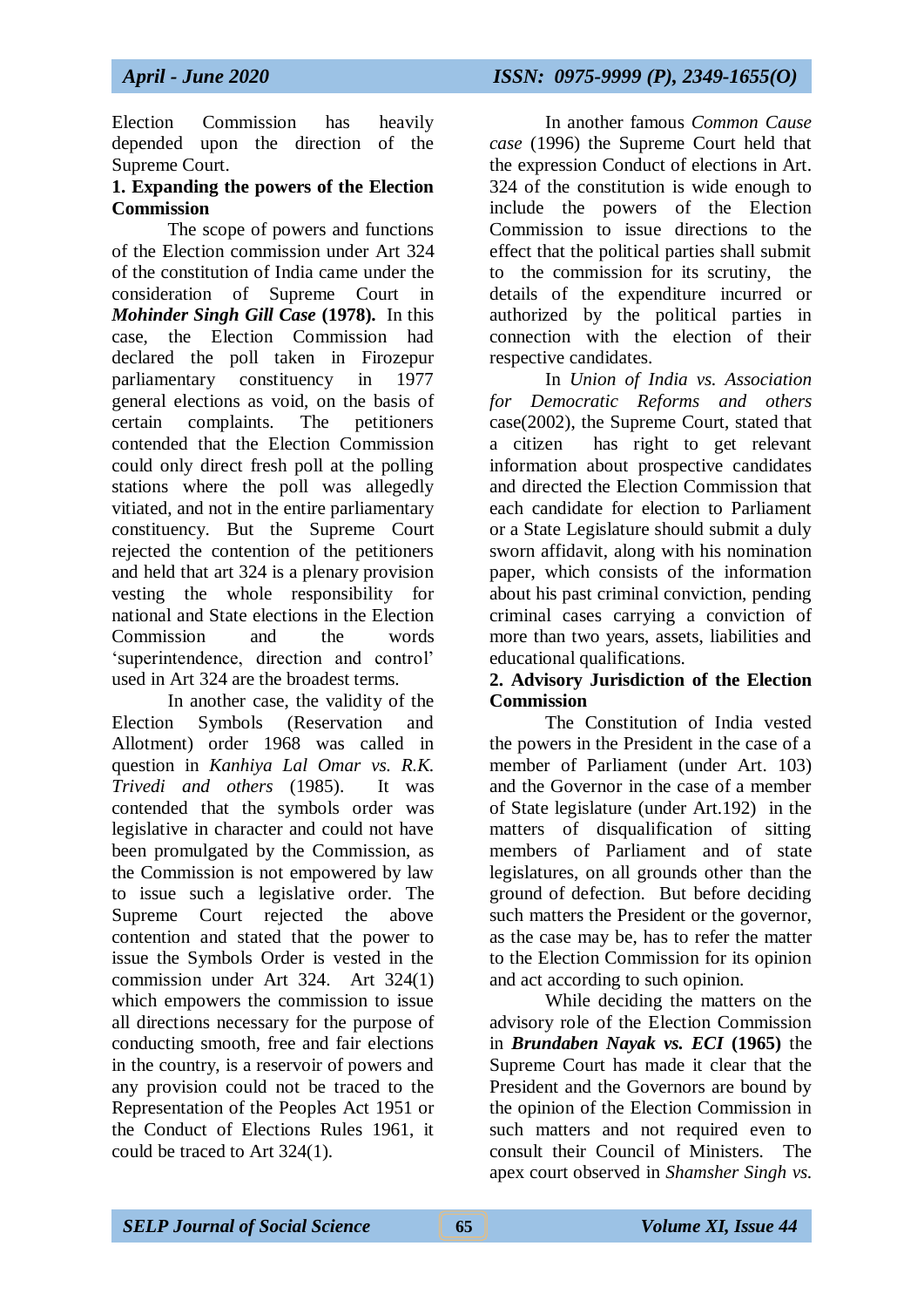*State of Punjab* (1975) that the actual adjudication has to be made by the Election Commission and the president and governors merely append their signatures to the order.

## **3. Paid News**

Paid news is a phenomenon in Indian media, in which many of the mainstream media outlets were found to be systematically engaged in publishing favorable articles in exchange for payments. The Election Commission of India has issued directions in 2008 and 2012 to deal with the issue of paid news. In this issue also the Election Commission heavily depended on the orders or directions of the Supreme Court.

The Cable Television Network (Regulation) Rules, 1994 prohibit advertisements of a political nature. This issue as raised before the Andhra Pradesh High Court, which suspended the operation of Rule 7(3) of the above said rules, relating to the prohibition of political advertisements. The matter went to the Supreme Court in *Ministry of Information & Broadcasting vs. M/s Gemini TV and others* (2004) and the Supreme Court directed the Election Commission to monitor such advertisements on television and cable networks during 2004 general elections. In accordance with the order of the Supreme Court, the Election Commission of India issued guidelines in 2012 to set up State and District Level Media Certification and Monitoring Committee (MCMC) to identify the suspected cases of paid news, for monitoring of political advertisements in electronic media and print media. MCMCs are also entrusted with the responsibility of monitoring political advertisements in other media, in relation to candidates, either overt or covert, from Expenditure monitoring angle.

## **4. Opinion polls / Exit polls**

In pursuance of the order passed by the hon'ble Supreme Court in 2009, the Election Commission has issued guidelines to be followed in the matter of

publication/dissemination of results of opinion polls and exit polls in connection with elections to the Lok Sabha and State Legislative Assemblies. No result of any opinion poll or exit poll conducted at any time shall be published in any manner by print, electronic or any other media, at any time –

(a) during the period of 48 hours ending with the hour fixed for closing of poll in an election held in a single phase; and

(b) In a multi phased election, and in the case of elections in different States announced simultaneously, at any time during the period starting from 48 hours before the hour fixed for closing of poll in the first phase of the election and till the poll is concluded in all the phases in all States**.**

## **5. Issue of criminalization of politics**

Section 8(4) of Representation of Peoples Act, 1951 states that if a sitting Member of Parliament or state legislature is convicted and sentenced to not less than two years of imprisonment shall be disqualified from being member of house. However, if the member goes on appeal against his conviction within 3months, he shall not be subjected to disqualification. This provision facilitated that they could not be disqualified until the appeals or revisions were exhausted. The Supreme Court in its landmark judgment in *Lilly Thomas vs. Union of India* (2013) has struck down section 8 (4) and held it as unconstitutional and void. In *Resurgence India vs. Election Commission of India* judgement (2013), the Supreme Court said that returning officers should reject nomination papers of candidates who do not provide all relevant information about their assets, liabilities, and criminal cases, if any.

## **6. Introducing of NOTA**

In *People's Union for Civil Liberties vs. Union of India and others* (2013), the Supreme Court ruled that the voters should have the option to reject all the candidates who were standing for